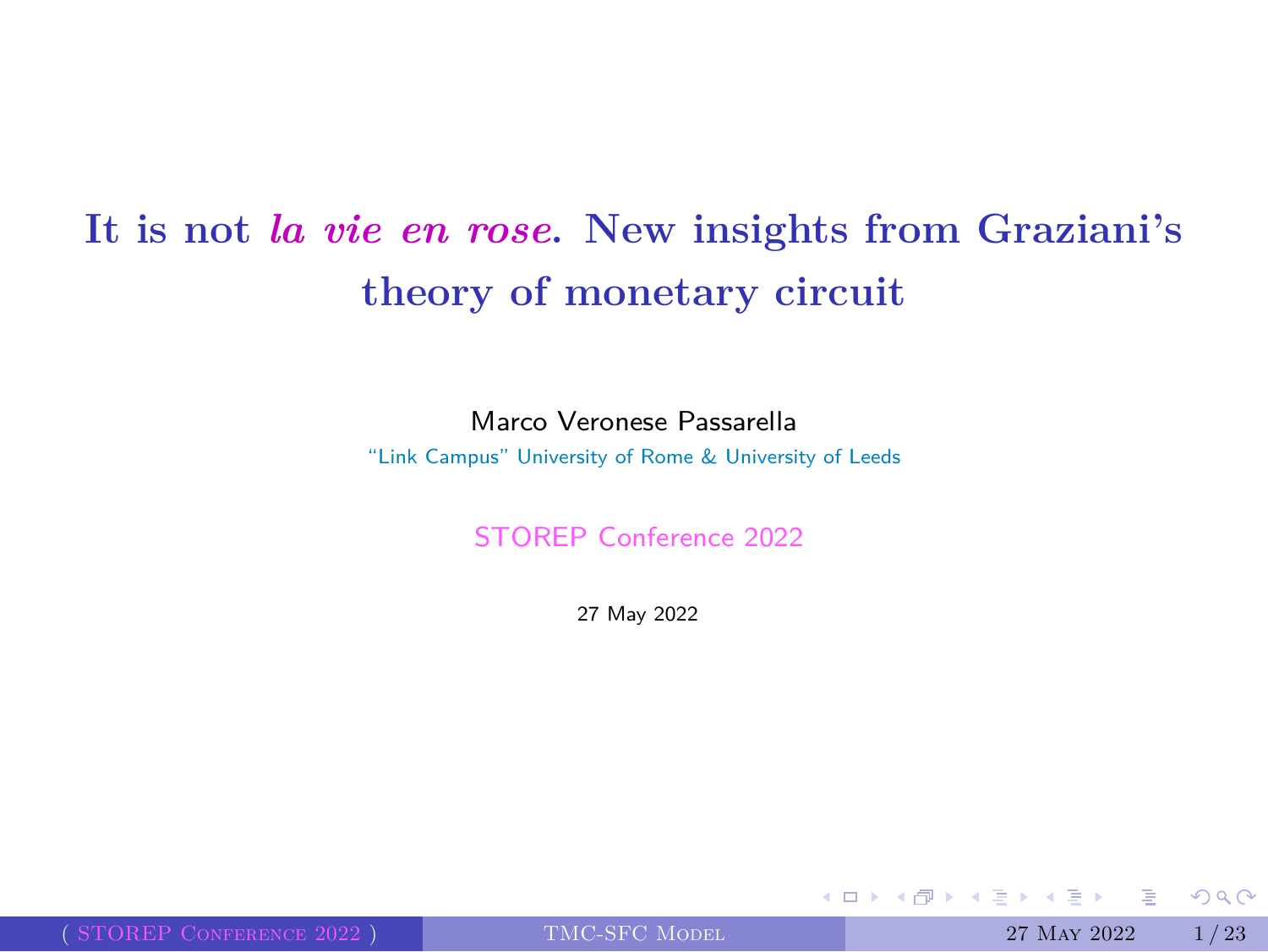1) How can we modify a standard SFCM to embed Graziani's TMC?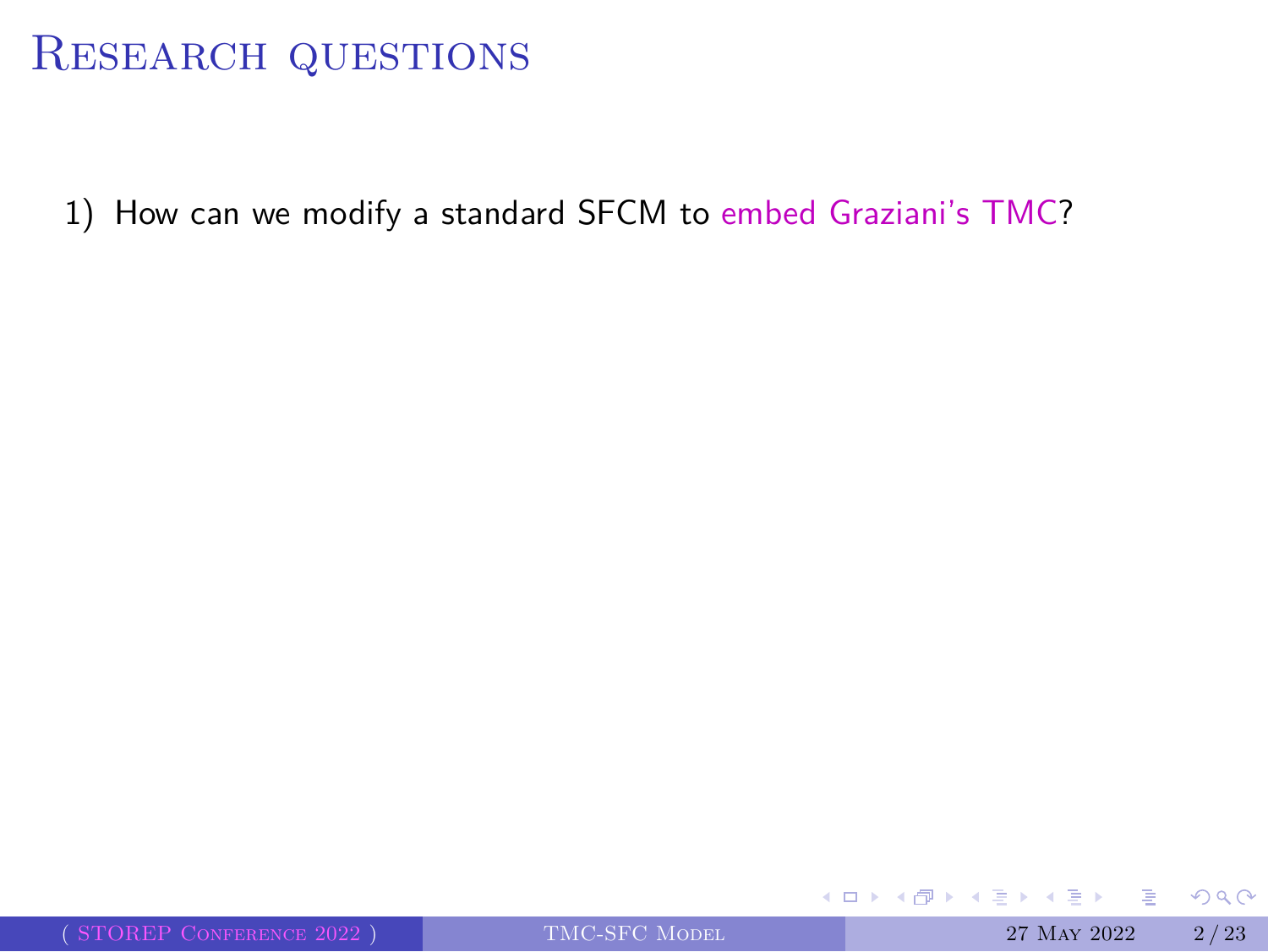- 1) How can we modify a standard SFCM to embed Graziani's TMC?
- 2) Is the market-clearing price mechanism neoclassical? (misconception 1)

 $\begin{aligned} \mathcal{L}_{\mathcal{L}}(\mathbb{R},\mathbb{R})\rightarrow\mathbb{R} \end{aligned}$ 

 $2QQ$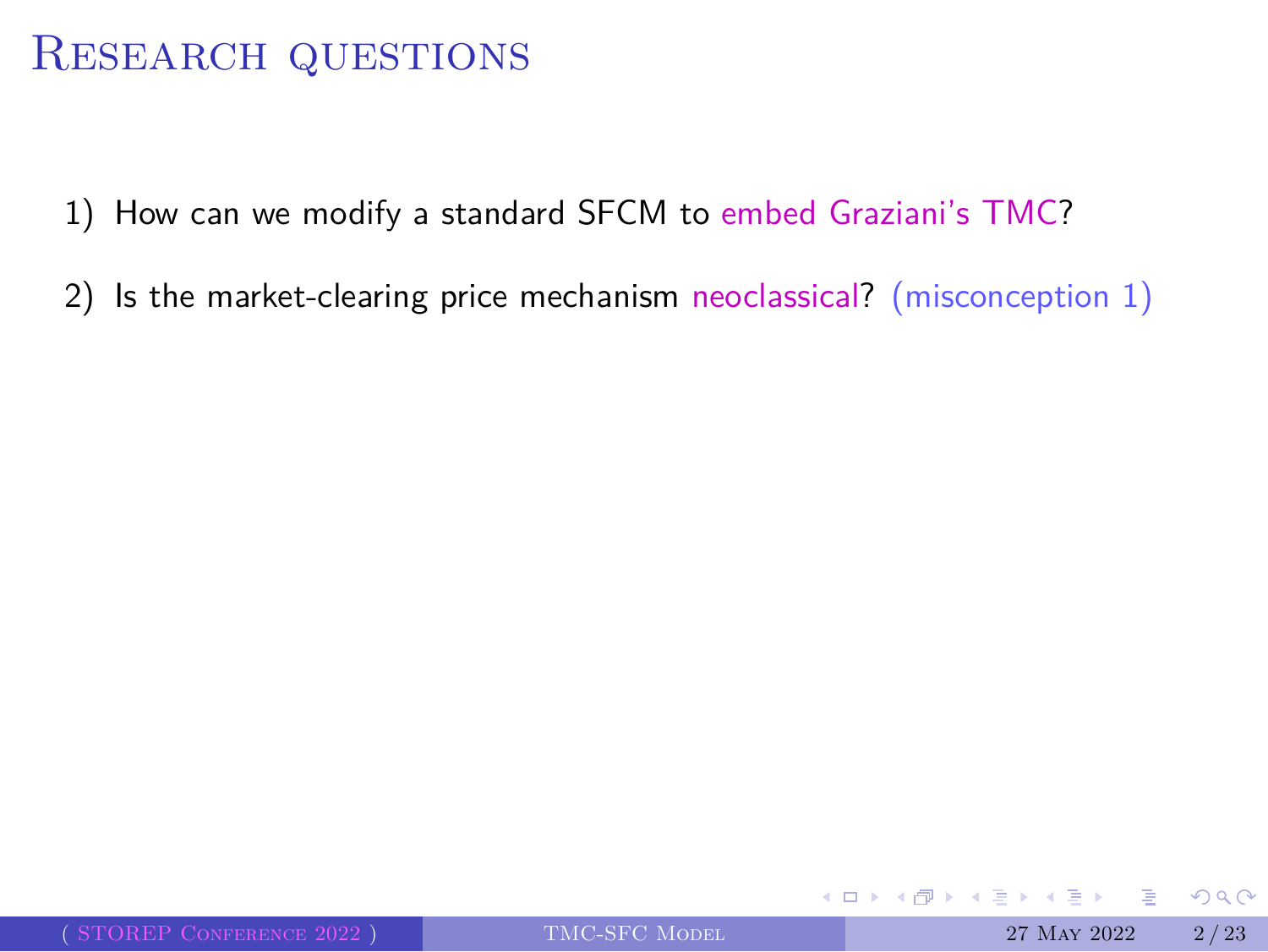- 1) How can we modify a standard SFCM to embed Graziani's TMC?
- 2) Is the market-clearing price mechanism neoclassical? (misconception 1)
- 3) Is investment funding at odds with production financing? (misconception 2)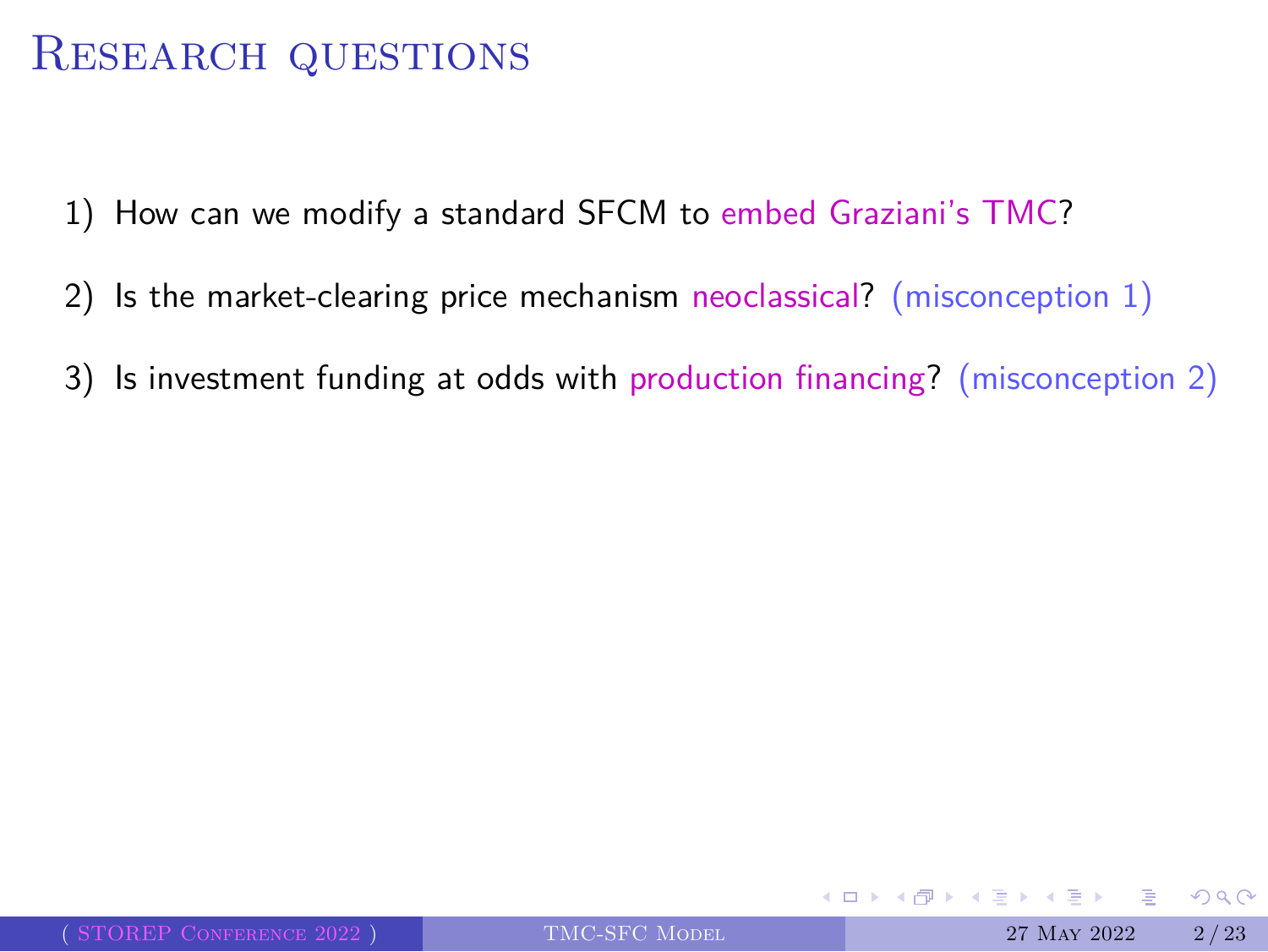- 1) How can we modify a standard SFCM to embed Graziani's TMC?
- 2) Is the market-clearing price mechanism neoclassical? (misconception 1)
- 3) Is investment funding at odds with production financing? (misconception 2)
- 4) Does the TMC neglect *financialization*? (misconception 3)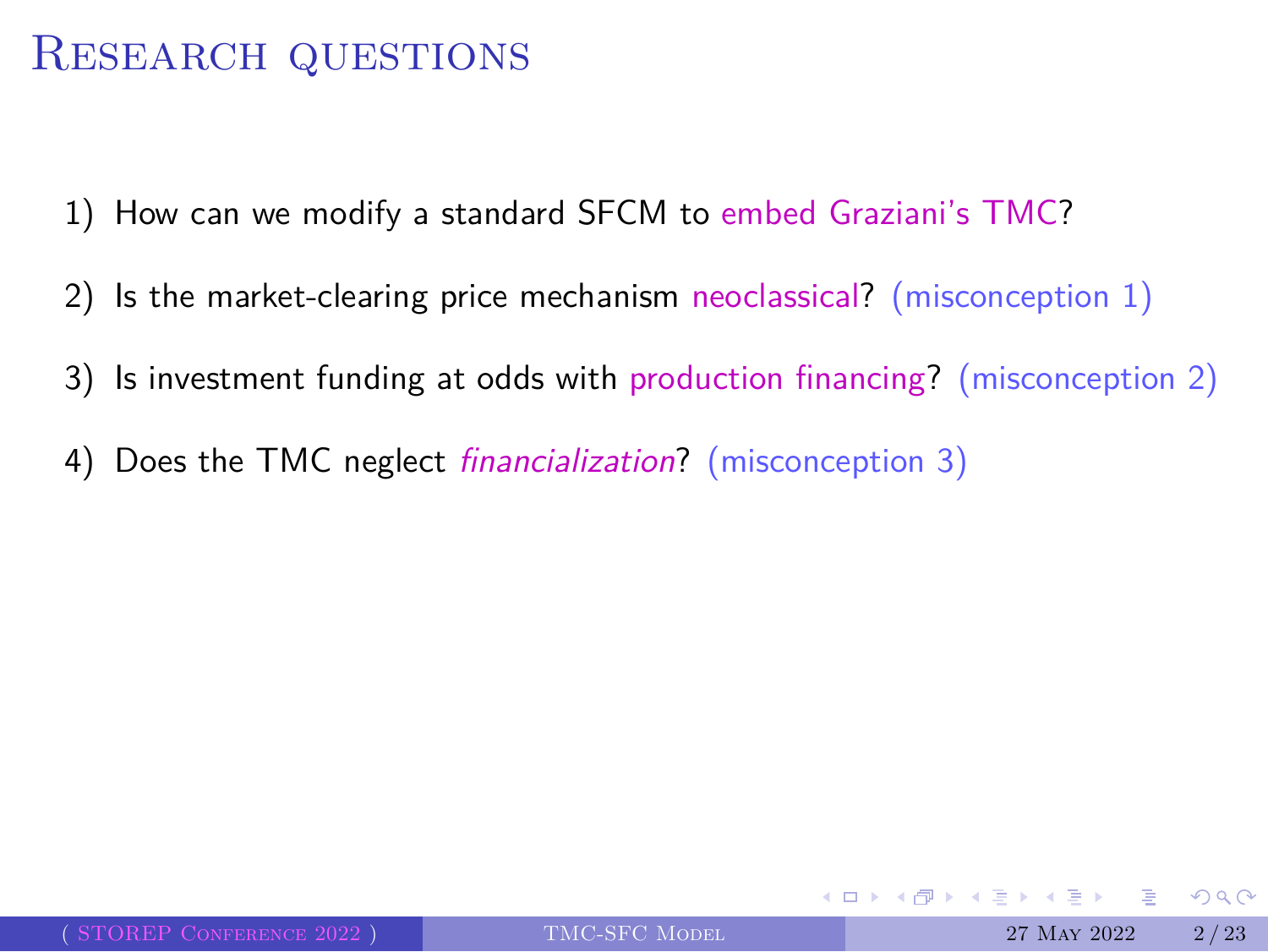- 1) How can we modify a standard SFCM to embed Graziani's TMC?
- 2) Is the market-clearing price mechanism neoclassical? (misconception 1)
- 3) Is investment funding at odds with production financing? (misconception 2)
- 4) Does the TMC neglect *financialization*? (misconception 3)
- 5) Is the TMC just a (post) Keynesian theory? (misconception 5)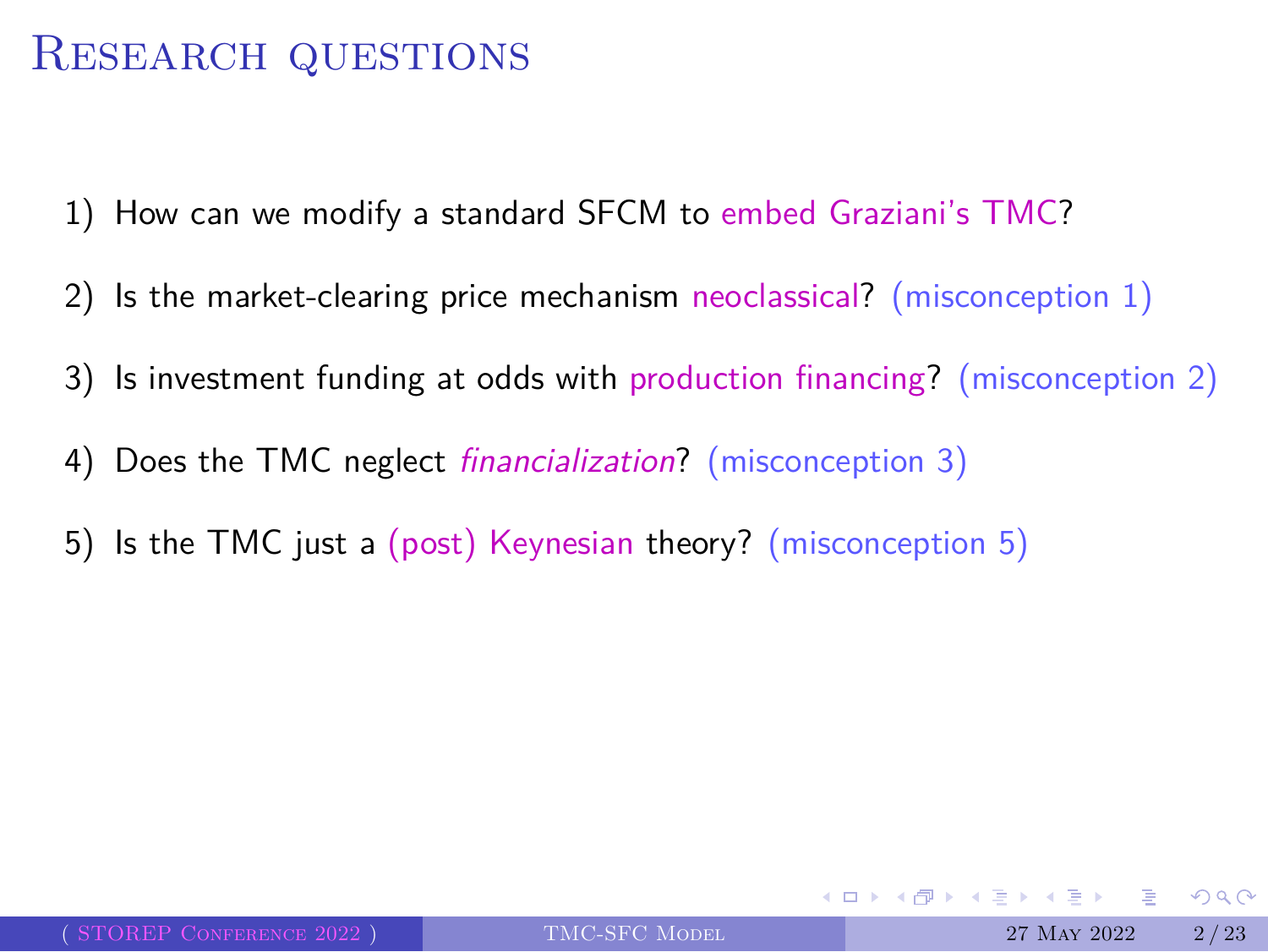- Main differences between SFCMS and the TMC: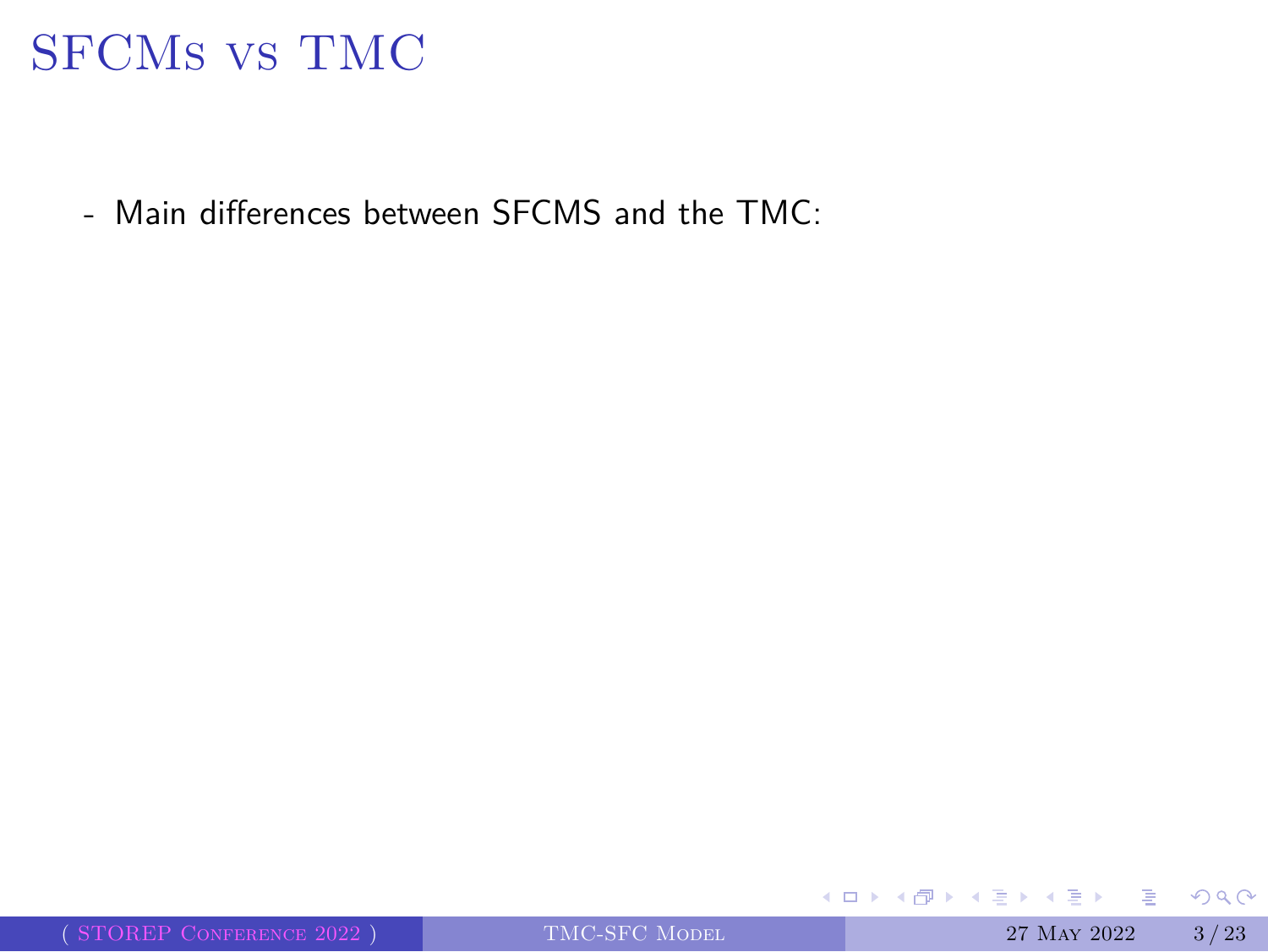- Main differences between SFCMS and the TMC:
	- 1) single-period vs. multi-period analysis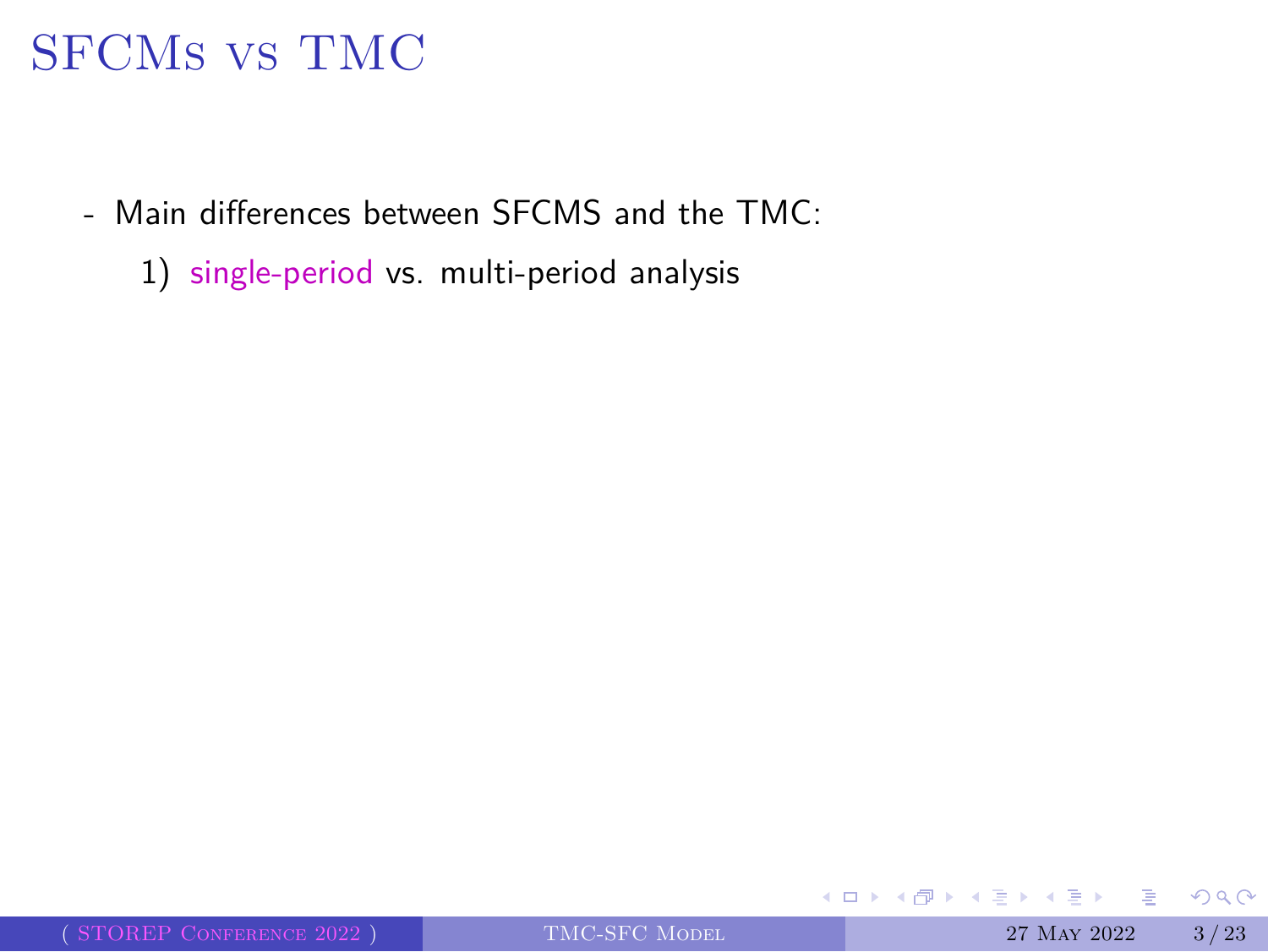- Main differences between SFCMS and the TMC:
	- 1) single-period vs. multi-period analysis
	- 2) (gross) ex-ante vs. (net) ex-post accounting

 $2QQ$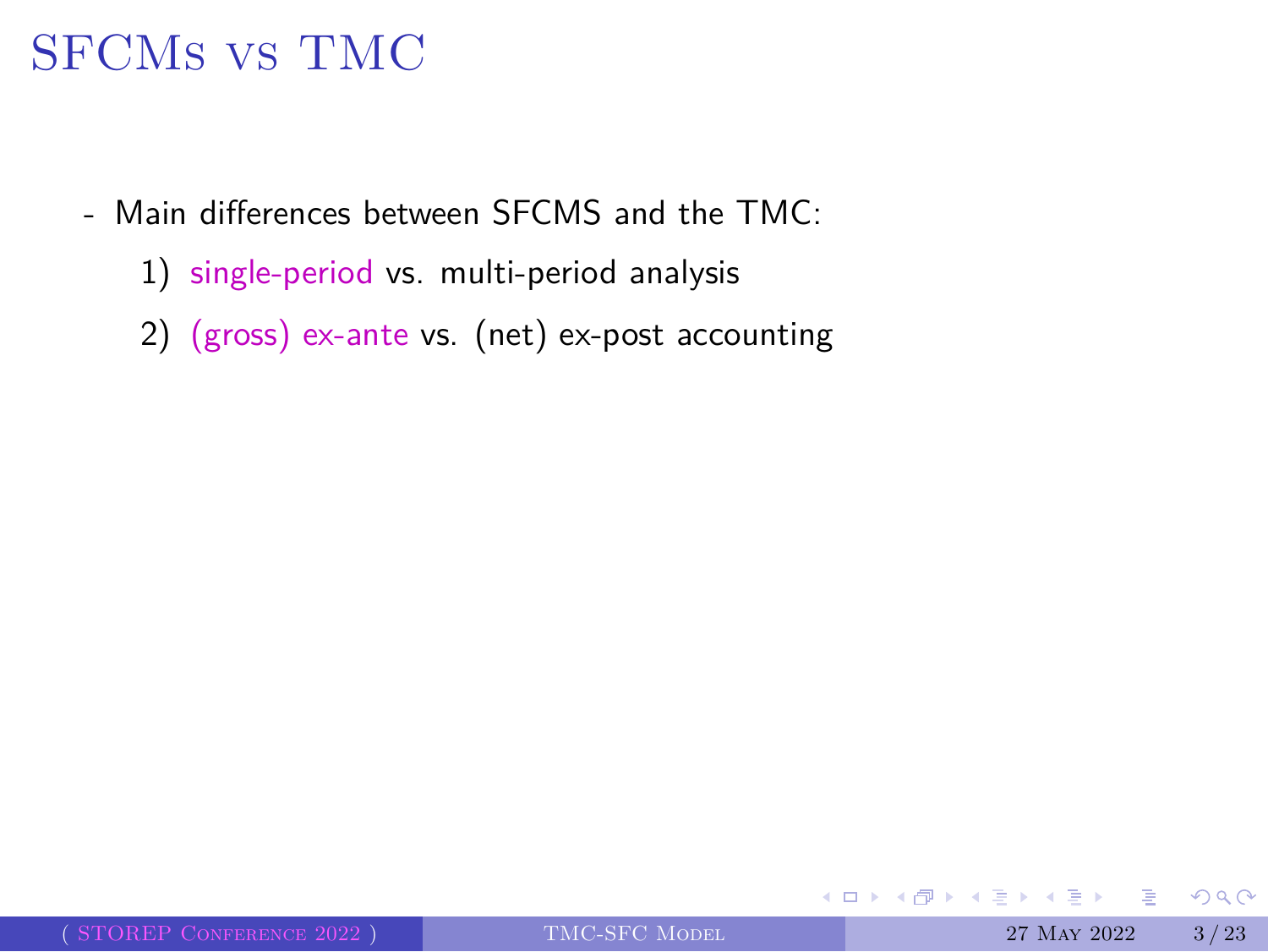- Main differences between SFCMS and the TMC:
	- 1) single-period vs. multi-period analysis
	- 2) (gross) ex-ante vs. (net) ex-post accounting
	- 3) key flows vs. stock-flow completeness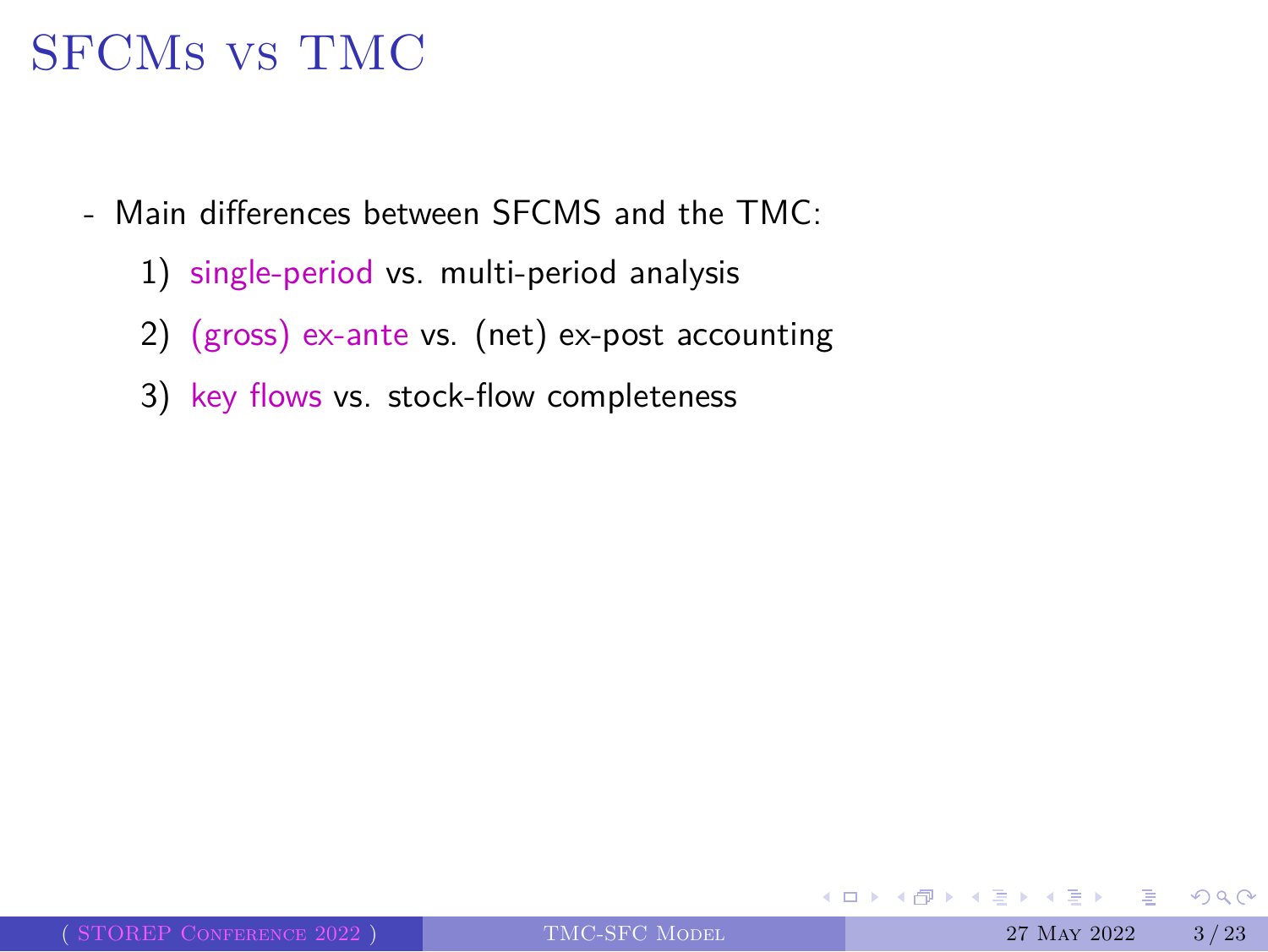- Main differences between SFCMS and the TMC:
	- 1) single-period vs. multi-period analysis
	- 2) (gross) ex-ante vs. (net) ex-post accounting
	- 3) key flows vs. stock-flow completeness
- Reasons: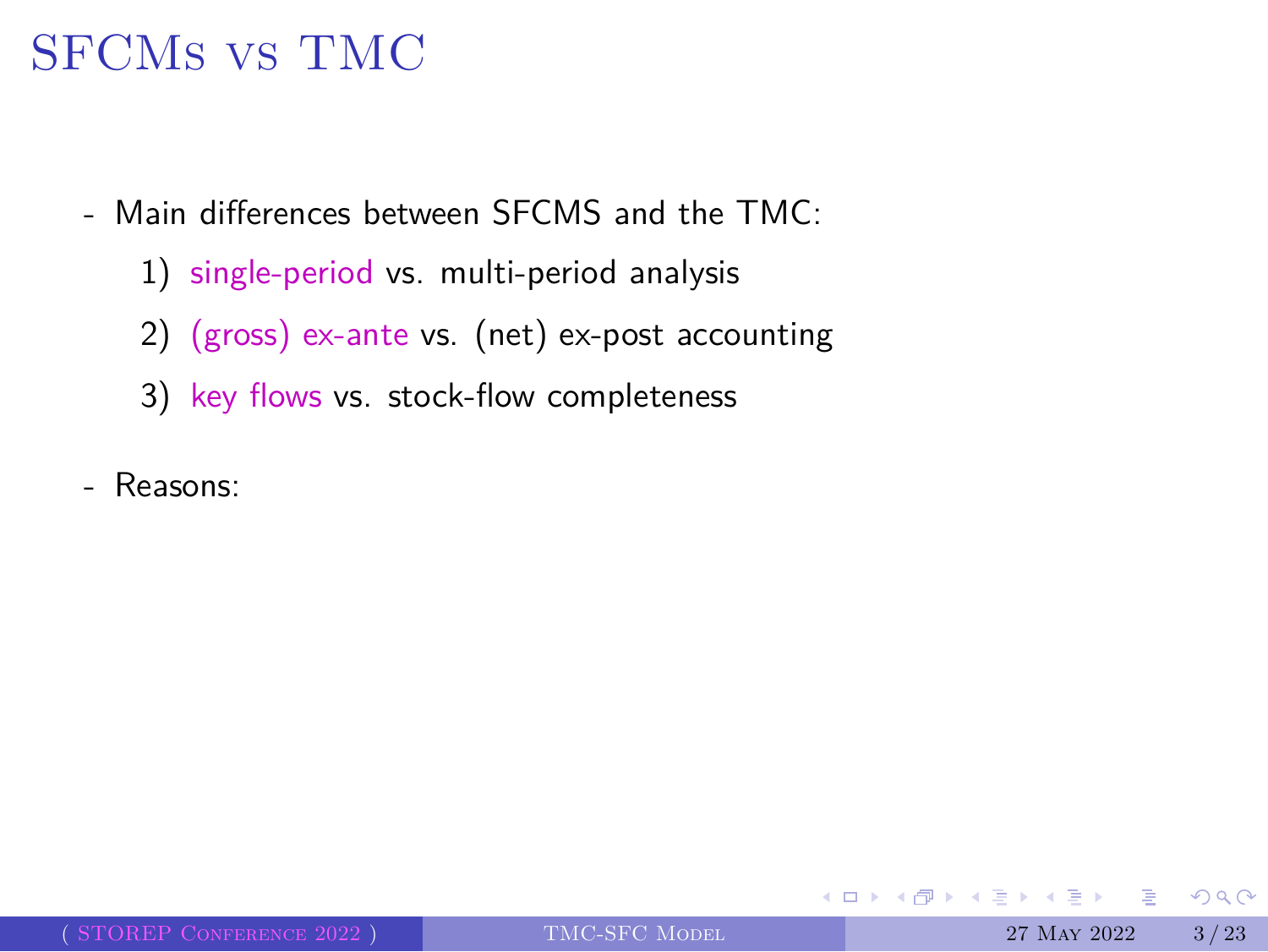- Main differences between SFCMS and the TMC:
	- 1) single-period vs. multi-period analysis
	- 2) (gross) ex-ante vs. (net) ex-post accounting
	- 3) key flows vs. stock-flow completeness
- Reasons:
	- 1) different levels of abstraction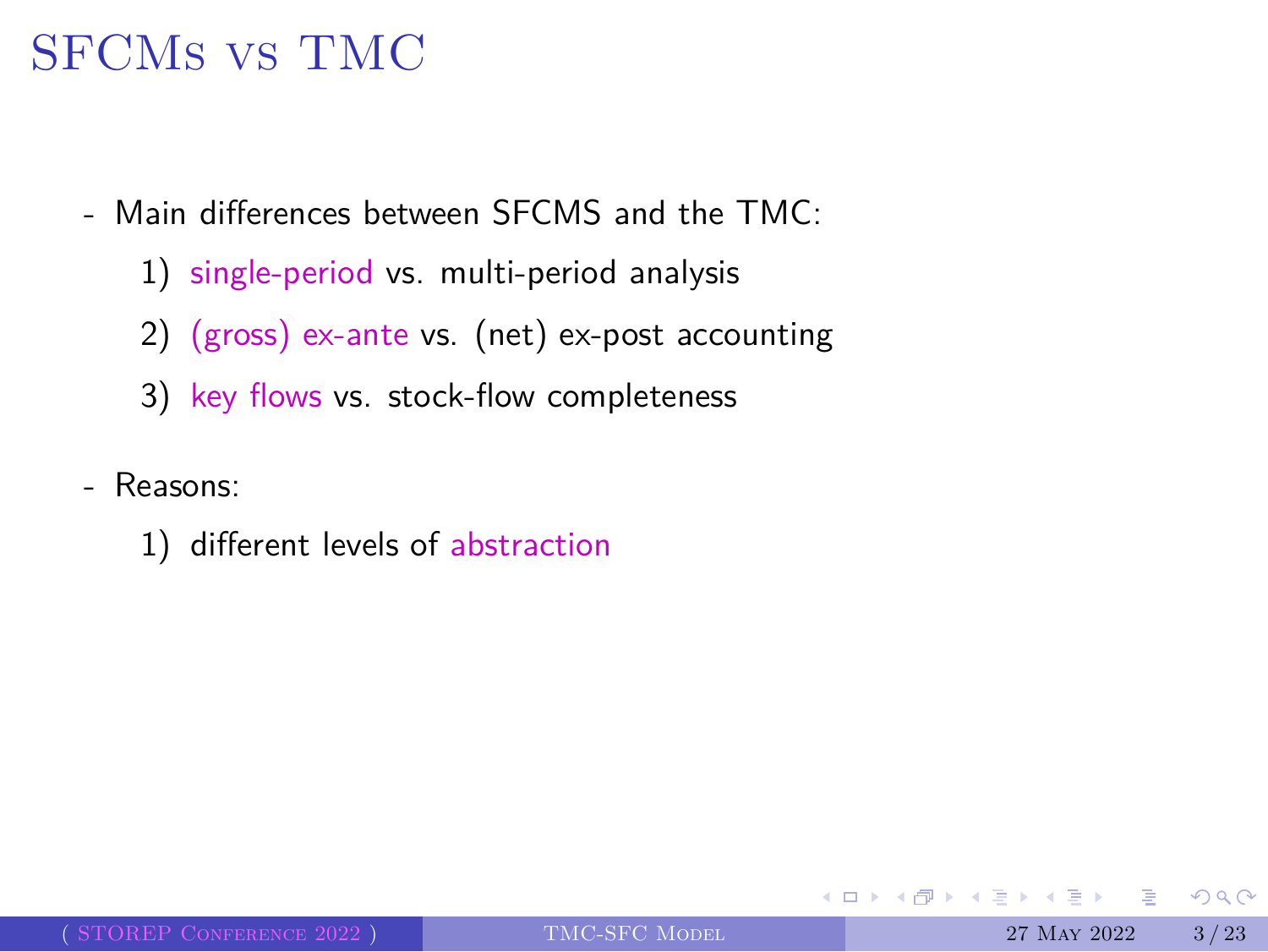- Main differences between SFCMS and the TMC:
	- 1) single-period vs. multi-period analysis
	- 2) (gross) ex-ante vs. (net) ex-post accounting
	- 3) key flows vs. stock-flow completeness
- Reasons:
	- 1) different levels of abstraction
	- 2) different research questions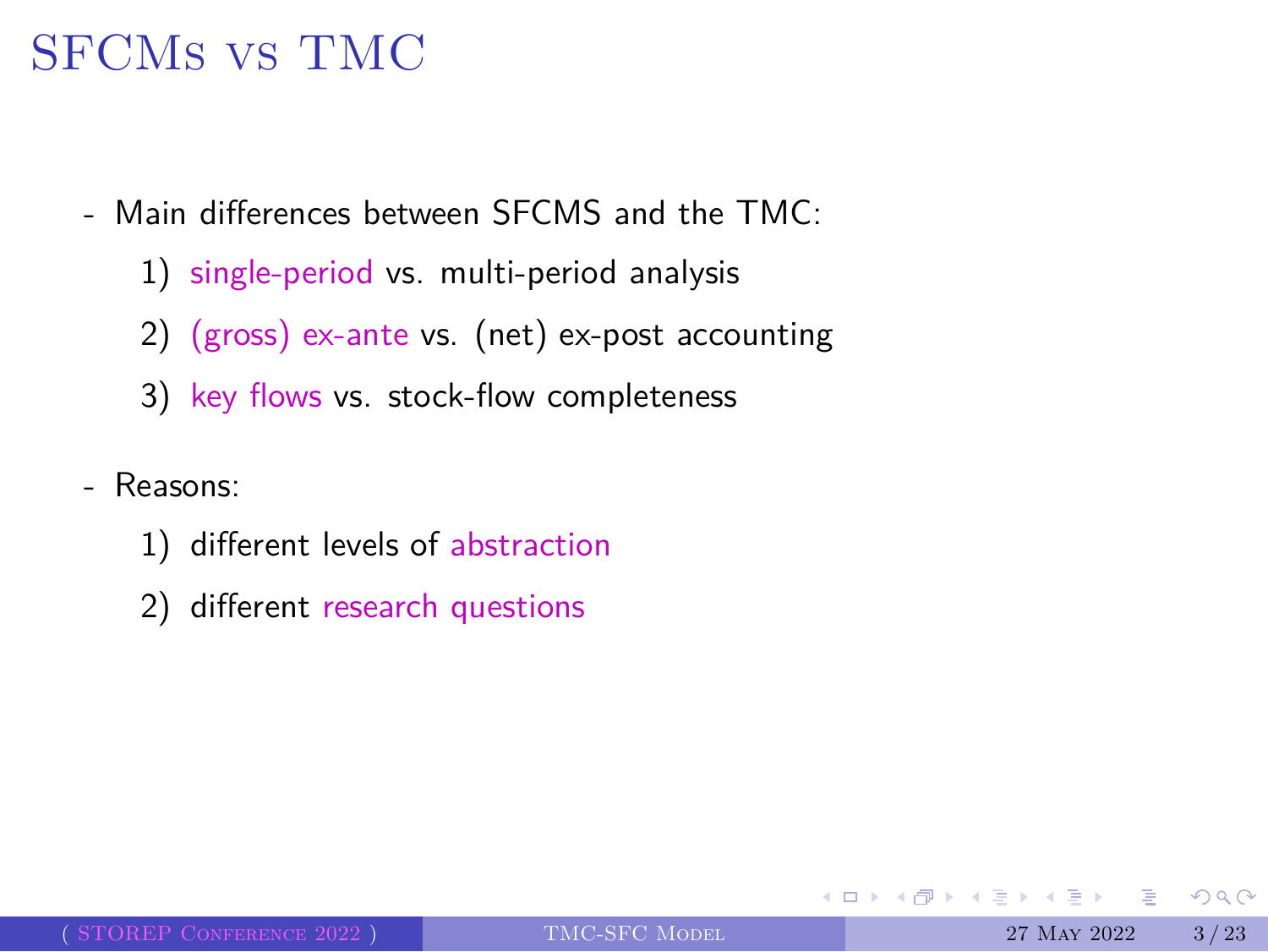- Main differences between SFCMS and the TMC:
	- 1) single-period vs. multi-period analysis
	- 2) (gross) ex-ante vs. (net) ex-post accounting
	- 3) key flows vs. stock-flow completeness
- Reasons:
	- 1) different levels of abstraction
	- 2) different research questions
- SFCMs = dynamic counterpart of TMC (Graziani 2003; Godley 2004; Lavoie 2004, 2021; Godley/Lavoie 2007; Zezza 2012; Veronese Passarella 2014, 2017; Sawyer/Veronese Passarella 2017)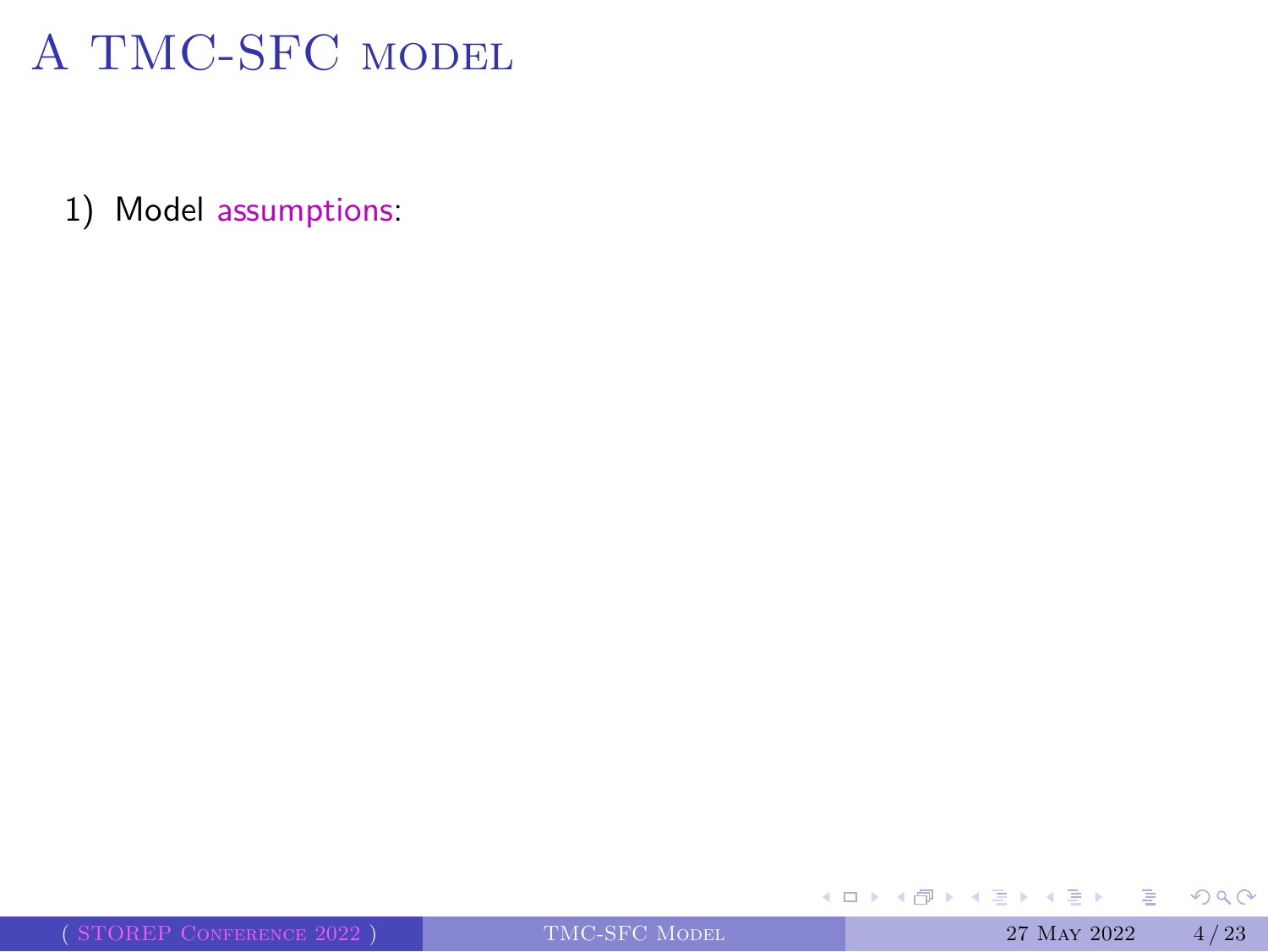#### 1) Model assumptions:

- Two classes: lower class (workers) and upper class (capitalists)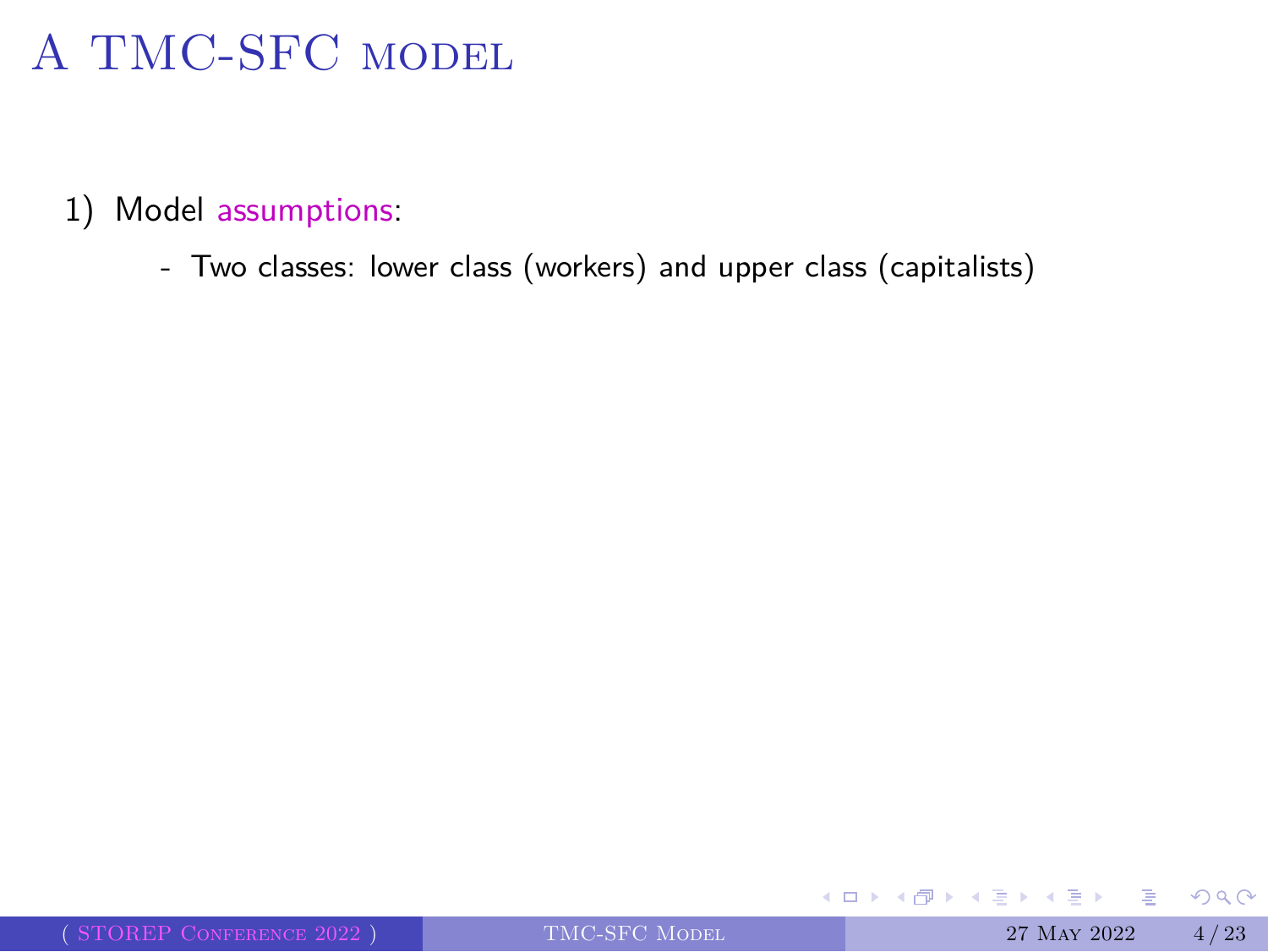- Two classes: lower class (workers) and upper class (capitalists)
- Closed economy, no government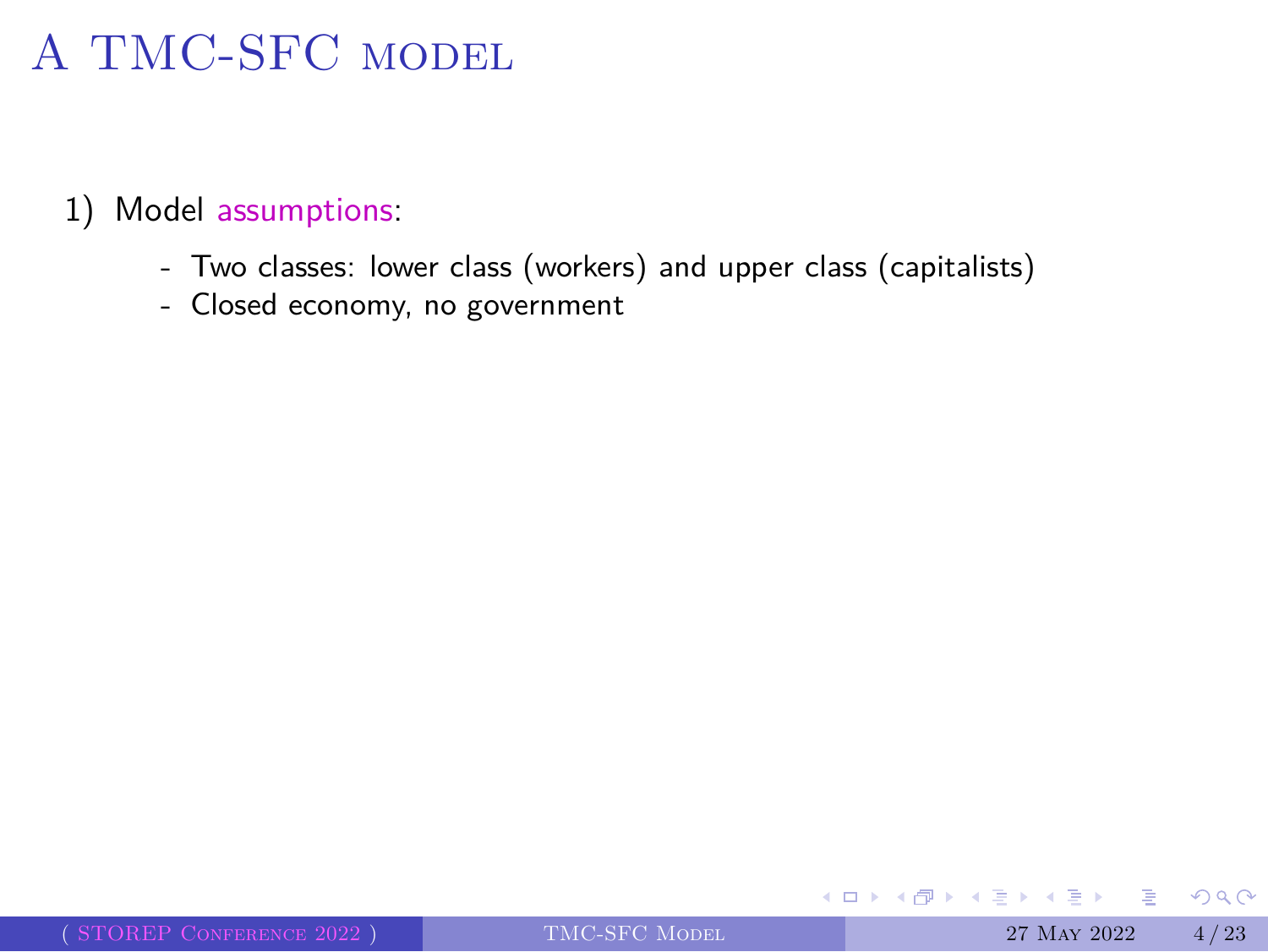#### 1) Model assumptions:

- Two classes: lower class (workers) and upper class (capitalists)
- Closed economy, no government
- Two financial assets: bank deposits and corporate securities

 $2QQ$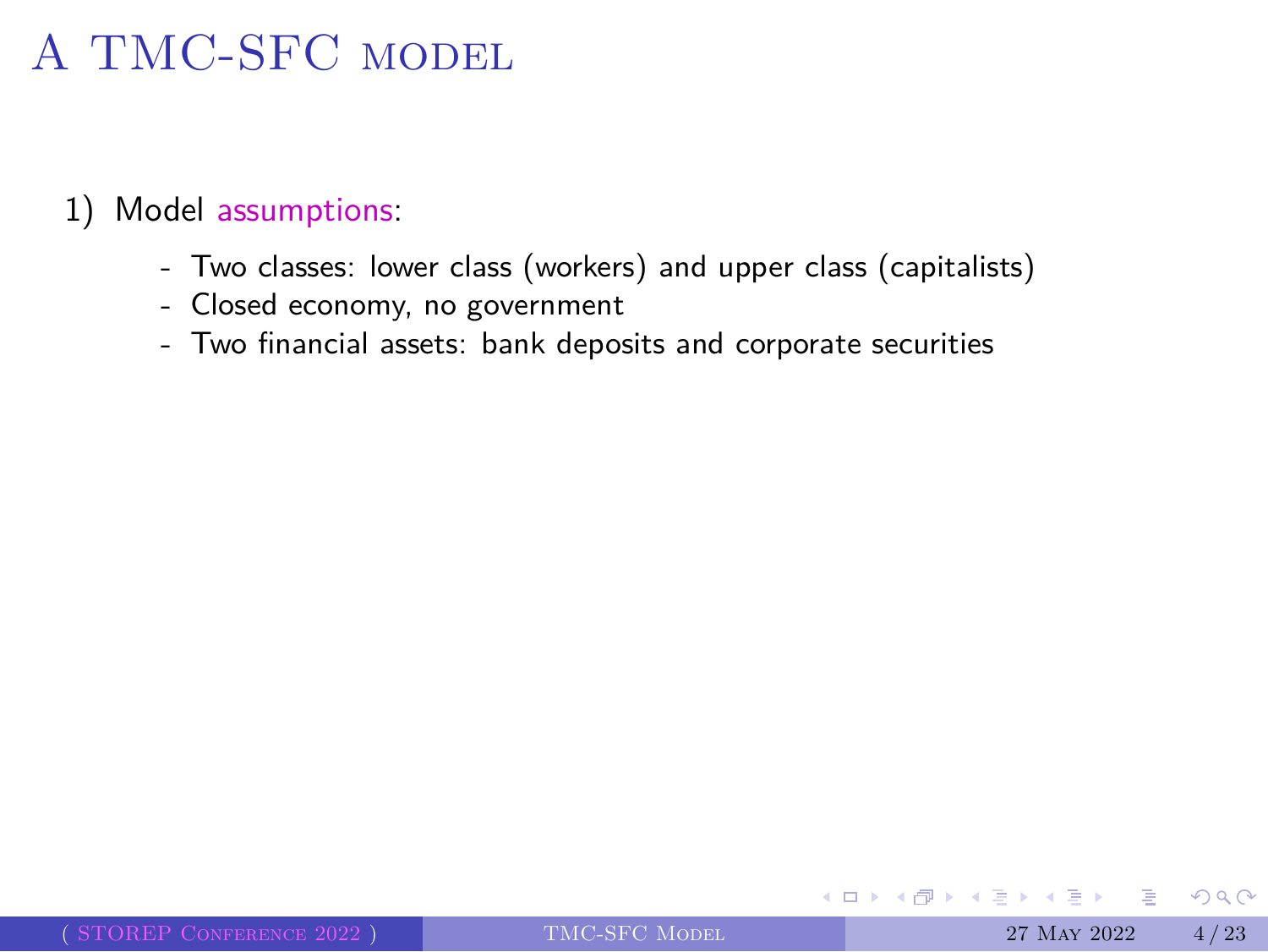- Two classes: lower class (workers) and upper class (capitalists)
- Closed economy, no government
- Two financial assets: bank deposits and corporate securities
- Firms can set either *p* or *y*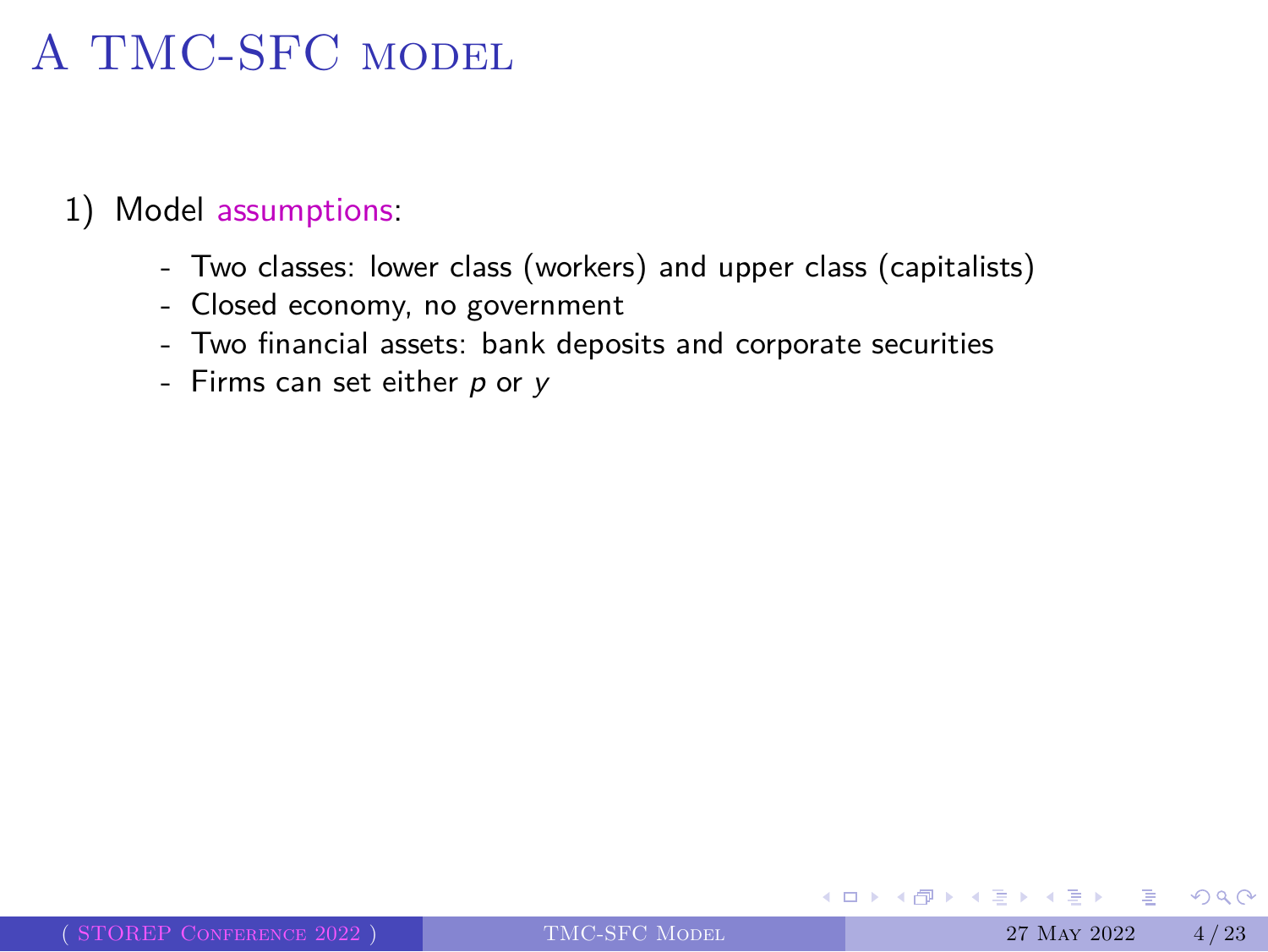- Two classes: lower class (workers) and upper class (capitalists)
- Closed economy, no government
- Two financial assets: bank deposits and corporate securities
- Firms can set either *p* or *y*
- Banks provide loans and deposits on demand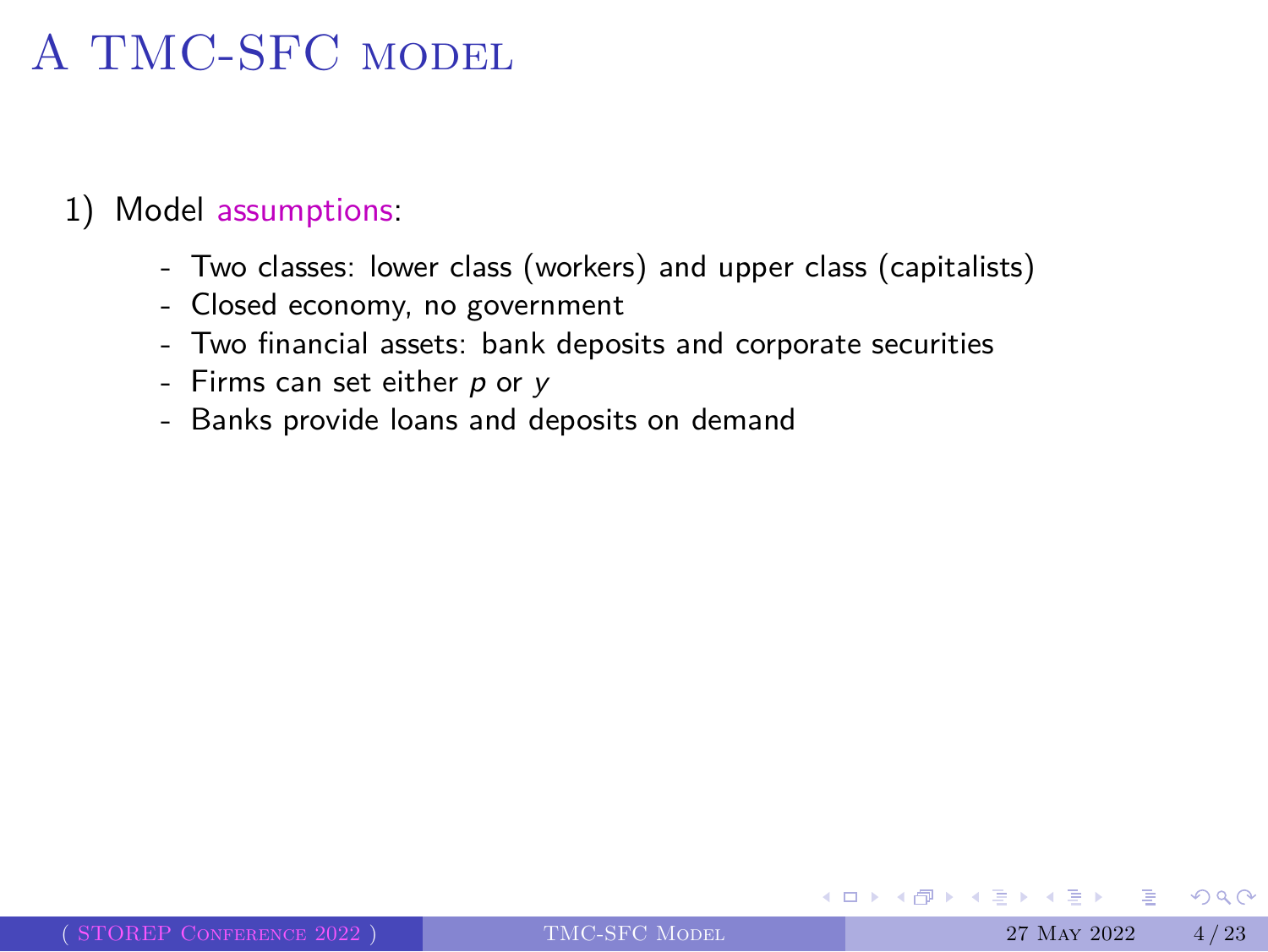- Two classes: lower class (workers) and upper class (capitalists)
- Closed economy, no government
- Two financial assets: bank deposits and corporate securities
- Firms can set either *p* or *y*
- Banks provide loans and deposits on demand
- 2) Model structure: 49 equations (25 behavioural)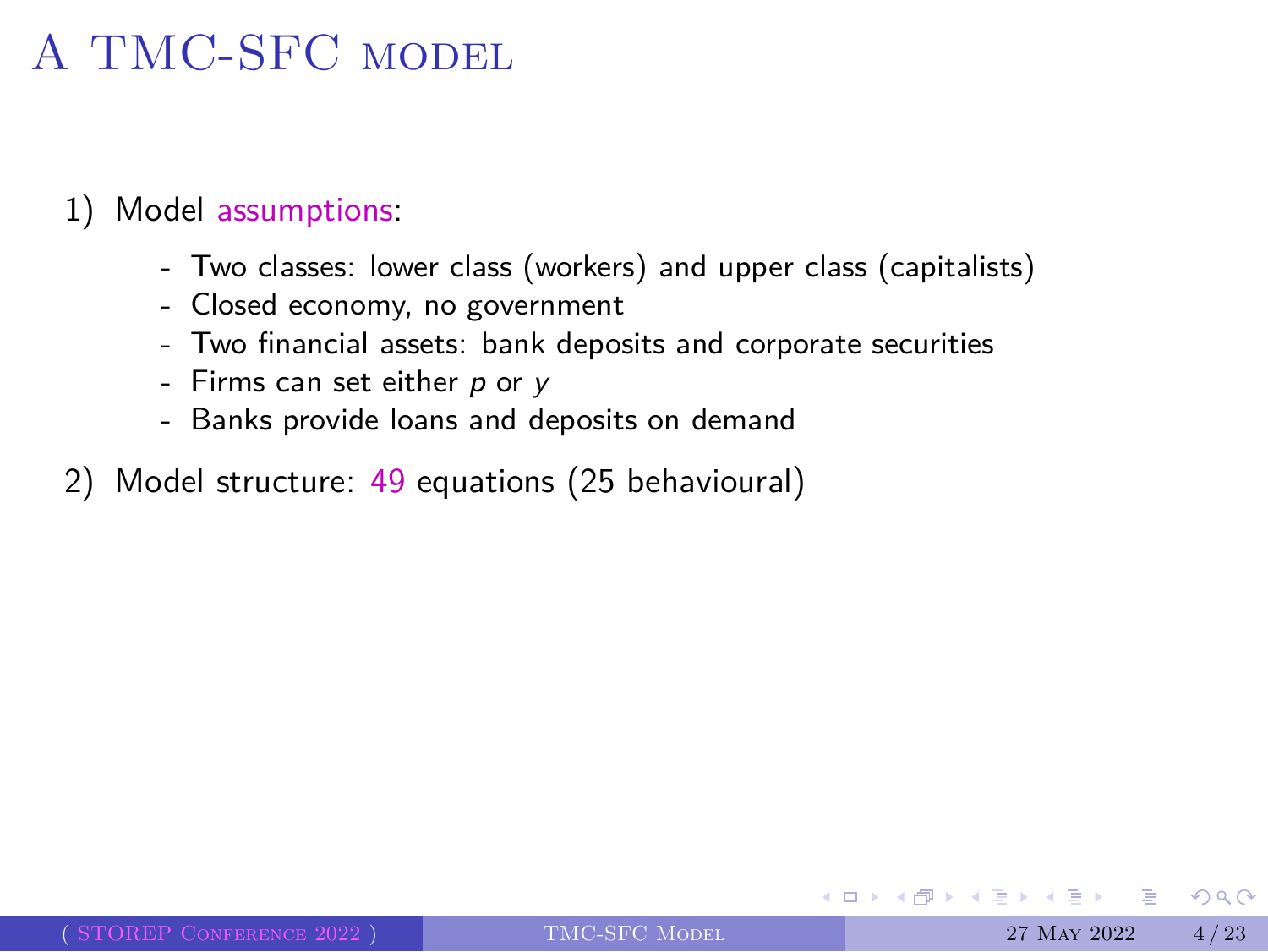- Two classes: lower class (workers) and upper class (capitalists)
- Closed economy, no government
- Two financial assets: bank deposits and corporate securities
- Firms can set either *p* or *y*
- Banks provide loans and deposits on demand
- 2) Model structure: 49 equations (25 behavioural)
- 3) Identification method: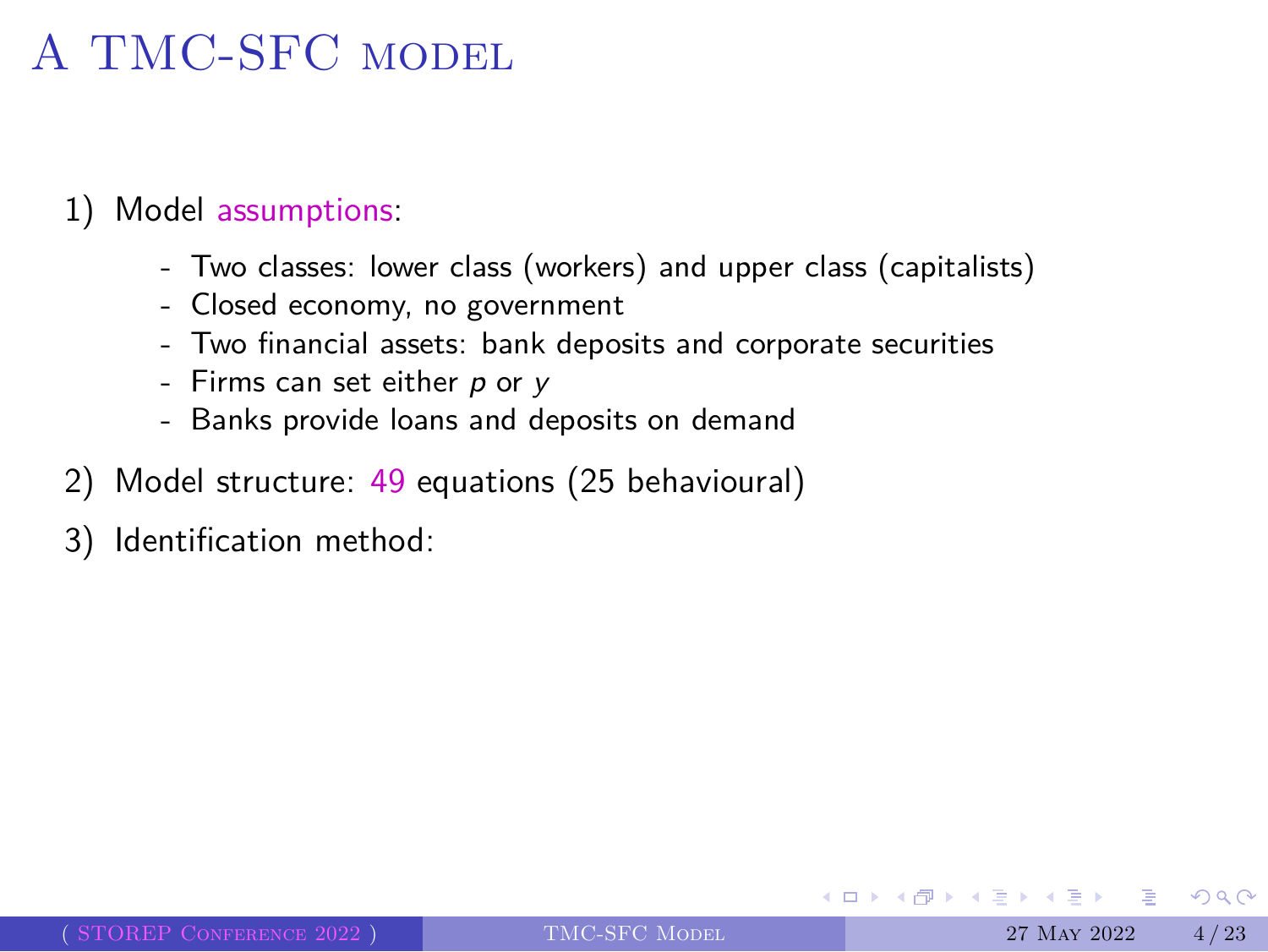- Two classes: lower class (workers) and upper class (capitalists)
- Closed economy, no government
- Two financial assets: bank deposits and corporate securities
- Firms can set either *p* or *y*
- Banks provide loans and deposits on demand
- 2) Model structure: 49 equations (25 behavioural)
- 3) Identification method:
	- Numerical calibration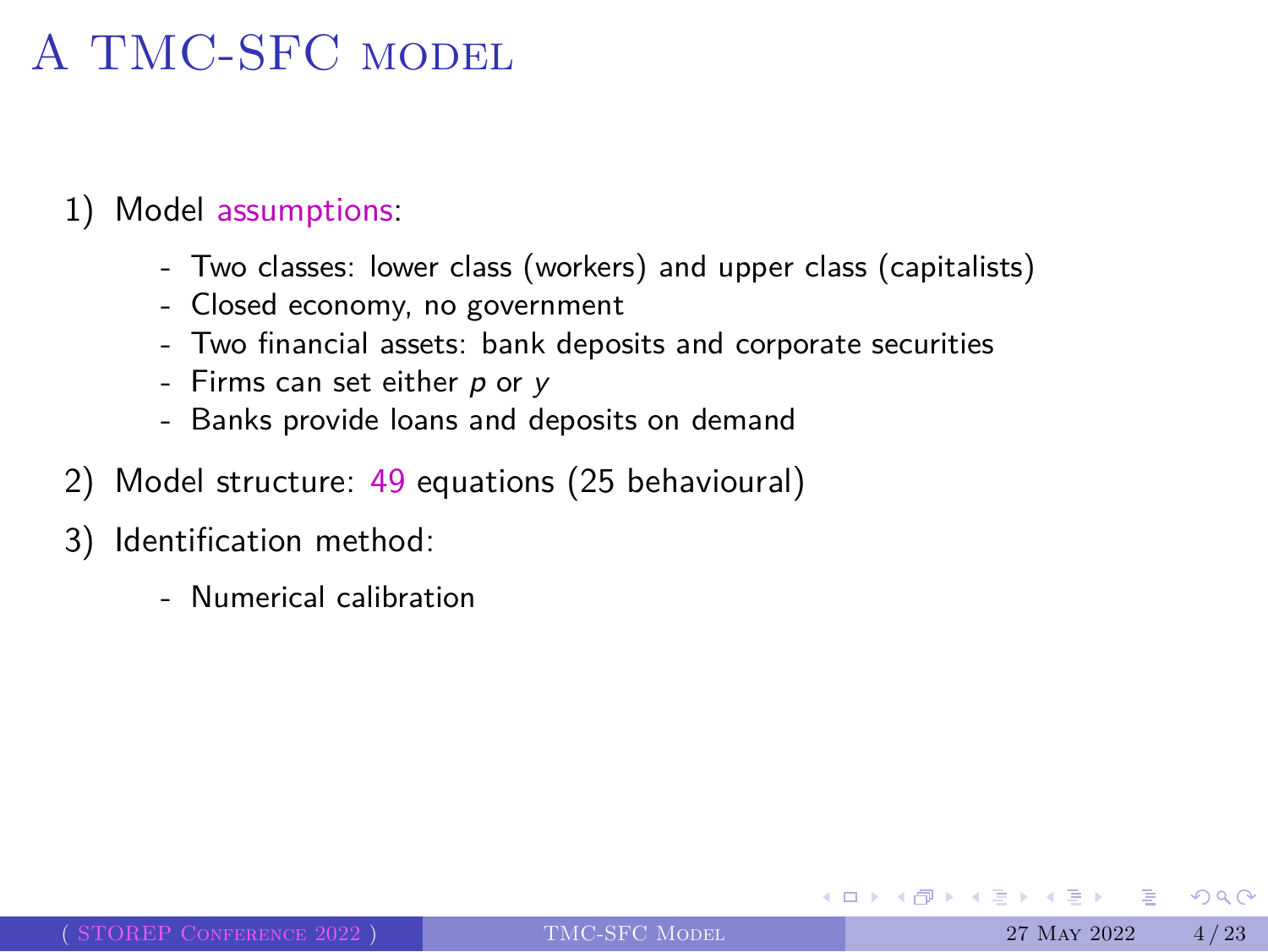- Two classes: lower class (workers) and upper class (capitalists)
- Closed economy, no government
- Two financial assets: bank deposits and corporate securities
- Firms can set either *p* or *y*
- Banks provide loans and deposits on demand
- 2) Model structure: 49 equations (25 behavioural)
- 3) Identification method:
	- Numerical calibration
	- Reproduce baseline values for model BMW (Godley/Lavoie 2007)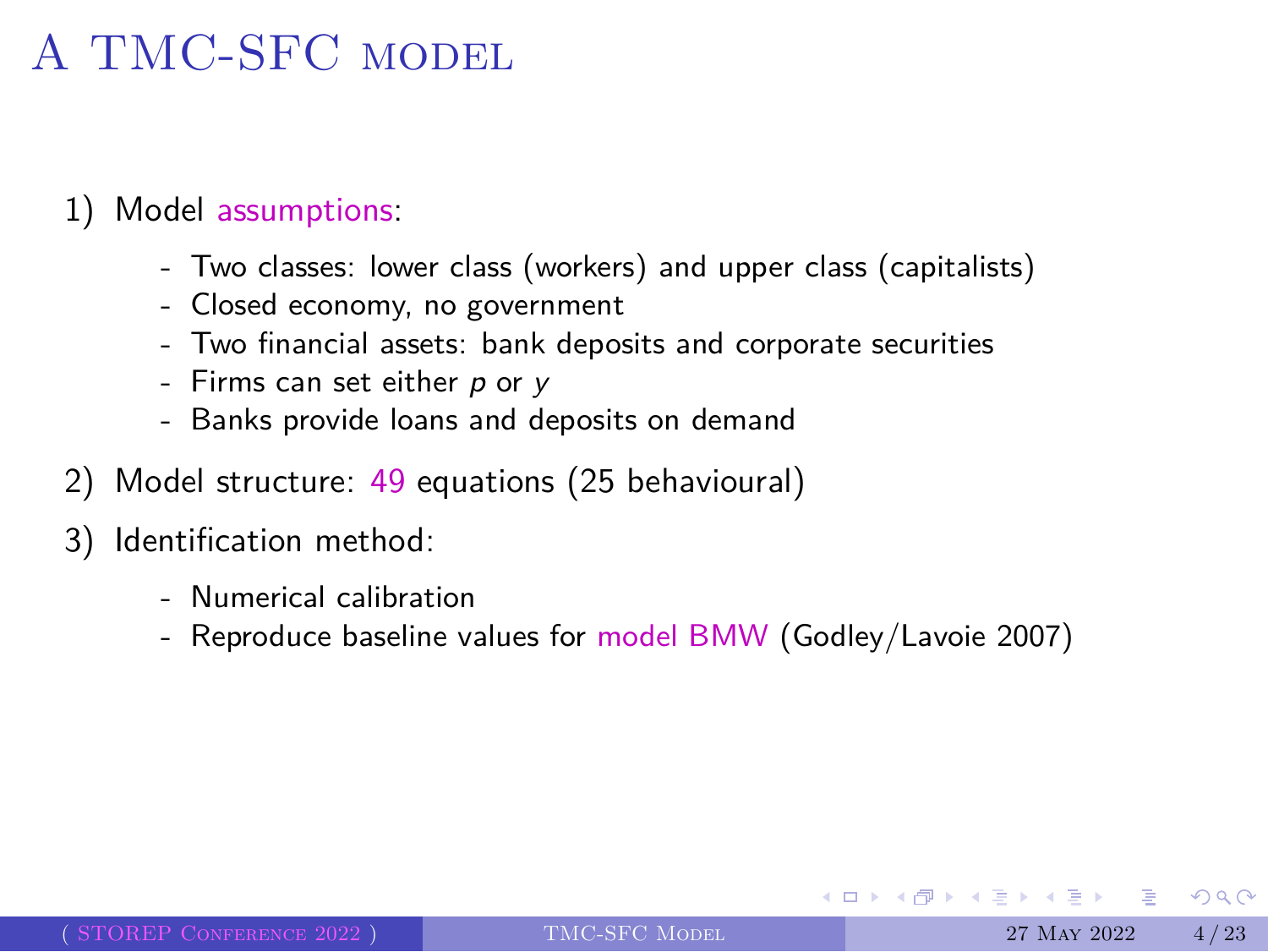- Two classes: lower class (workers) and upper class (capitalists)
- Closed economy, no government
- Two financial assets: bank deposits and corporate securities
- Firms can set either *p* or *y*
- Banks provide loans and deposits on demand
- 2) Model structure: 49 equations (25 behavioural)
- 3) Identification method:
	- Numerical calibration
	- Reproduce baseline values for model BMW (Godley/Lavoie 2007)
- 4) Simulation technicalities: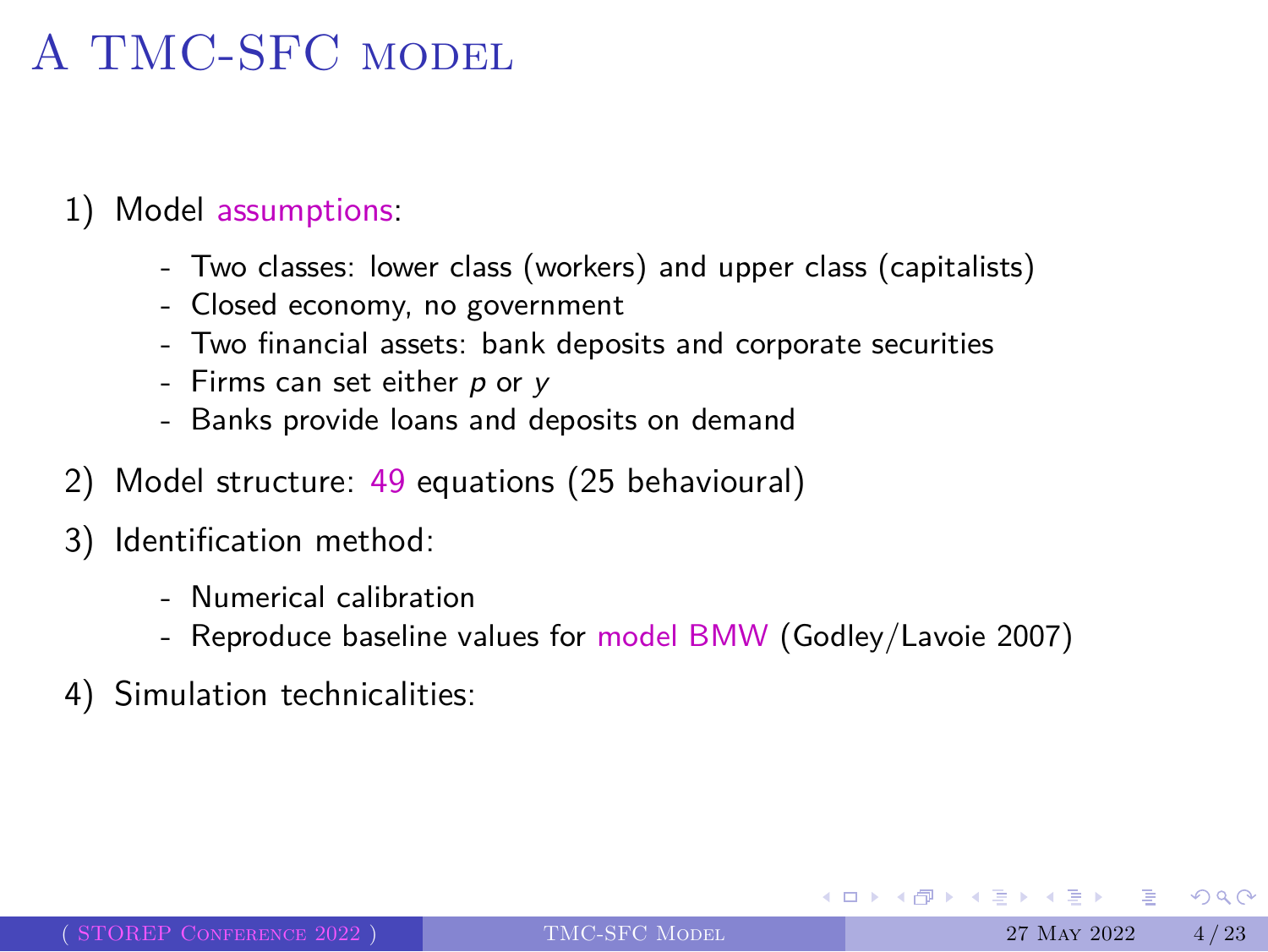- Two classes: lower class (workers) and upper class (capitalists)
- Closed economy, no government
- Two financial assets: bank deposits and corporate securities
- Firms can set either *p* or *y*
- Banks provide loans and deposits on demand
- 2) Model structure: 49 equations (25 behavioural)
- 3) Identification method:
	- Numerical calibration
		- Reproduce baseline values for model BMW (Godley/Lavoie 2007)
- 4) Simulation technicalities:
	- Language / environment  $=$  R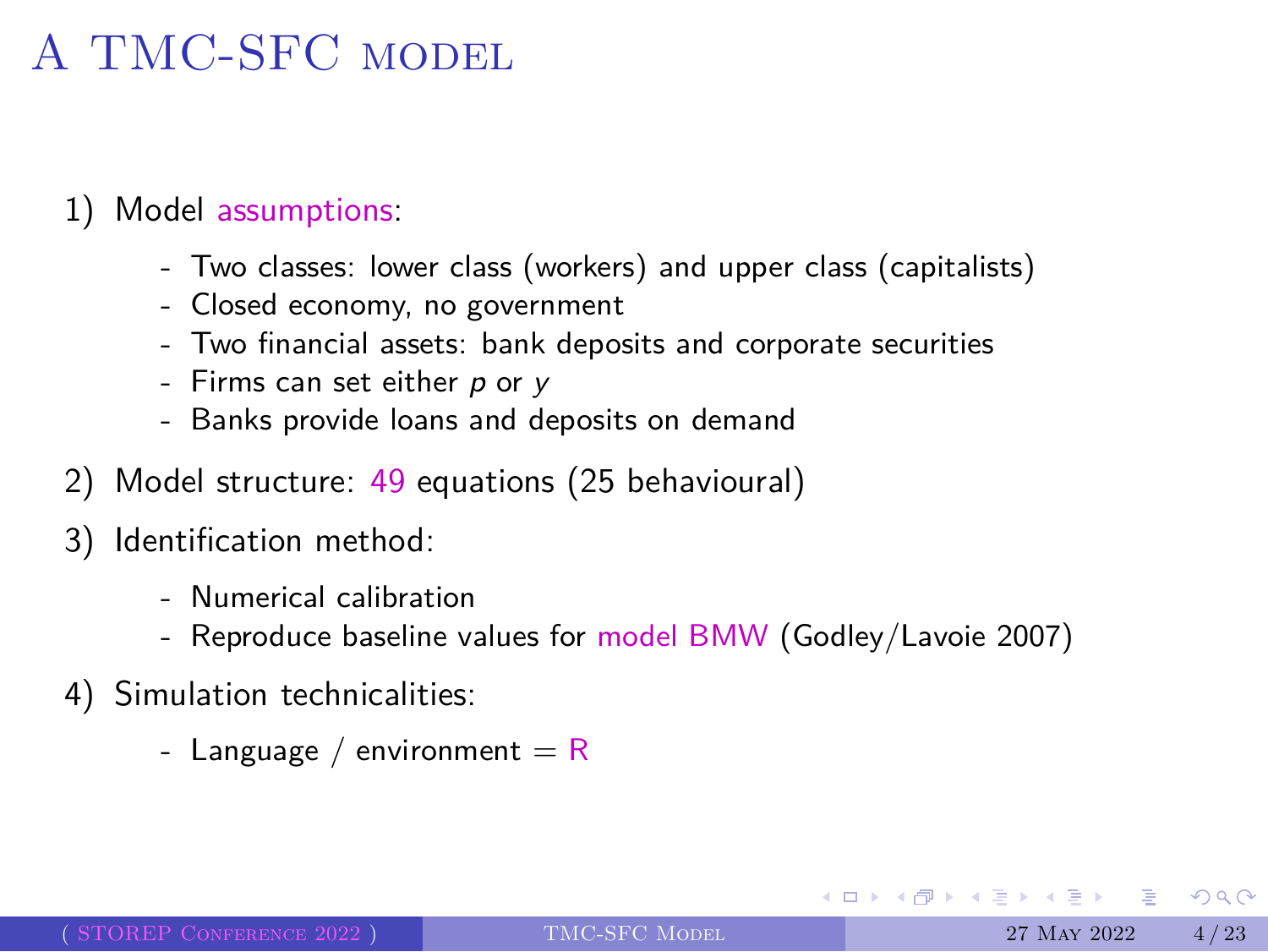- Two classes: lower class (workers) and upper class (capitalists)
- Closed economy, no government
- Two financial assets: bank deposits and corporate securities
- Firms can set either *p* or *y*
- Banks provide loans and deposits on demand
- 2) Model structure: 49 equations (25 behavioural)
- 3) Identification method:
	- Numerical calibration
	- Reproduce baseline values for model BMW (Godley/Lavoie 2007)
- 4) Simulation technicalities:
	- Language / environment  $=$  R
	- Time  $span = 100$  periods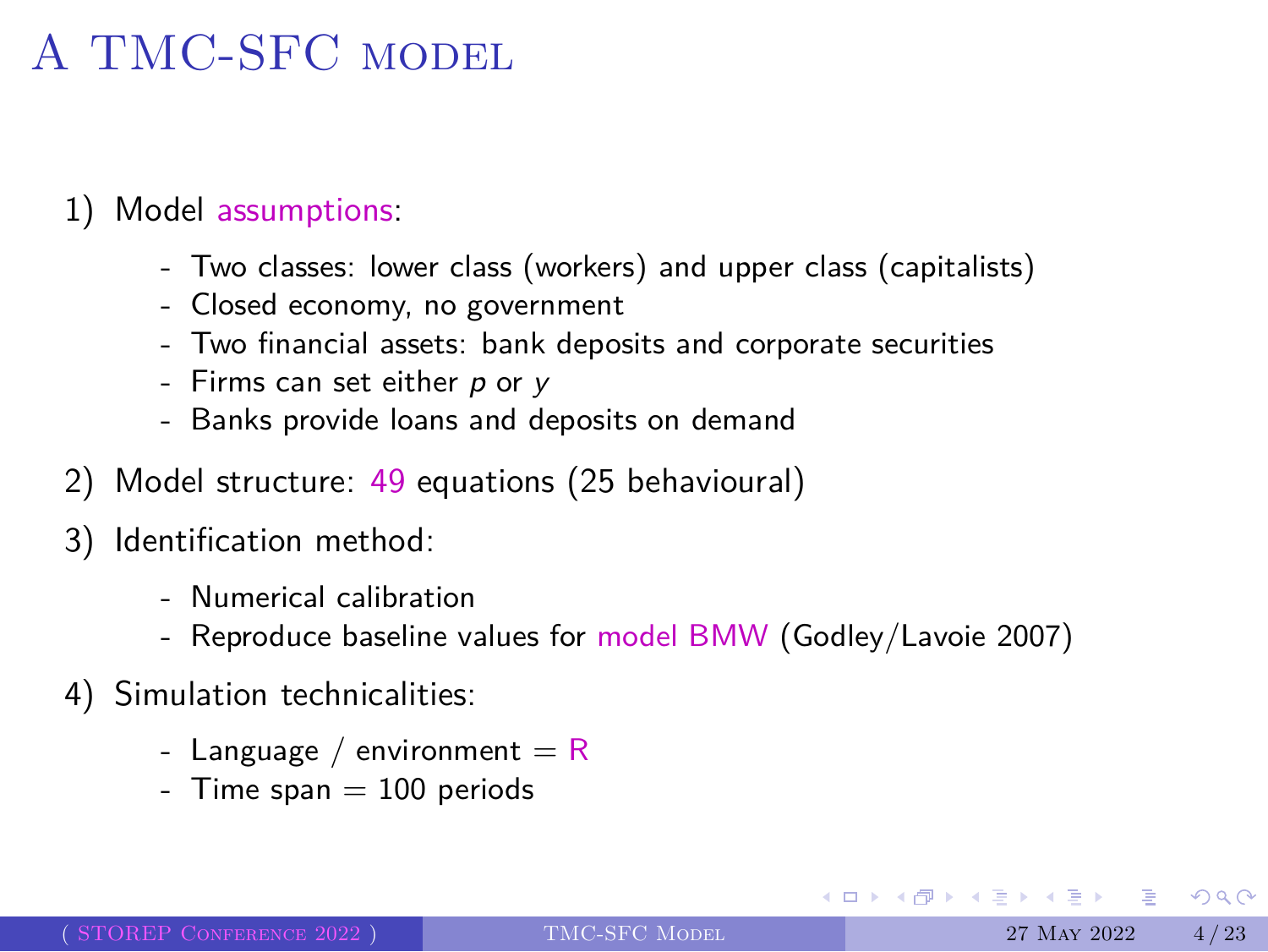- Two classes: lower class (workers) and upper class (capitalists)
- Closed economy, no government
- Two financial assets: bank deposits and corporate securities
- Firms can set either *p* or *y*
- Banks provide loans and deposits on demand
- 2) Model structure: 49 equations (25 behavioural)
- 3) Identification method:
	- Numerical calibration
	- Reproduce baseline values for model BMW (Godley/Lavoie 2007)
- 4) Simulation technicalities:
	- Language / environment  $=$  R
	- Time  $span = 100$  periods
	- Simultaneous solutions using 200 iterations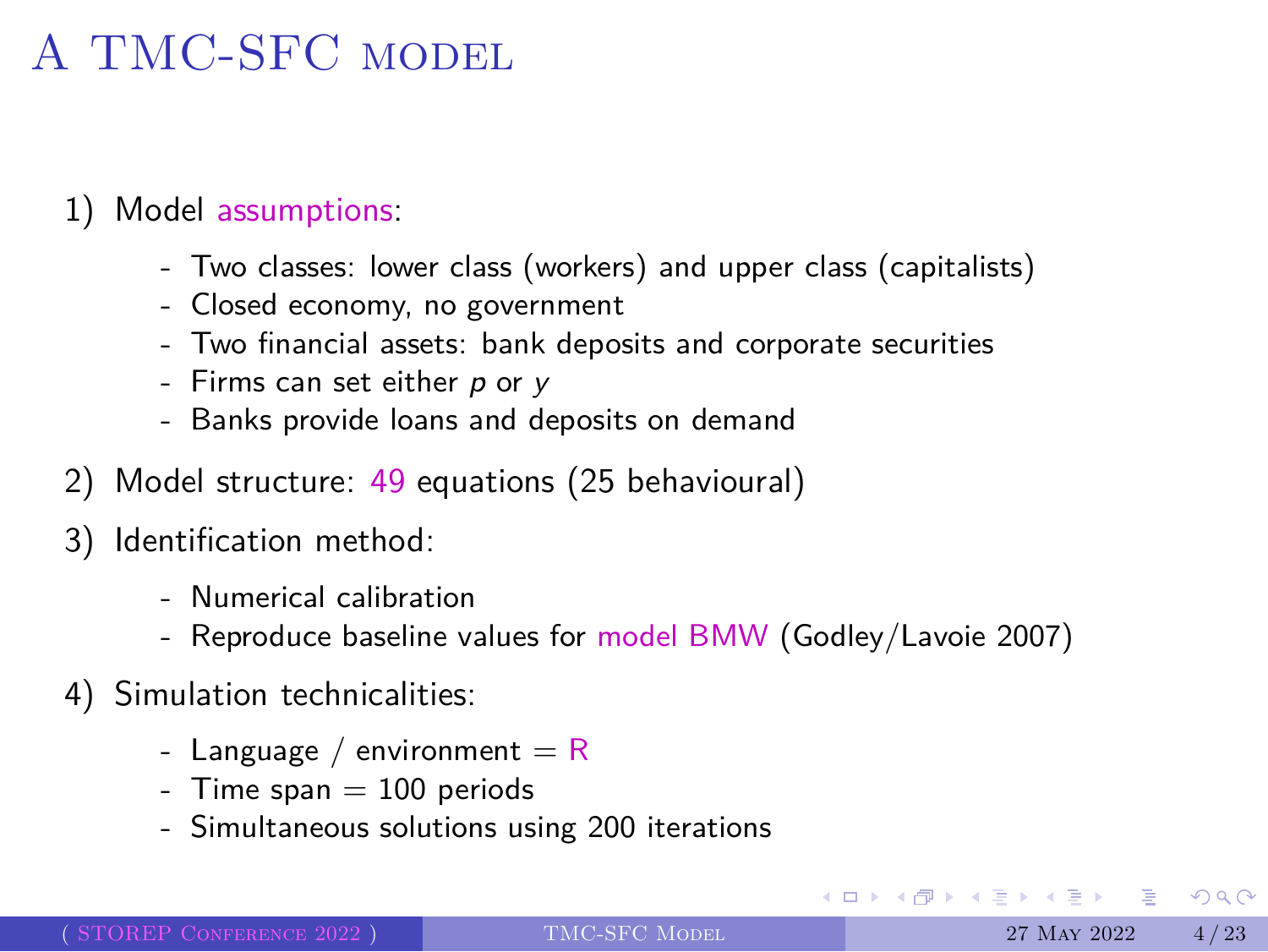#### TABLE 1. BALANCE SHEET

|                     | Workers  | Capitalists | Production firms | Commercial banks |            |
|---------------------|----------|-------------|------------------|------------------|------------|
| Deposits            | $+M_{w}$ | $+M_z$      |                  | $-M_{s}$         |            |
| Loans               |          |             | $-L_{d}$         | $+L_5$           |            |
| Fixed capital       |          |             | $+$ K            |                  |            |
| <b>Securities</b>   | $+B_w$   | $+B_z$      | $-B_{s}$         |                  |            |
| Balance (net worth) | $-V_{w}$ | $-V_z$      |                  |                  | <b>V</b> h |
|                     |          |             |                  |                  |            |

Notes: A '+' before a magnitude denotes an asset, whereas '-' denotes a liability (except for Balance's entries, where signs are<br>reversed); for the sake of simplicity, there is no asset corresponding to capitalists' owners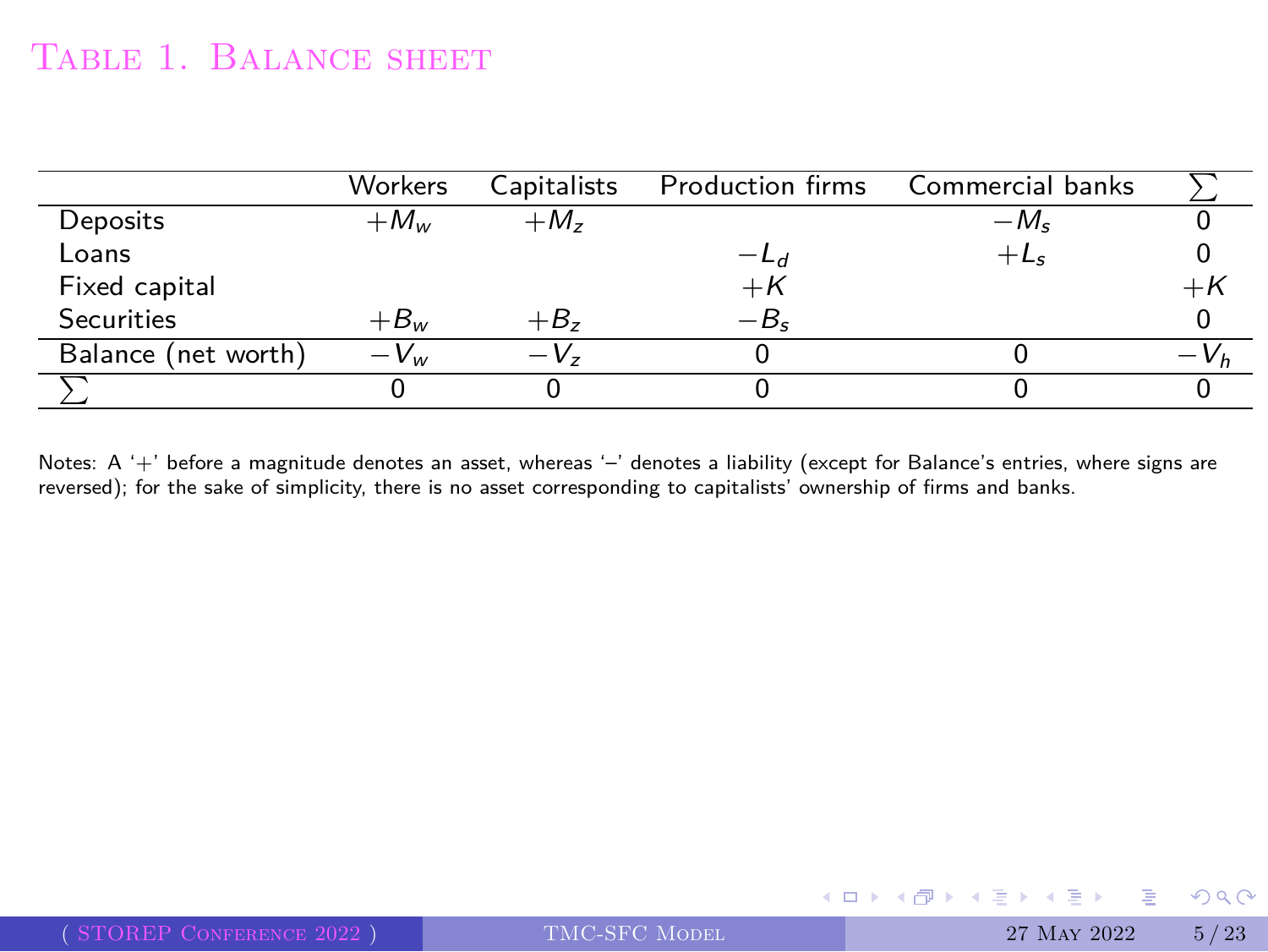#### Table 2. Transactions-flow matrix

|                             |                 |                 | <b>Production firms</b> |                          |                  |  |
|-----------------------------|-----------------|-----------------|-------------------------|--------------------------|------------------|--|
|                             | Workers         | Capitalists     | Current                 | Capital                  | Commercial banks |  |
| Consumption                 | $-c_{w}$        | $-C_{z}$        | $+ C$                   |                          |                  |  |
| Investment                  |                 |                 | $+1$                    | $\overline{\phantom{a}}$ |                  |  |
| Memo: Production            |                 |                 | ٢И                      |                          |                  |  |
| Wages                       | $+WB$           |                 | $-WB$                   |                          |                  |  |
| Depreciation / Amortisation |                 |                 | $-AF$                   | $+AF$                    |                  |  |
| Firms' profit               |                 | $+F_f$          | $-F_f$                  |                          |                  |  |
| Banks' profit               |                 | $+F_h$          |                         |                          | $-F_h$           |  |
| Interest on loans           |                 |                 | $-PAYM_1$               |                          | $+PAYM1$         |  |
| Interest on deposits        | $+ PAYMm$       | $+PAYM_{-}^{m}$ |                         |                          | $-PAYM_m$        |  |
| Interest on securities      | $+PAYM^b$       | $+ PAYM^D$      | $-PAYMb$                |                          |                  |  |
| Change in loans             |                 |                 |                         | $+\Delta L_d$            | $-\Delta L_{s}$  |  |
| Change in deposits          | $-\Delta M_w$   | $-\Delta M_z$   |                         |                          | $+\Delta M_{s}$  |  |
| Change in securities        | $-\Delta B_{w}$ | $-\Delta B_z$   |                         | $+\Delta B_s$            |                  |  |
|                             |                 | 0               |                         | $\Omega$                 |                  |  |

Notes: A '+' before a magnitude denotes a receipt or a source of funds, whereas '–' denotes a payment or a use of funds.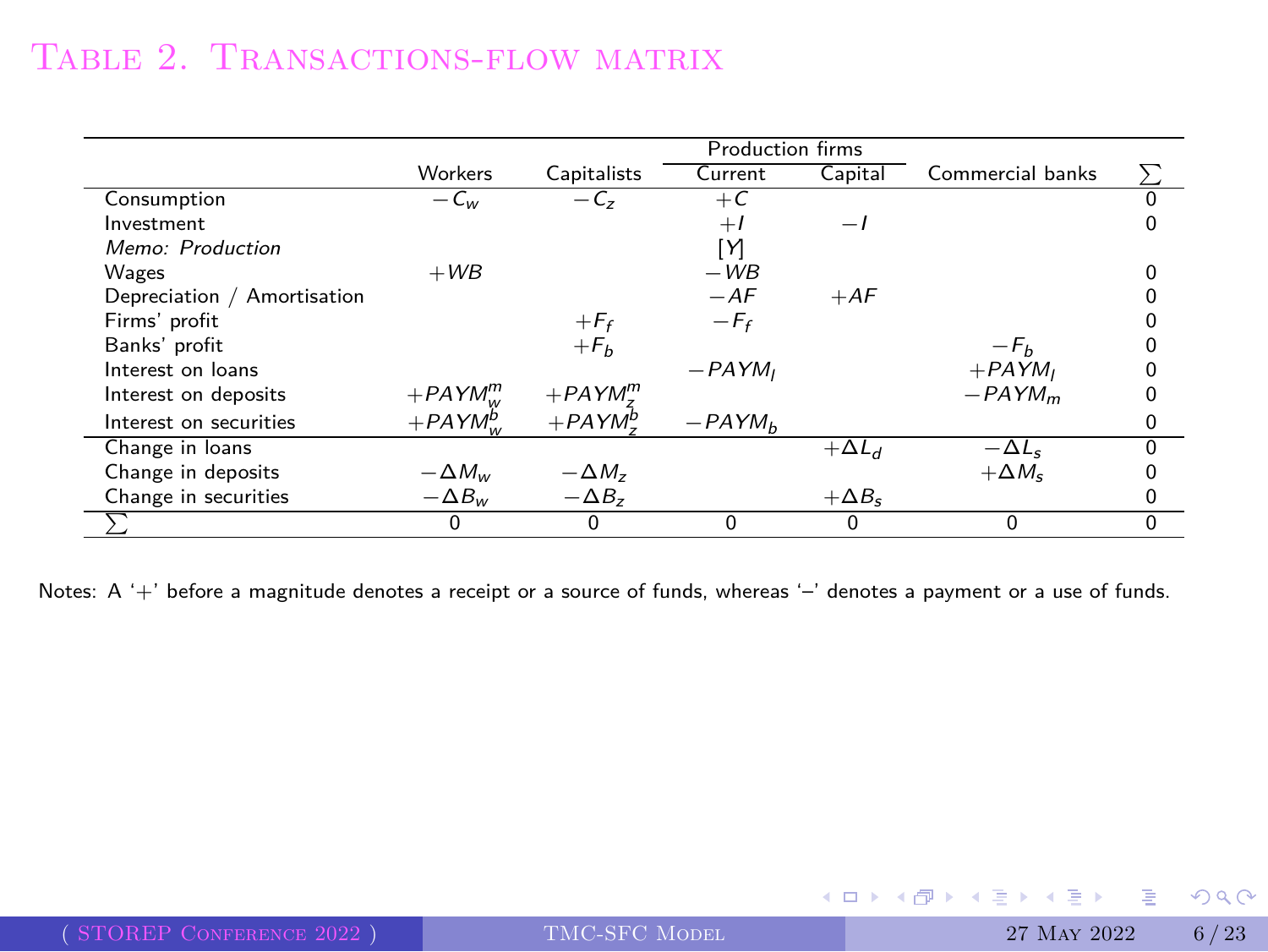## KEY EQUATIONS: THE INVESTMENT FUNCTION

- Planned real investment is a share of total production:

$$
i_{\mathcal{T}} = \beta \cdot y_{-1} \tag{1}
$$

|                          |               | - イロト イ母 トイヨ トイヨ トーヨー めなの |      |
|--------------------------|---------------|---------------------------|------|
| (STOREP CONFERENCE 2022) | TMC-SFC MODEL | 27 MAY 2022               | 7/23 |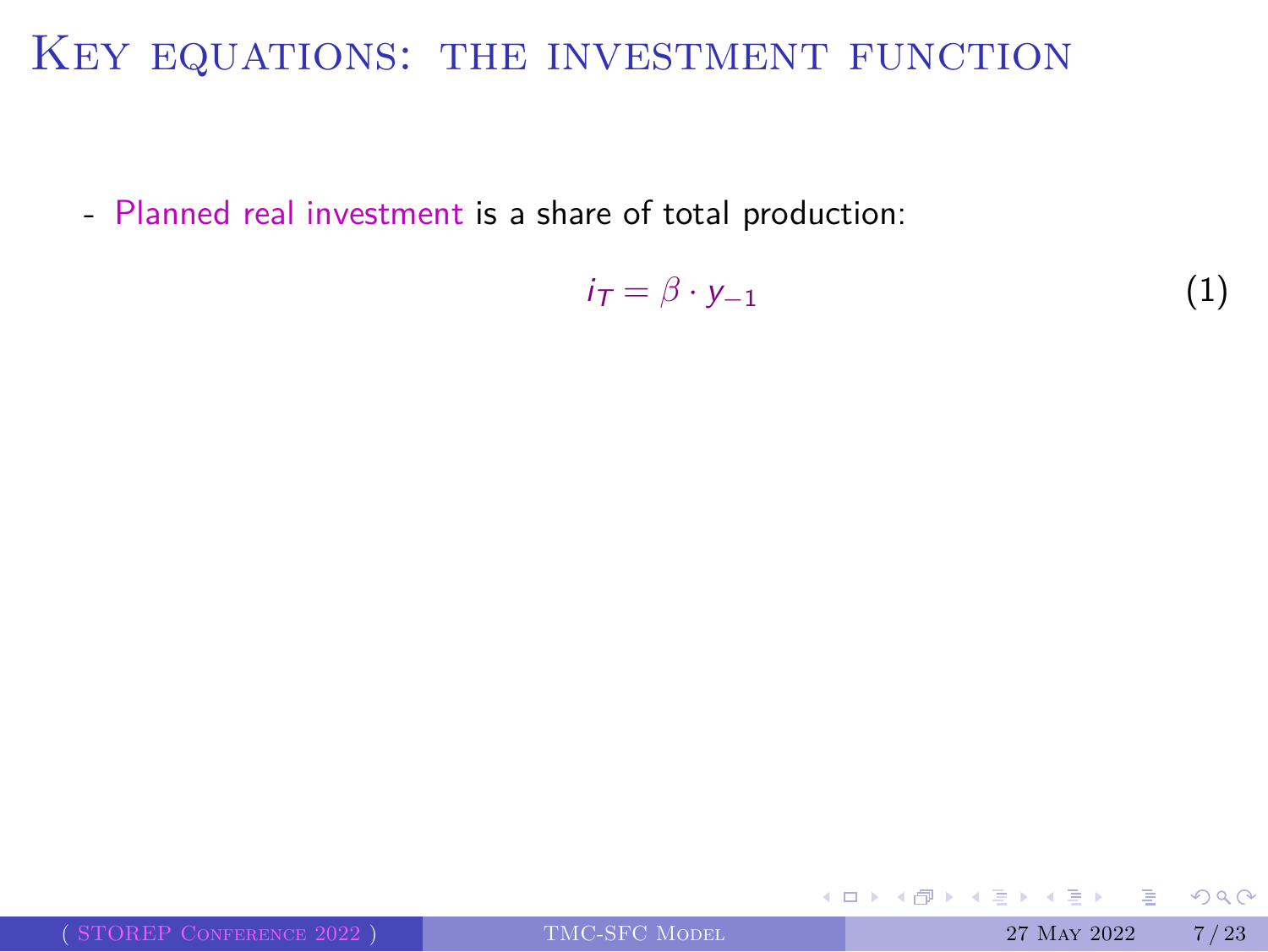# KEY EQUATIONS: THE INVESTMENT FUNCTION

- Planned real investment is a share of total production:

$$
i_{\mathcal{T}} = \beta \cdot y_{-1} \tag{1}
$$

- Current real (gross) investment is:

$$
i = i_{-1} + \gamma_i \cdot (i_{\mathcal{T}} - i_{-1}) \tag{2}
$$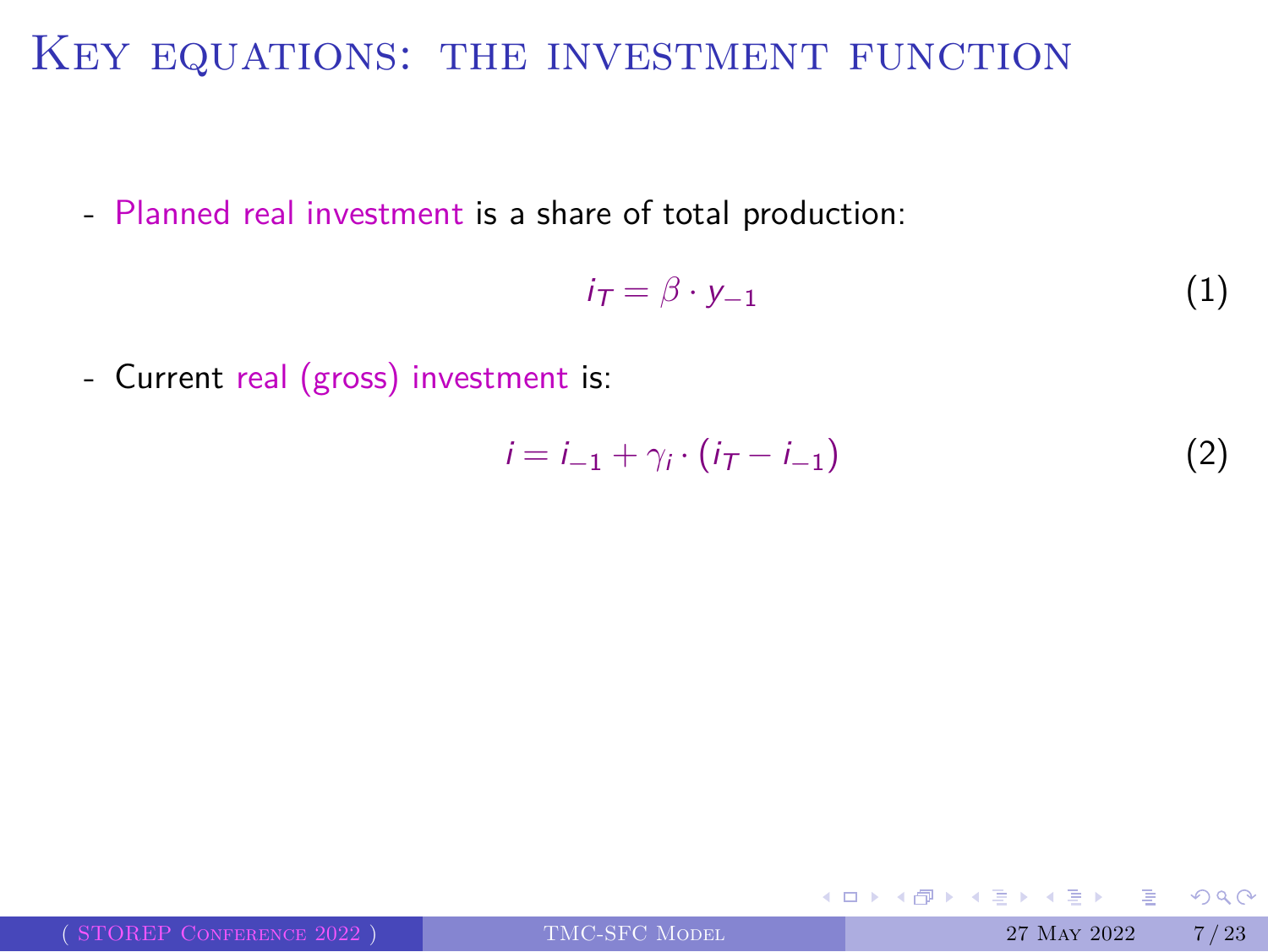# KEY EQUATIONS: THE INVESTMENT FUNCTION

- Planned real investment is a share of total production:

$$
i_{\mathcal{T}} = \beta \cdot y_{-1} \tag{1}
$$

- Current real (gross) investment is:

$$
i = i_{-1} + \gamma_i \cdot (i_{\tau} - i_{-1}) \tag{2}
$$

- The real stock of capital is:

$$
k = k_{-1} + i - \delta \cdot k_{-1} \tag{3}
$$

|                          |               | - K □ K K @ K K ミ K K E K C L K O Q (^ ) |      |
|--------------------------|---------------|------------------------------------------|------|
| (STOREP CONFERENCE 2022) | TMC-SFC MODEL | 27 MAY 2022                              | 7/23 |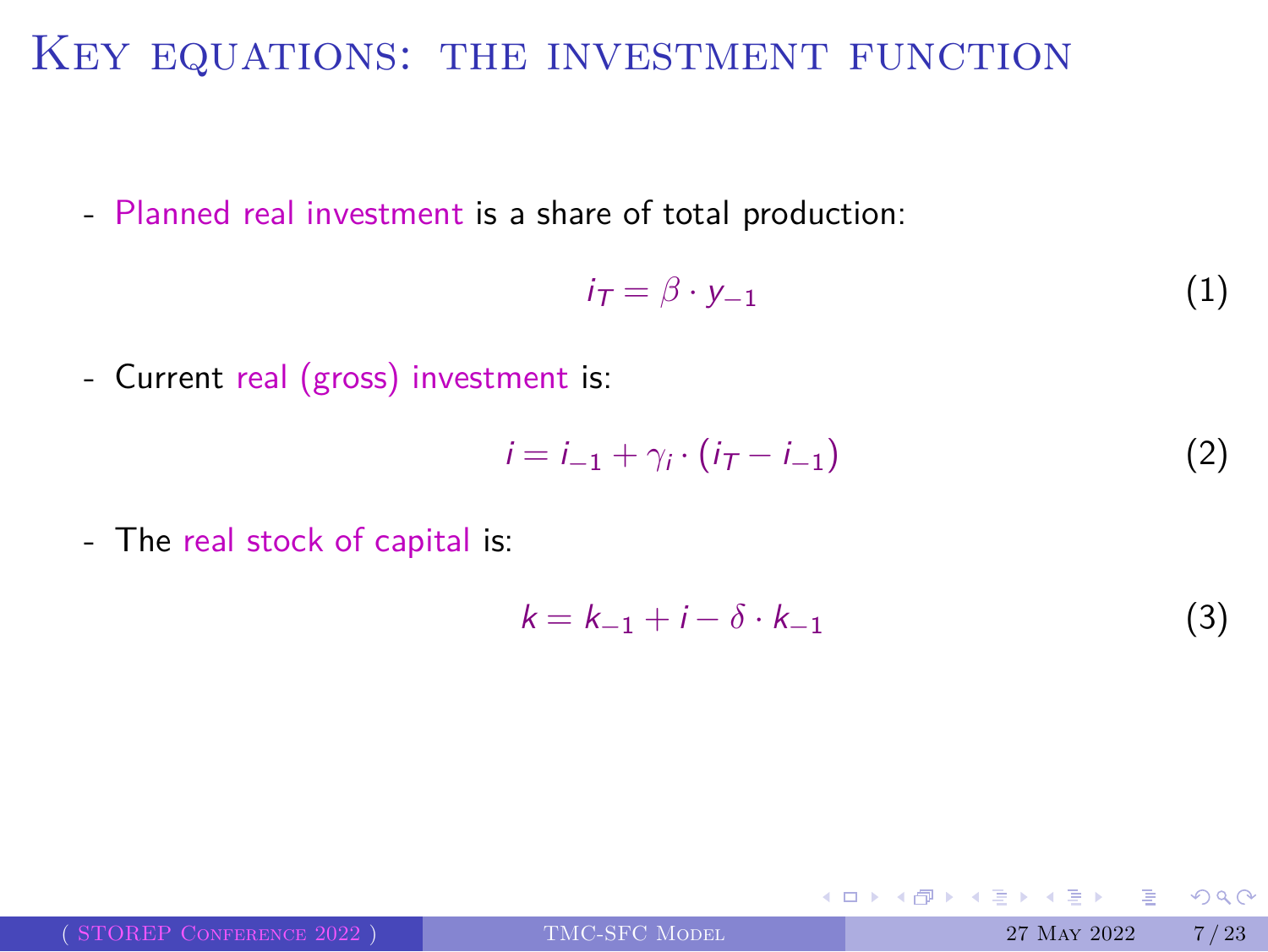# KEY EQUATIONS: THE INITIAL FINANCE

- Firms need initial finance to hire workers (and buy investment goods):

$$
FIN_i = WB + I \tag{4}
$$

|                          |               | - イロト イ母 トイヨ トイヨ トーヨー わなの |      |
|--------------------------|---------------|---------------------------|------|
| (STOREP CONFERENCE 2022) | TMC-SFC MODEL | 27 MAY 2022               | 8/23 |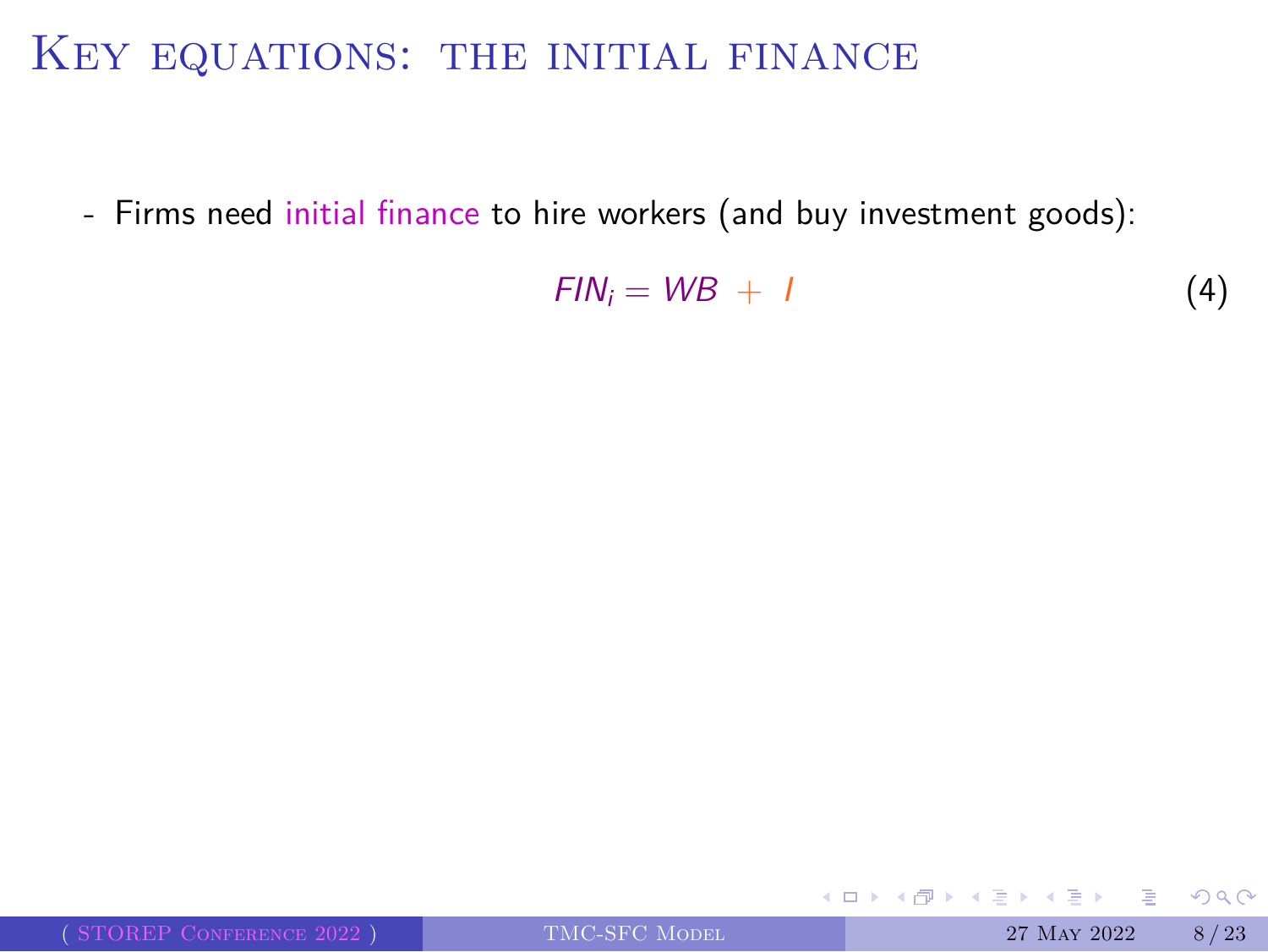# KEY EQUATIONS: THE INITIAL FINANCE

- Firms need initial finance to hire workers (and buy investment goods):

$$
FIN_i = WB + I \tag{4}
$$

- Final finance recovered at the end of the period is:

$$
FIN_f = C + \Delta B_s - (PAYM_I + PAYM_w^b + PAYM_z^b + F_f) + I
$$
 (5)

|                          |               | - K □ ▶ K 部 ▶ K ヨ ▶ K ヨ ▶ - 그리 → 이야이 » |  |
|--------------------------|---------------|----------------------------------------|--|
| (STOREP CONFERENCE 2022) | TMC-SFC MODEL | 27 May 2022 8/23                       |  |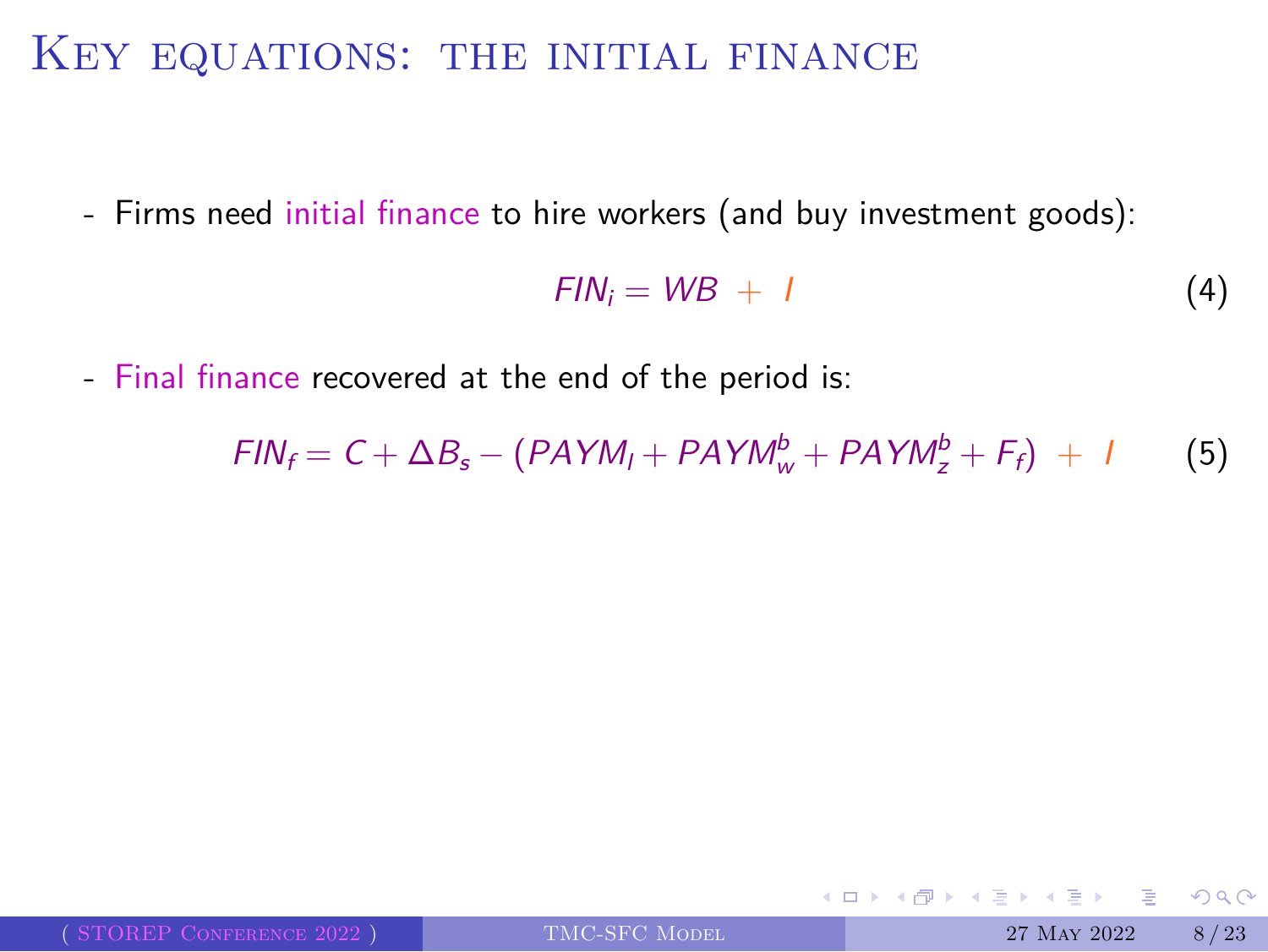### KEY EQUATIONS: THE INITIAL FINANCE

- Firms need initial finance to hire workers (and buy investment goods):

$$
FIN_i = WB + I \tag{4}
$$

- Final finance recovered at the end of the period is:

$$
FIN_f = C + \Delta B_s - (PAYM_I + PAYM_w^b + PAYM_z^b + F_f) + I
$$
 (5)

- Therefore, the change in loans (stock) at the end of the period is:

$$
L_d = L_{d,-1} + FIN_i - FIN_f \tag{6}
$$

|                          |               | - K □ ▶ K @ ▶ K 글 ▶ K 글 ▶ - 글 - K 9 Q (2) - |      |
|--------------------------|---------------|---------------------------------------------|------|
| (STOREP CONFERENCE 2022) | TMC-SFC MODEL | 27 MAY 2022                                 | 8/23 |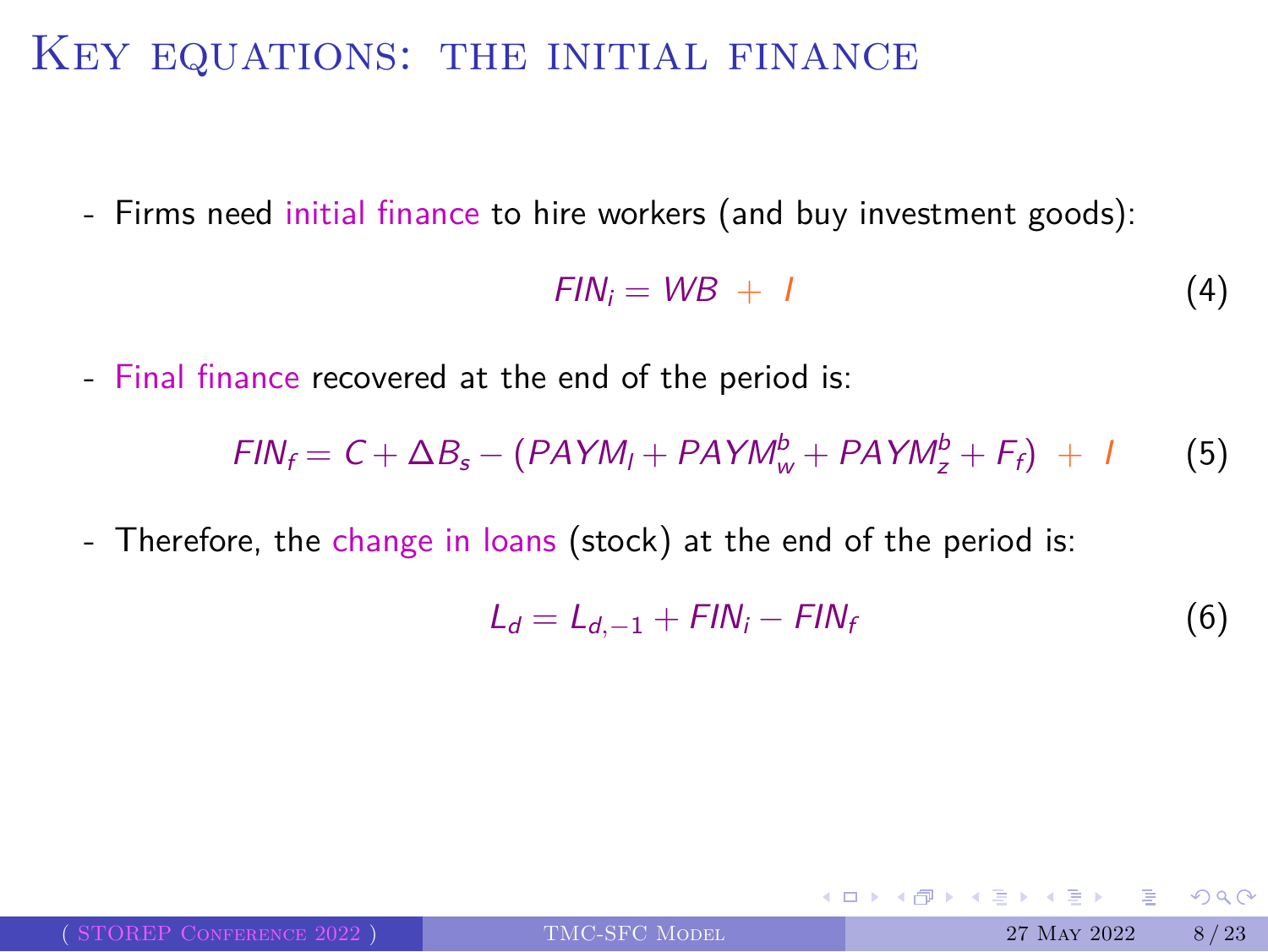### Key equations: interest payments

- Interest payments on loans are:

$$
PAYM_l = r_{l,-1} \cdot L_{d,-1} + r_{l,-1} \cdot \frac{FIN_{f,-1}}{2} \tag{7}
$$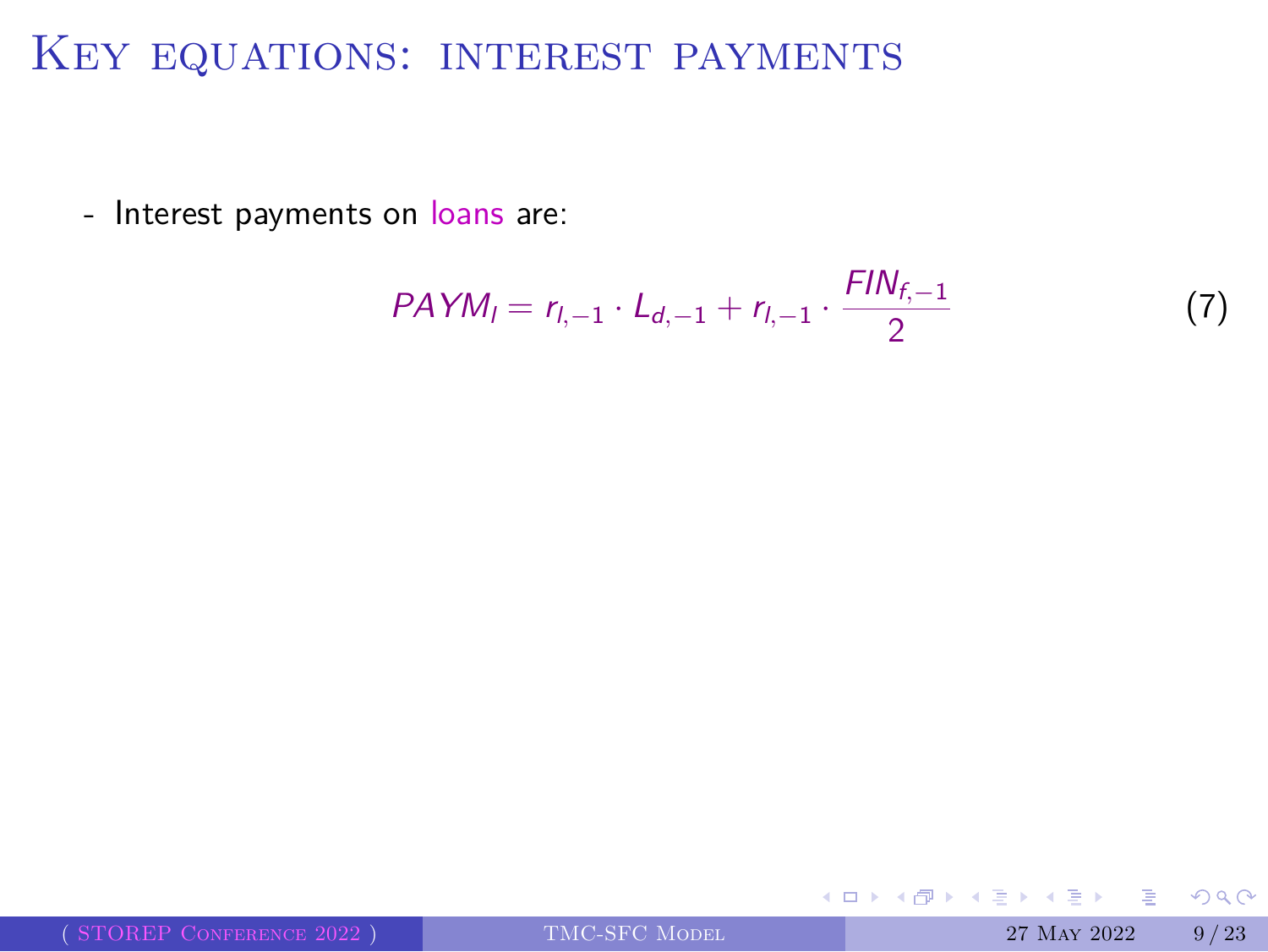# Key equations: interest payments

- Interest payments on loans are:

$$
PAYM_l = r_{l,-1} \cdot L_{d,-1} + r_{l,-1} \cdot \frac{FIN_{f,-1}}{2} \tag{7}
$$

- Interest payments on deposits held by workers are:

$$
PAYM_w^m = r_{m,-1} \cdot M_{w,-1} + r_{m,-1} \cdot \frac{FIN_{f,-1}}{2} \cdot \frac{M_{w,-1}}{M_{h,-1}}
$$
(8)

|                          |               | - K □ K K @ K K ミ K K E K C L K G Q Q Q C |      |
|--------------------------|---------------|-------------------------------------------|------|
| (STOREP CONFERENCE 2022) | TMC-SFC MODEL | 27 MAY 2022                               | 9/23 |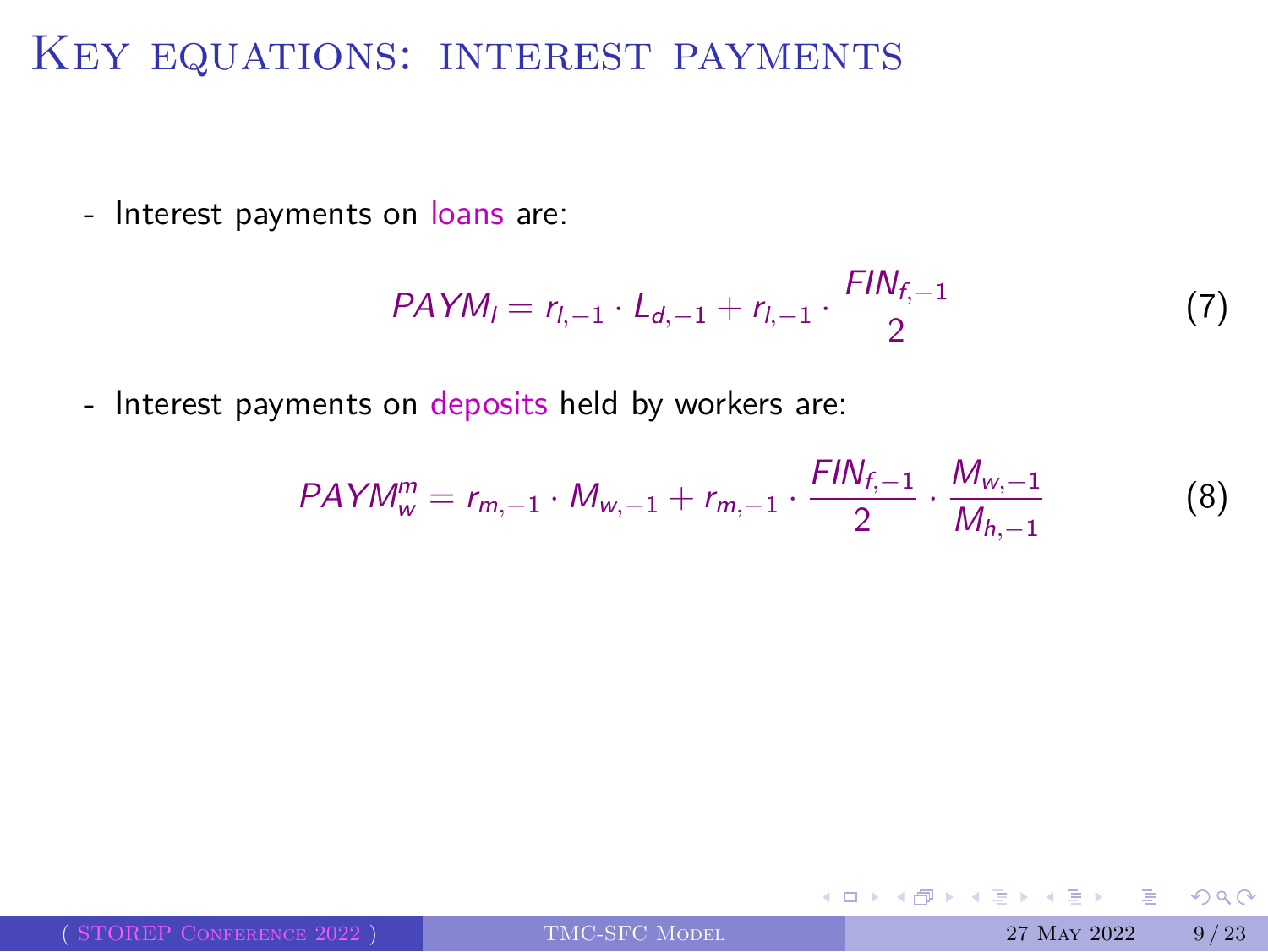#### KEY EQUATIONS: INTEREST PAYMENTS

- Interest payments on loans are:

$$
PAYM_l = r_{l,-1} \cdot L_{d,-1} + r_{l,-1} \cdot \frac{FIN_{f,-1}}{2} \tag{7}
$$

- Interest payments on deposits held by workers are:

$$
PAYM_w^m = r_{m,-1} \cdot M_{w,-1} + r_{m,-1} \cdot \frac{FIN_{f,-1}}{2} \cdot \frac{M_{w,-1}}{M_{h,-1}}
$$
(8)

- Interest payments on other assets (deposits held by capitalists and securities) are calculated in the standard way

|                          |               | - K □ K K 귀 K K 크 K K 도 K H K K L K A Q (N K |  |
|--------------------------|---------------|----------------------------------------------|--|
| (STOREP CONFERENCE 2022) | TMC-SFC MODEL | 27 May 2022 9/23                             |  |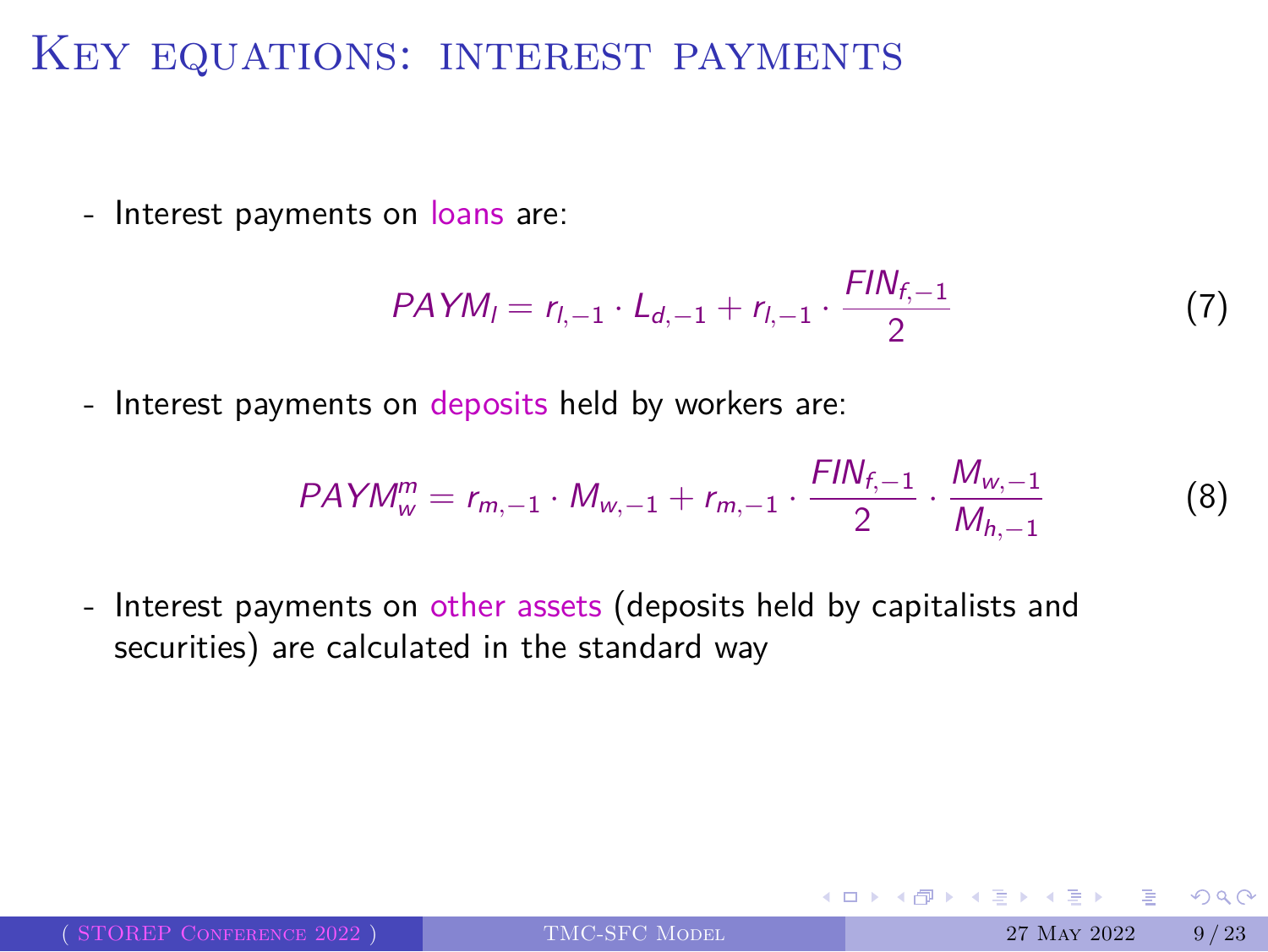# Key equations: real supply and price level

- Real supply is defined as:

$$
y_s = \sigma \cdot y + (1 - \sigma) \cdot y_n \tag{9}
$$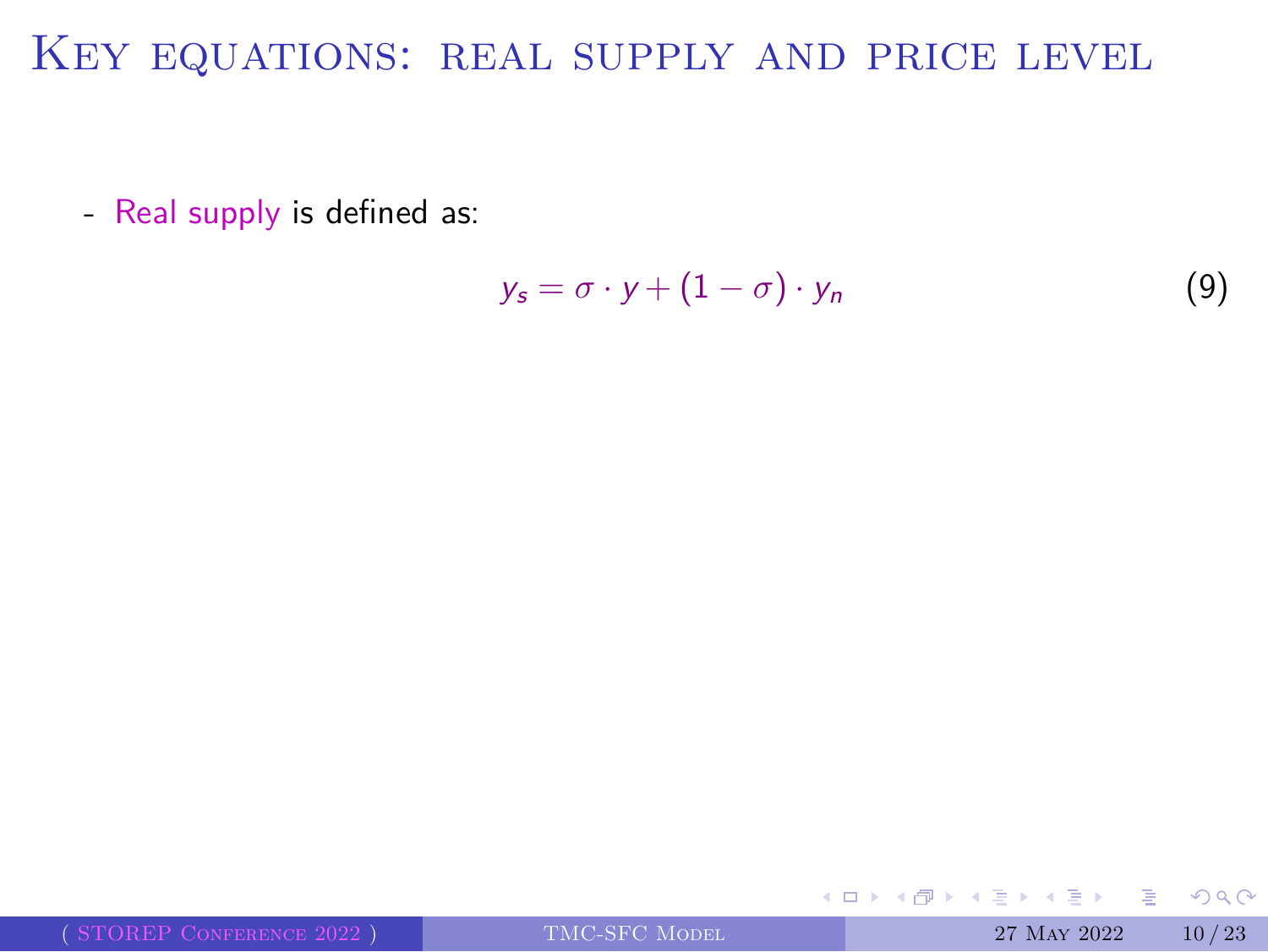# KEY EQUATIONS: REAL SUPPLY AND PRICE LEVEL

- Real supply is defined as:

$$
y_s = \sigma \cdot y + (1 - \sigma) \cdot y_n \tag{9}
$$

with:  $0 \leq \sigma \leq 1$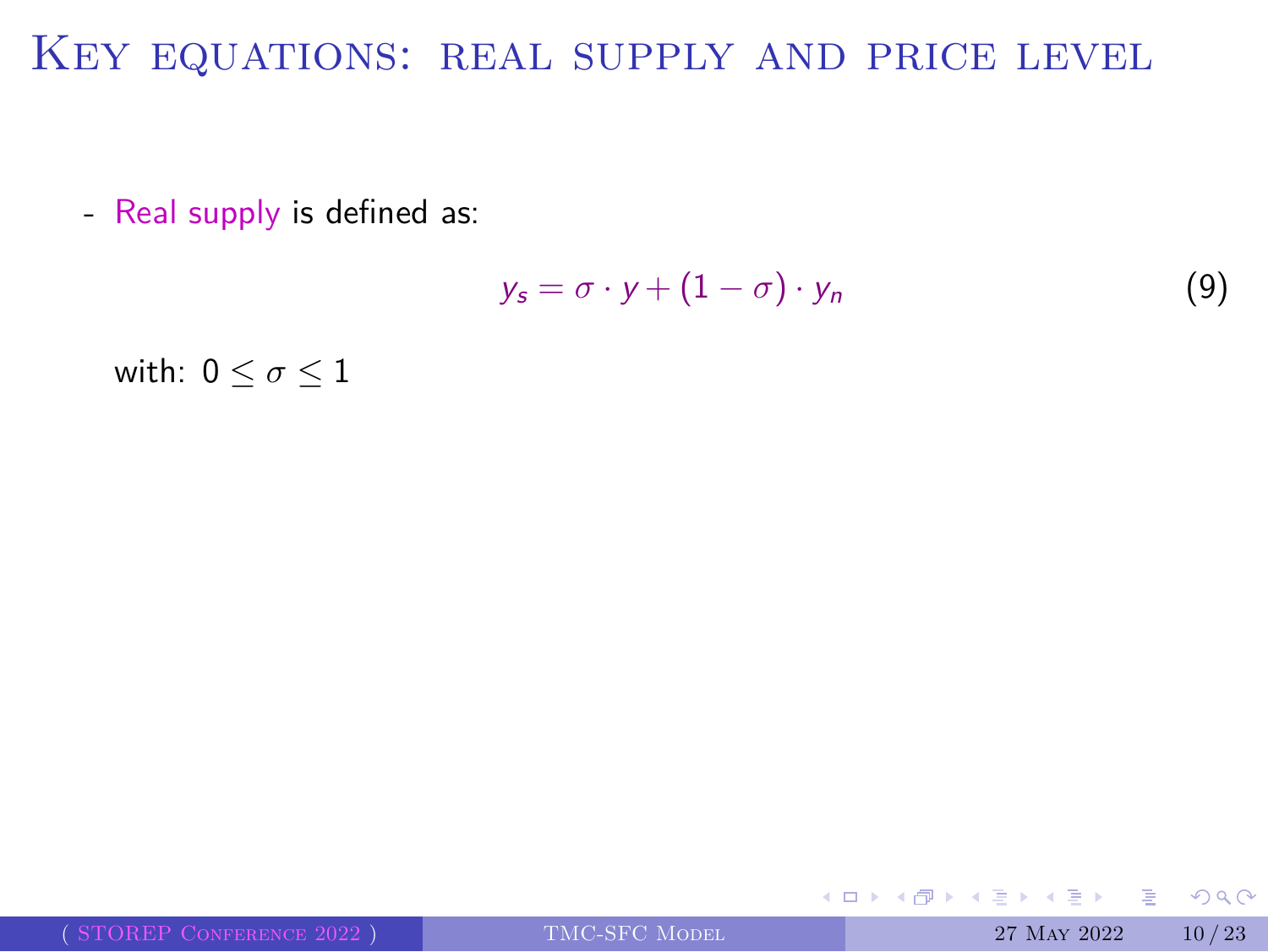# KEY EQUATIONS: REAL SUPPLY AND PRICE LEVEL

- Real supply is defined as:

$$
y_s = \sigma \cdot y + (1 - \sigma) \cdot y_n \tag{9}
$$

with:  $0 \leq \sigma \leq 1$ 

- Potential output is:

$$
y_n = y_{n,-1} + \gamma_y \cdot (y_{-1} - y_{n,-1}) \tag{10}
$$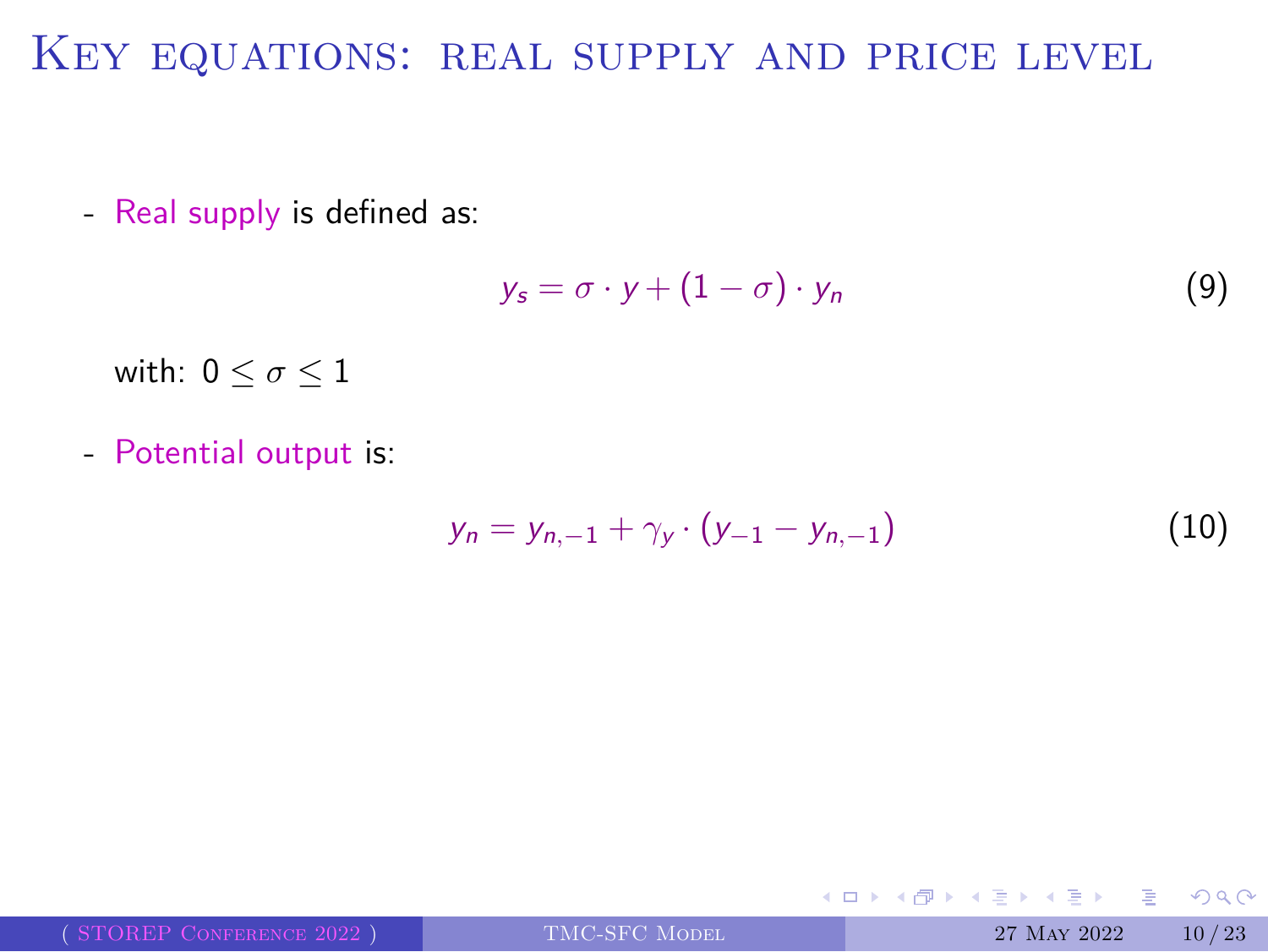# Key equations: real supply and price level

- Real supply is defined as:

$$
y_s = \sigma \cdot y + (1 - \sigma) \cdot y_n \tag{9}
$$

with:  $0 \leq \sigma \leq 1$ 

- Potential output is:

$$
y_n = y_{n,-1} + \gamma_y \cdot (y_{-1} - y_{n,-1}) \tag{10}
$$

- The unit price is:

$$
p = \frac{c \cdot E(p)}{c_{res}} \tag{11}
$$

|                          |               | - K □ K K @ K K ミ K K B K X K K K G K G K |       |
|--------------------------|---------------|-------------------------------------------|-------|
| (STOREP CONFERENCE 2022) | TMC-SFC MODEL | 27 MAY 2022                               | 10/23 |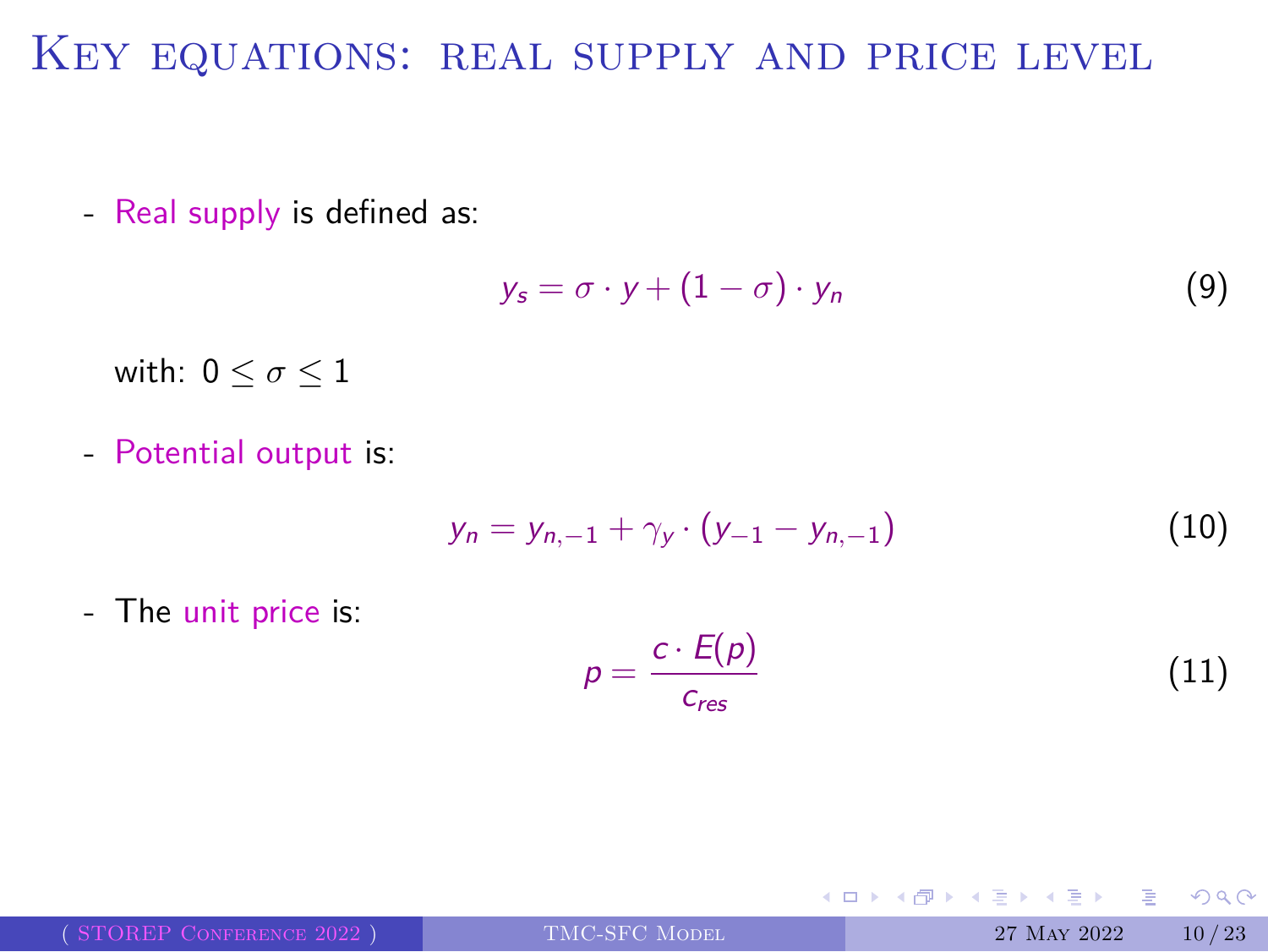#### KEY EQUATIONS: REAL SUPPLY AND PRICE LEVEL

- Real supply is defined as:

$$
y_s = \sigma \cdot y + (1 - \sigma) \cdot y_n \tag{9}
$$

with:  $0\leq\sigma\leq1$ 

- Potential output is:

$$
y_n = y_{n,-1} + \gamma_y \cdot (y_{-1} - y_{n,-1}) \tag{10}
$$

- The unit price is:

$$
p = \frac{c \cdot E(p)}{c_{res}} \tag{11}
$$

where:

 $c_{res} = c_z + c_{w,res} = c_z + (y - c_z - i)$  (12)

|                          |               | NU KNOKK NEKNEK E DAG |       |
|--------------------------|---------------|-----------------------|-------|
| (STOREP CONFERENCE 2022) | TMC-SFC MODEL | 27 MAY 2022           | 10/23 |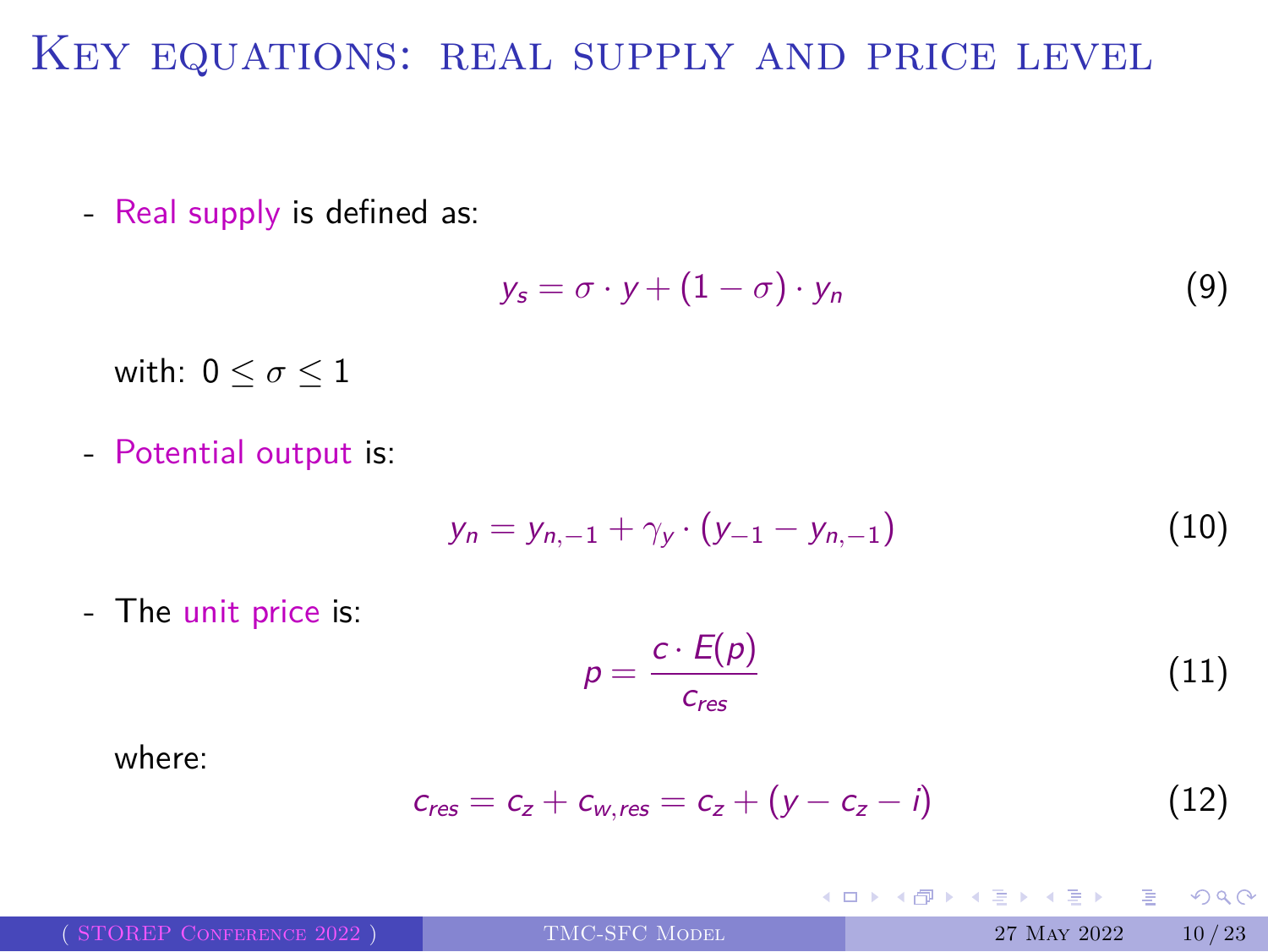#### FIGURE 1. SANKEY DIAGRAM OF CROSS-SECTOR TRANSACTIONS



À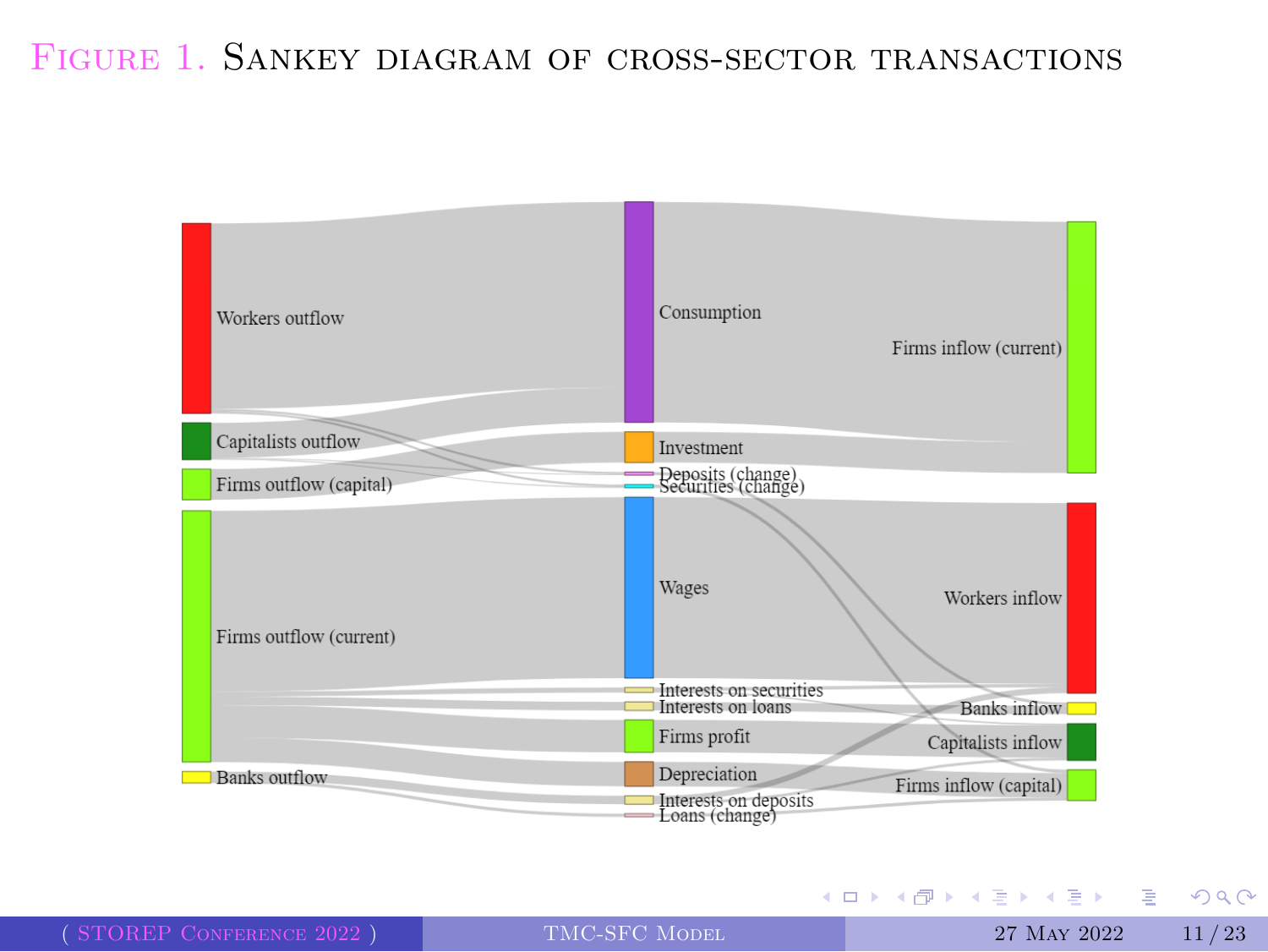

FIGURE 2. MODEL BASELINE AND SHOCK TO CONSUMPTION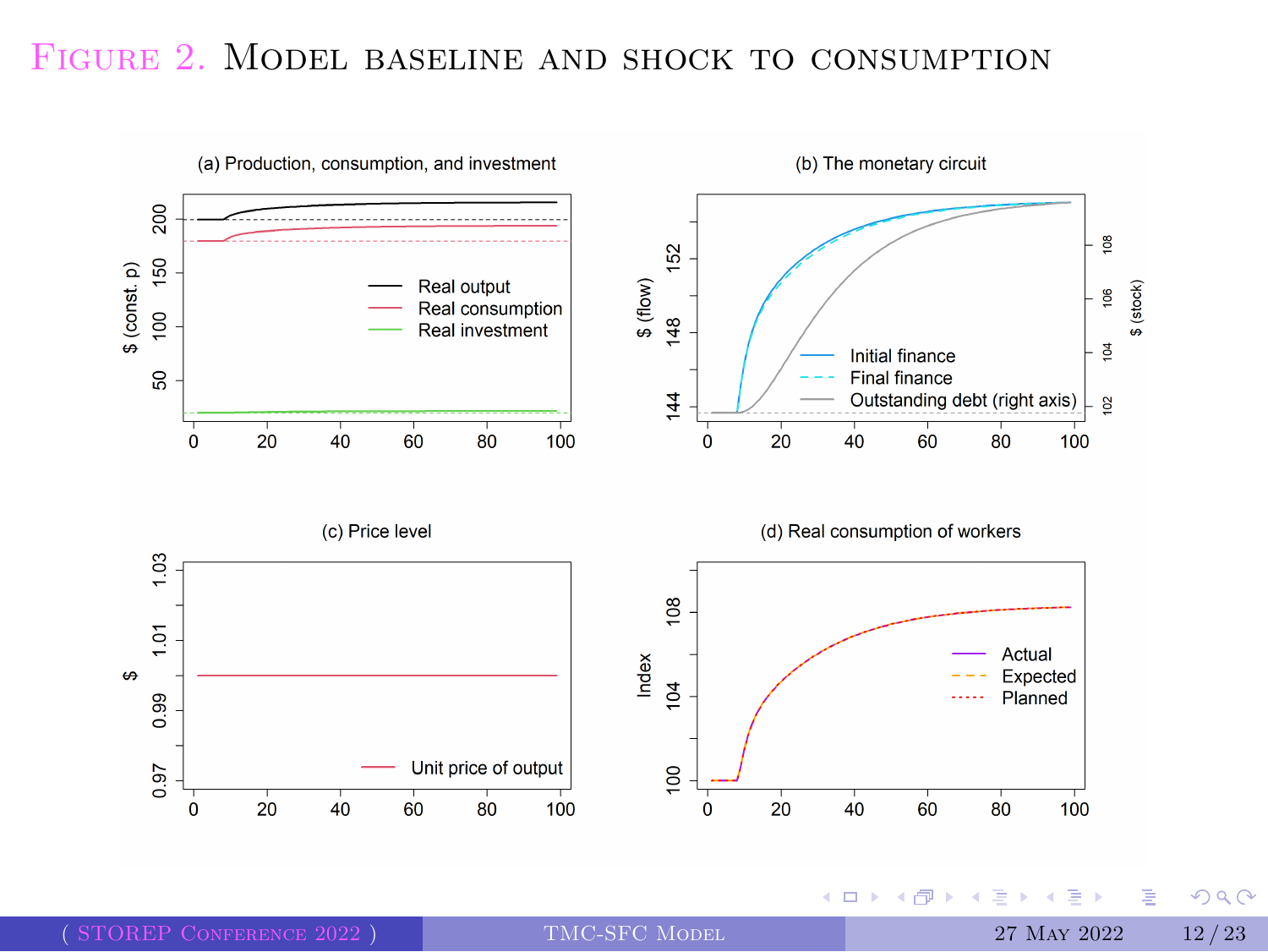- Let us consider an increase in real investment.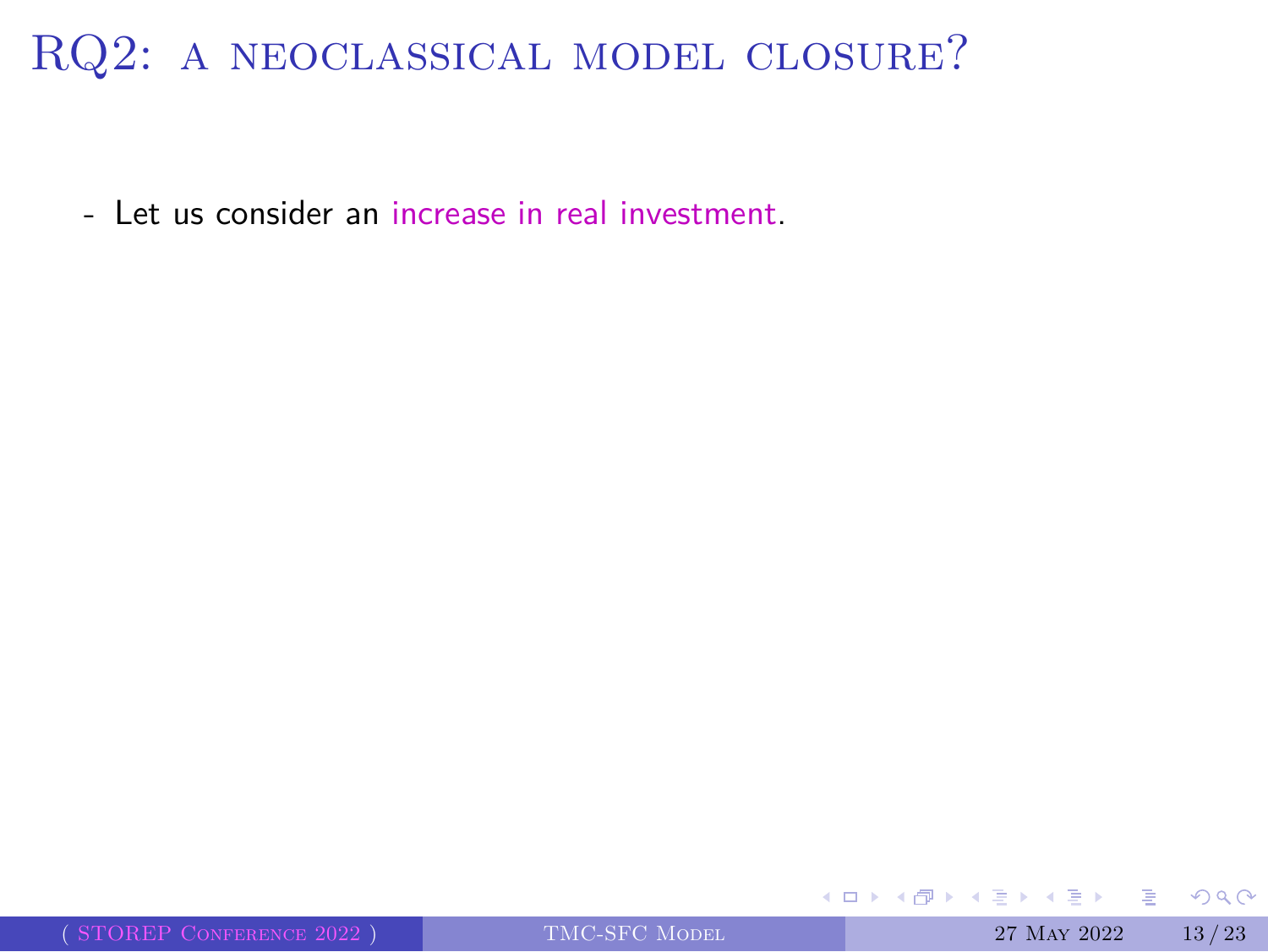- Let us consider an increase in real investment.
	- a) If real supply fully and instantaneously adjusts to demand  $(\sigma = 1)$ , then the steady-state value of workers' consumption is higher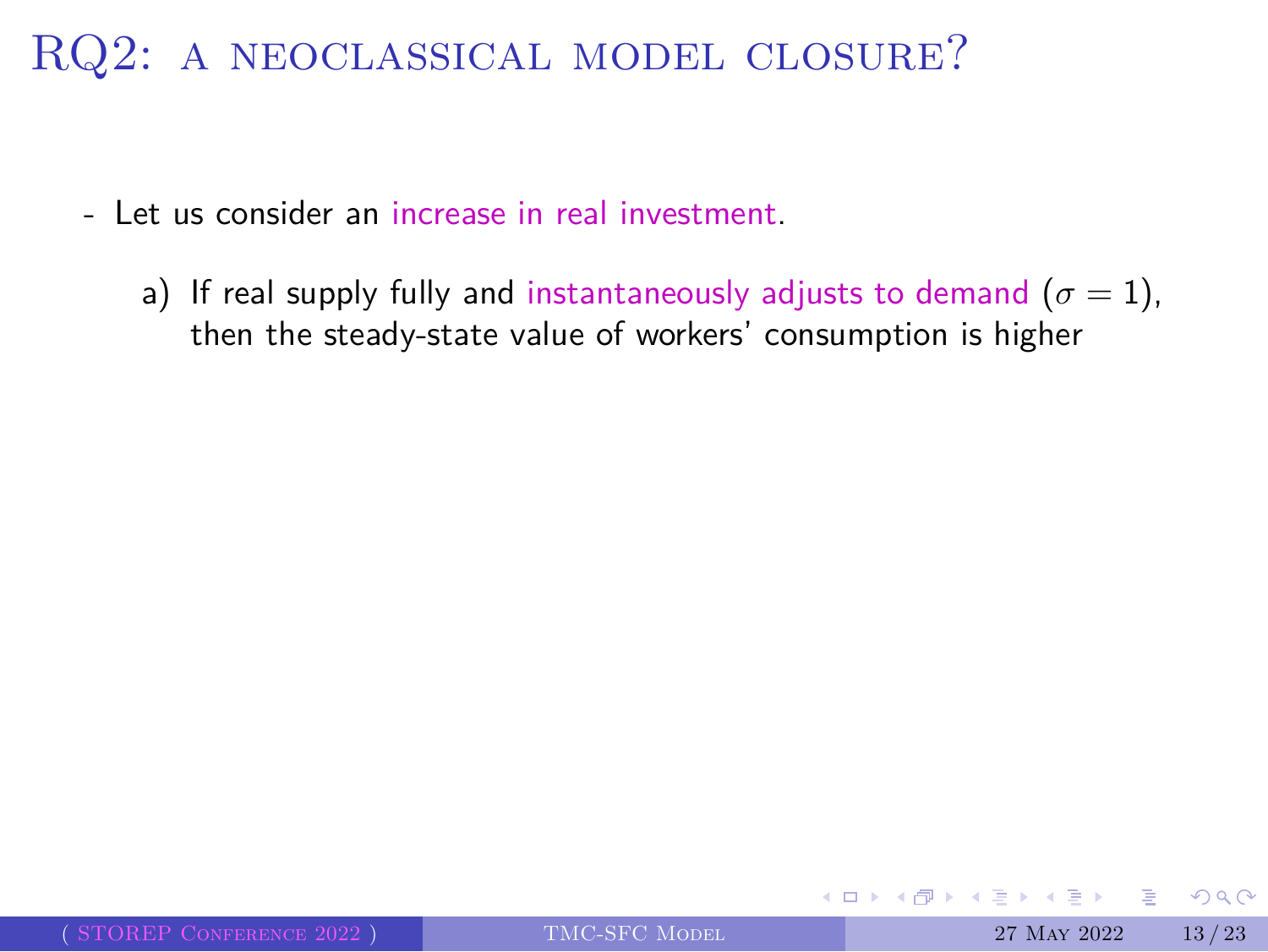- Let us consider an increase in real investment.
	- a) If real supply fully and instantaneously adjusts to demand  $(\sigma = 1)$ , then the steady-state value of workers' consumption is higher
	- b) If real supply does not instantaneously adjusts to demand then: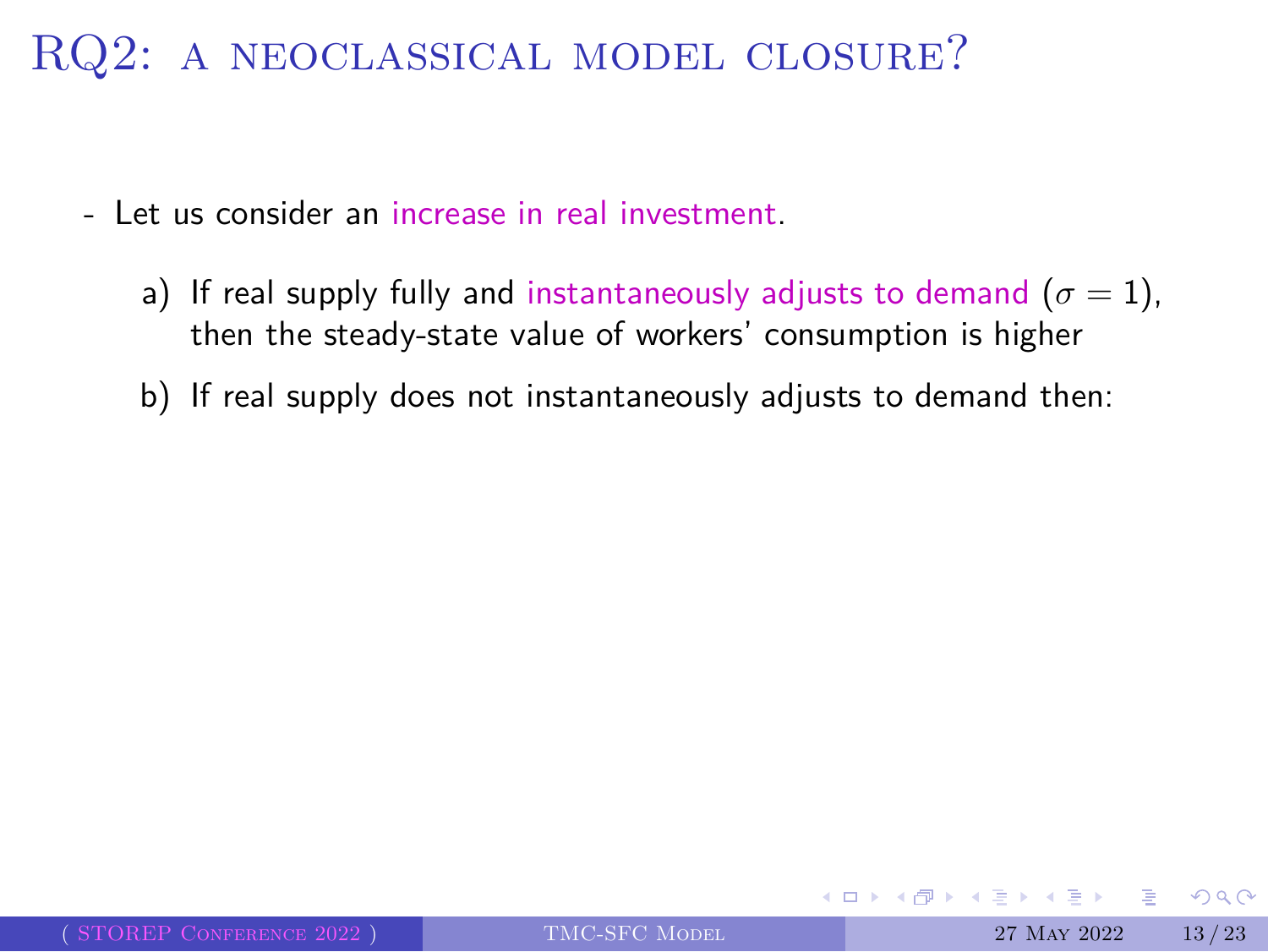- Let us consider an increase in real investment.
	- a) If real supply fully and instantaneously adjusts to demand  $(\sigma = 1)$ , then the steady-state value of workers' consumption is higher
	- b) If real supply does not instantaneously adjusts to demand then:
		- b1) If supply adjusts to demand over time ( $\sigma = 0$ ,  $0 < \gamma_y < 1$ ), then workers' consumption can still grow above the initial level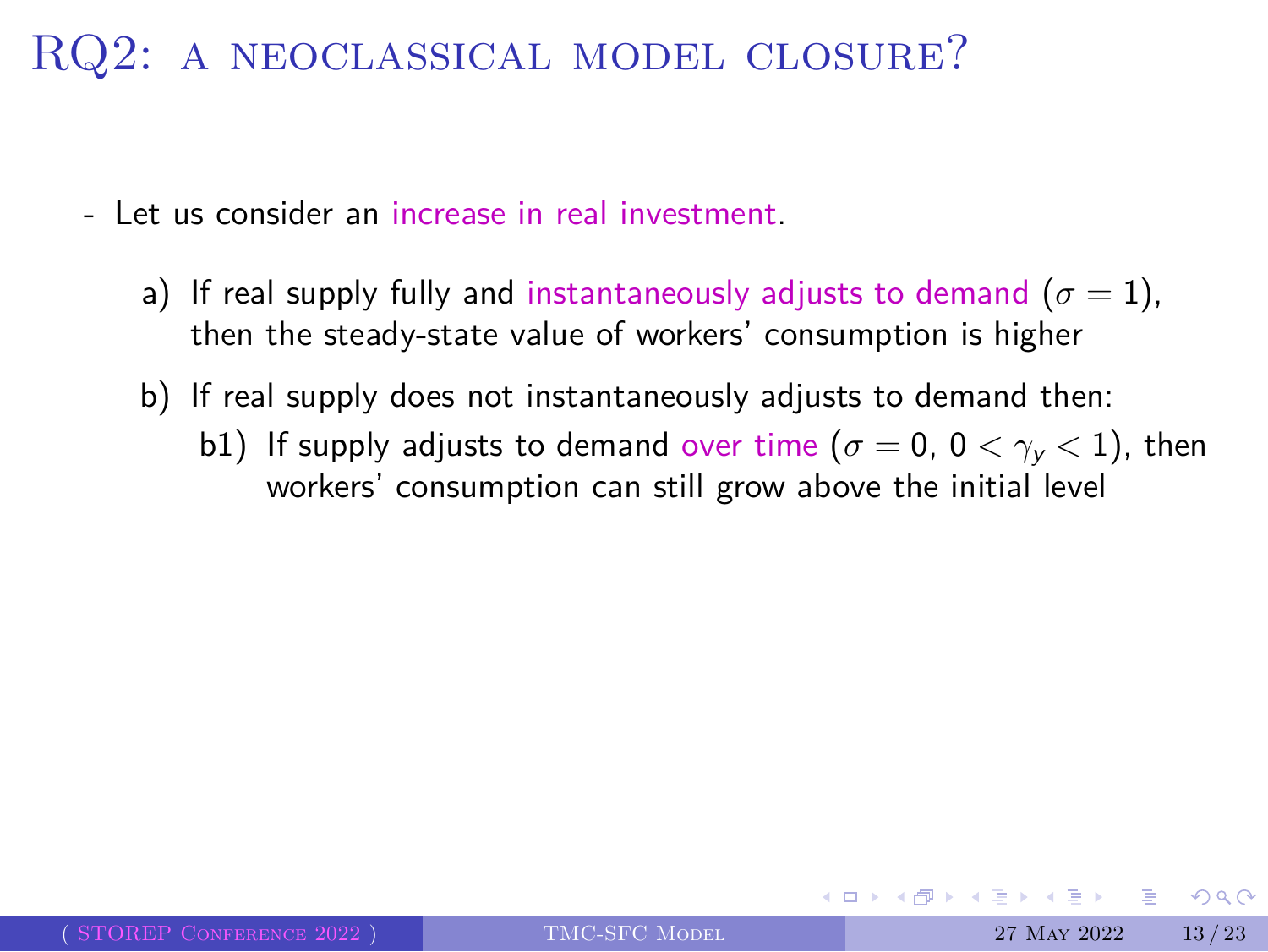- Let us consider an increase in real investment.
	- a) If real supply fully and instantaneously adjusts to demand  $(\sigma = 1)$ , then the steady-state value of workers' consumption is higher
	- b) If real supply does not instantaneously adjusts to demand then:
		- b1) If supply adjusts to demand over time ( $\sigma = 0$ ,  $0 < \gamma_y < 1$ ), then workers' consumption can still grow above the initial level
		- b2) If supply is fixed ( $\sigma = 0$ ,  $\gamma_y = 0$ ), then workers' consumption will fall below the initial level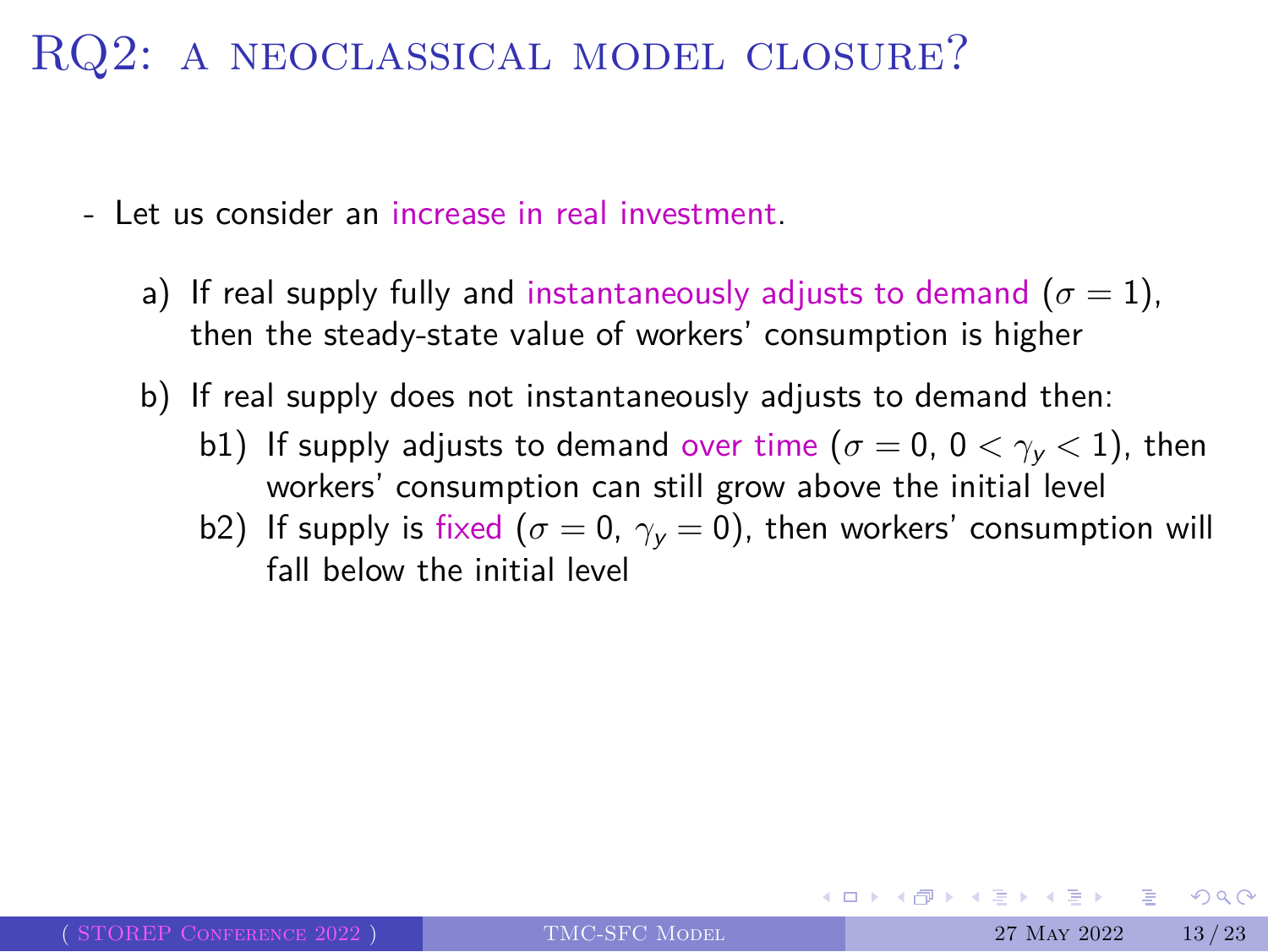- Let us consider an increase in real investment.
	- a) If real supply fully and instantaneously adjusts to demand  $(\sigma = 1)$ , then the steady-state value of workers' consumption is higher
	- b) If real supply does not instantaneously adjusts to demand then:
		- b1) If supply adjusts to demand over time ( $\sigma = 0$ ,  $0 < \gamma_y < 1$ ), then workers' consumption can still grow above the initial level
		- b2) If supply is fixed ( $\sigma = 0$ ,  $\gamma_y = 0$ ), then workers' consumption will fall below the initial level
- J. Robinson's inflation barrier: faster growth is funded not by the saving of the capitalists, but by the austerity imposed on workers through a lower real wage. Workers are forced to save.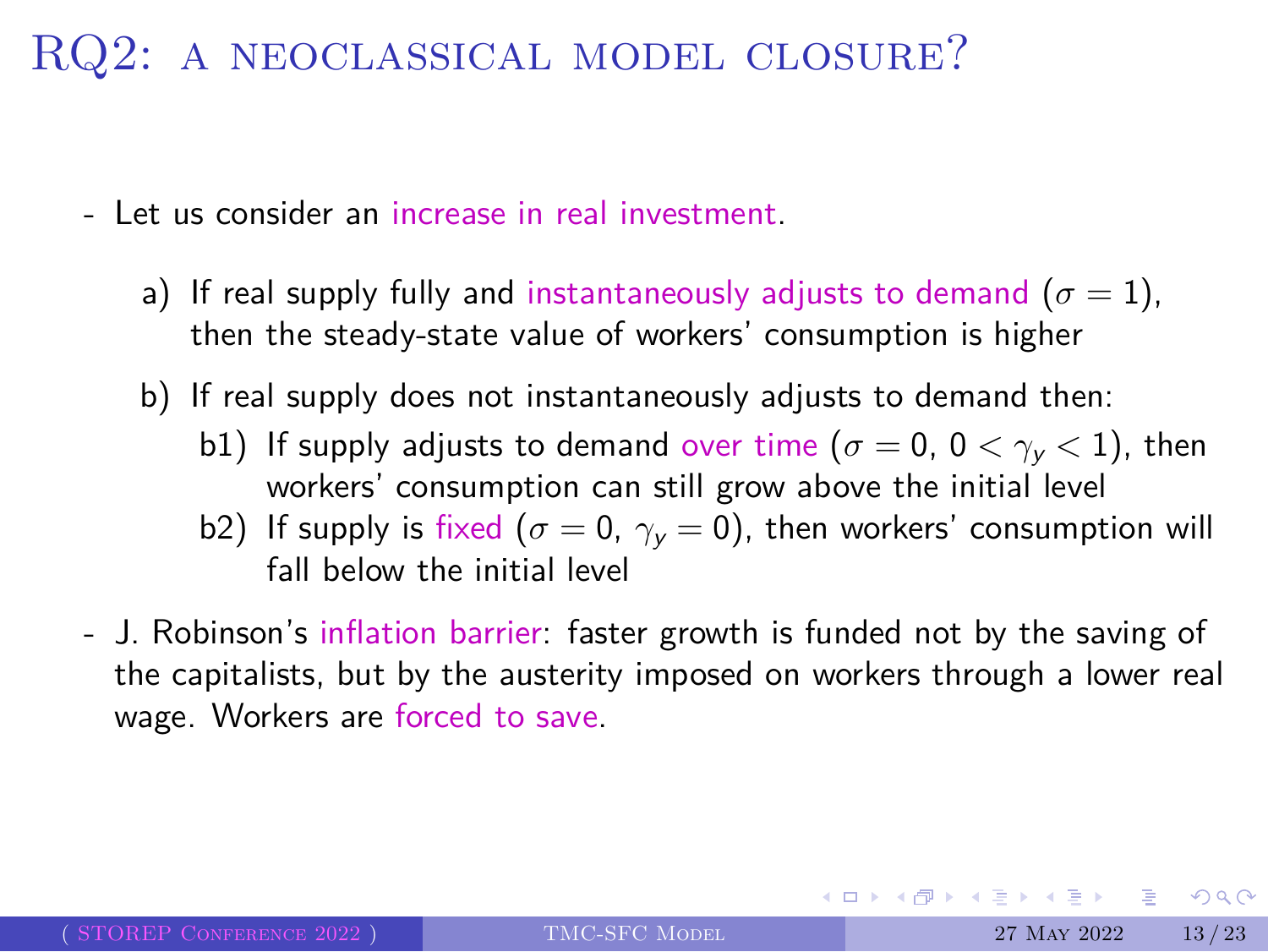#### RQ2: a neoclassical model closure?

- Let us consider an increase in real investment.
	- a) If real supply fully and instantaneously adjusts to demand  $(\sigma = 1)$ , then the steady-state value of workers' consumption is higher
	- b) If real supply does not instantaneously adjusts to demand then:
		- b1) If supply adjusts to demand over time ( $\sigma = 0$ ,  $0 < \gamma_y < 1$ ), then workers' consumption can still grow above the initial level
		- b2) If supply is fixed ( $\sigma = 0$ ,  $\gamma_y = 0$ ), then workers' consumption will fall below the initial level
- J. Robinson's inflation barrier: faster growth is funded not by the saving of the capitalists, but by the austerity imposed on workers through a lower real wage. Workers are forced to save.
- Not only can workers buy only a share of *y*, but their *c<sup>w</sup>* can be downsized at any time because of capitalists' plans. No consumer sovereignty!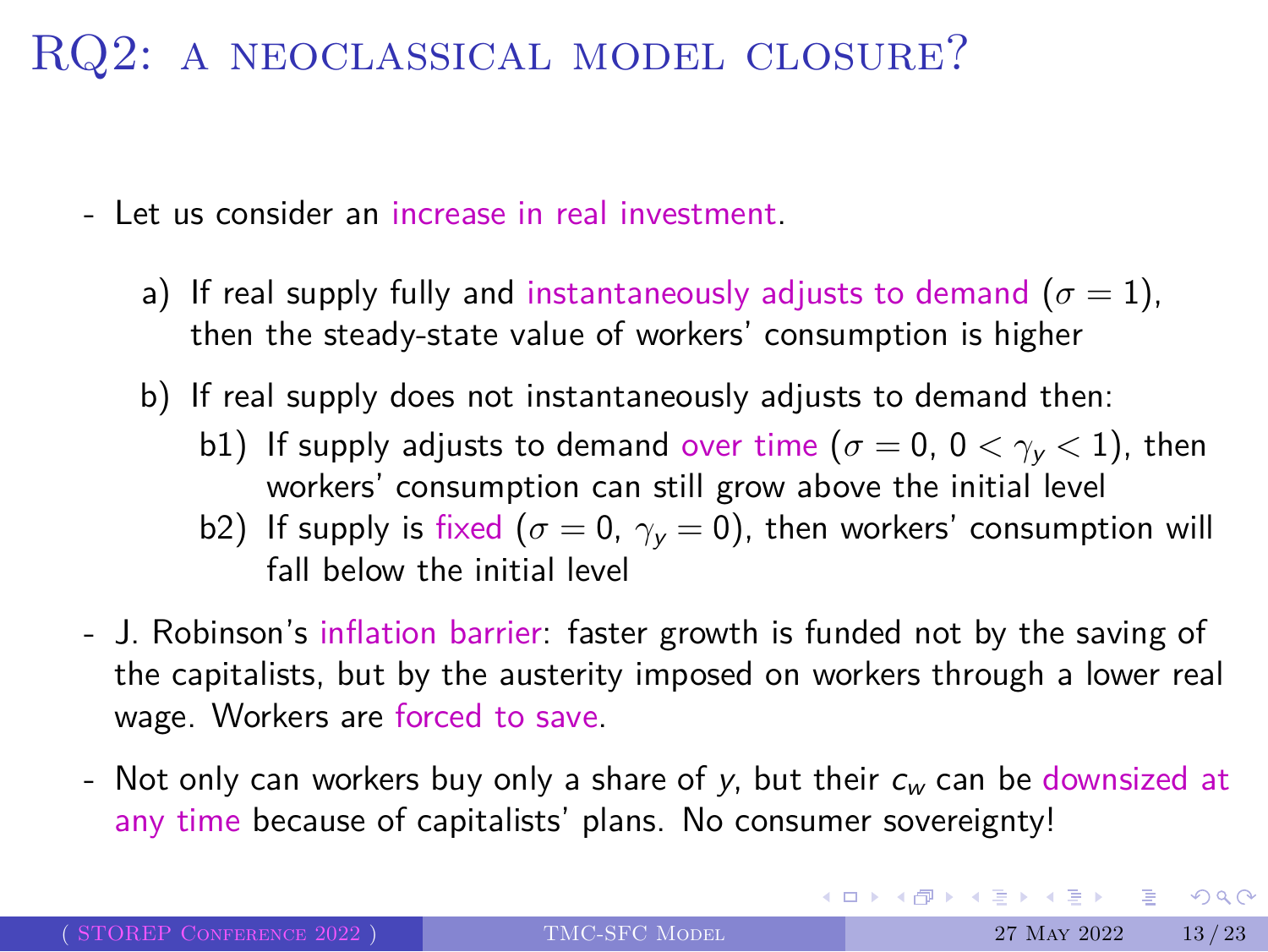

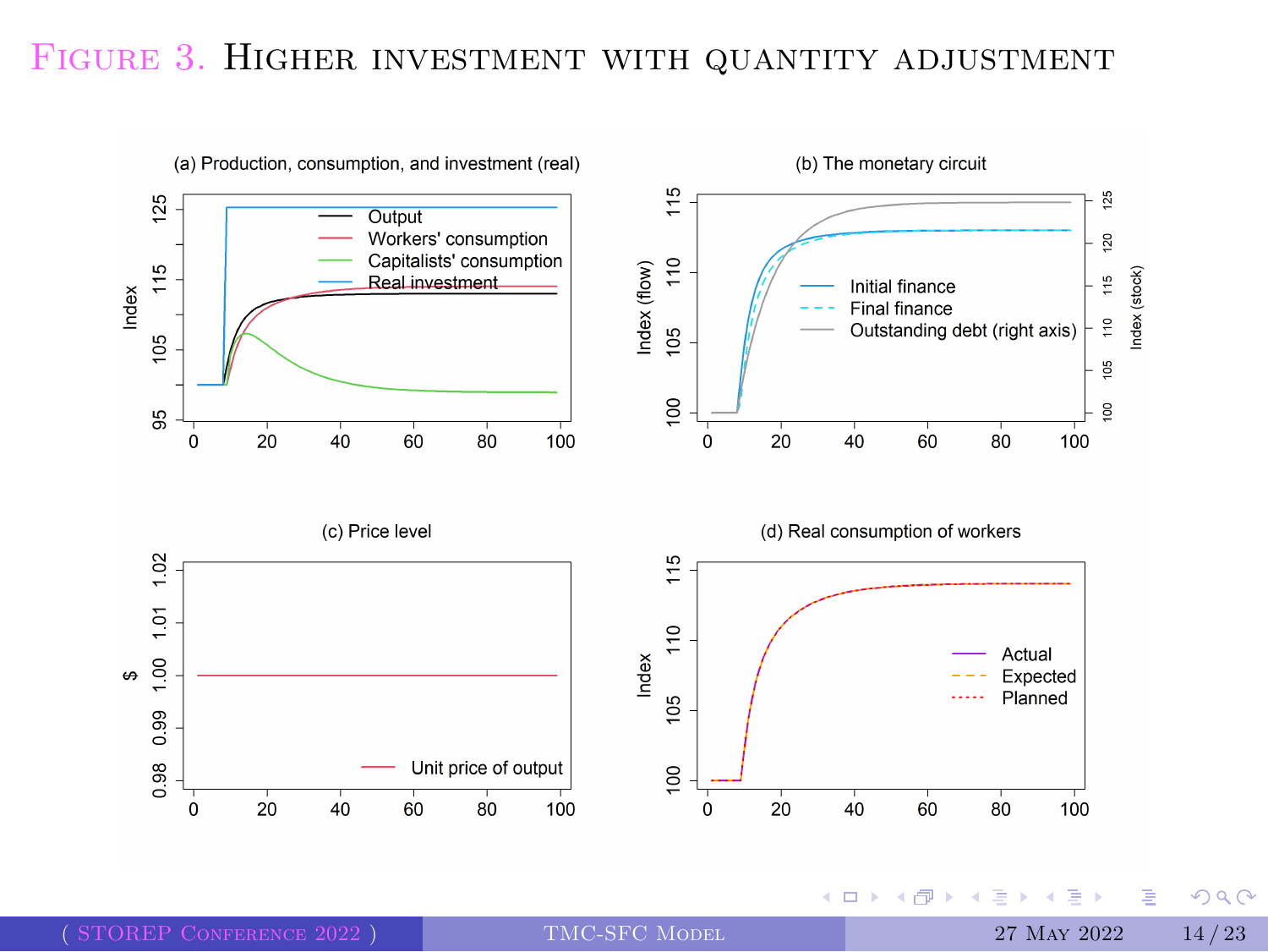

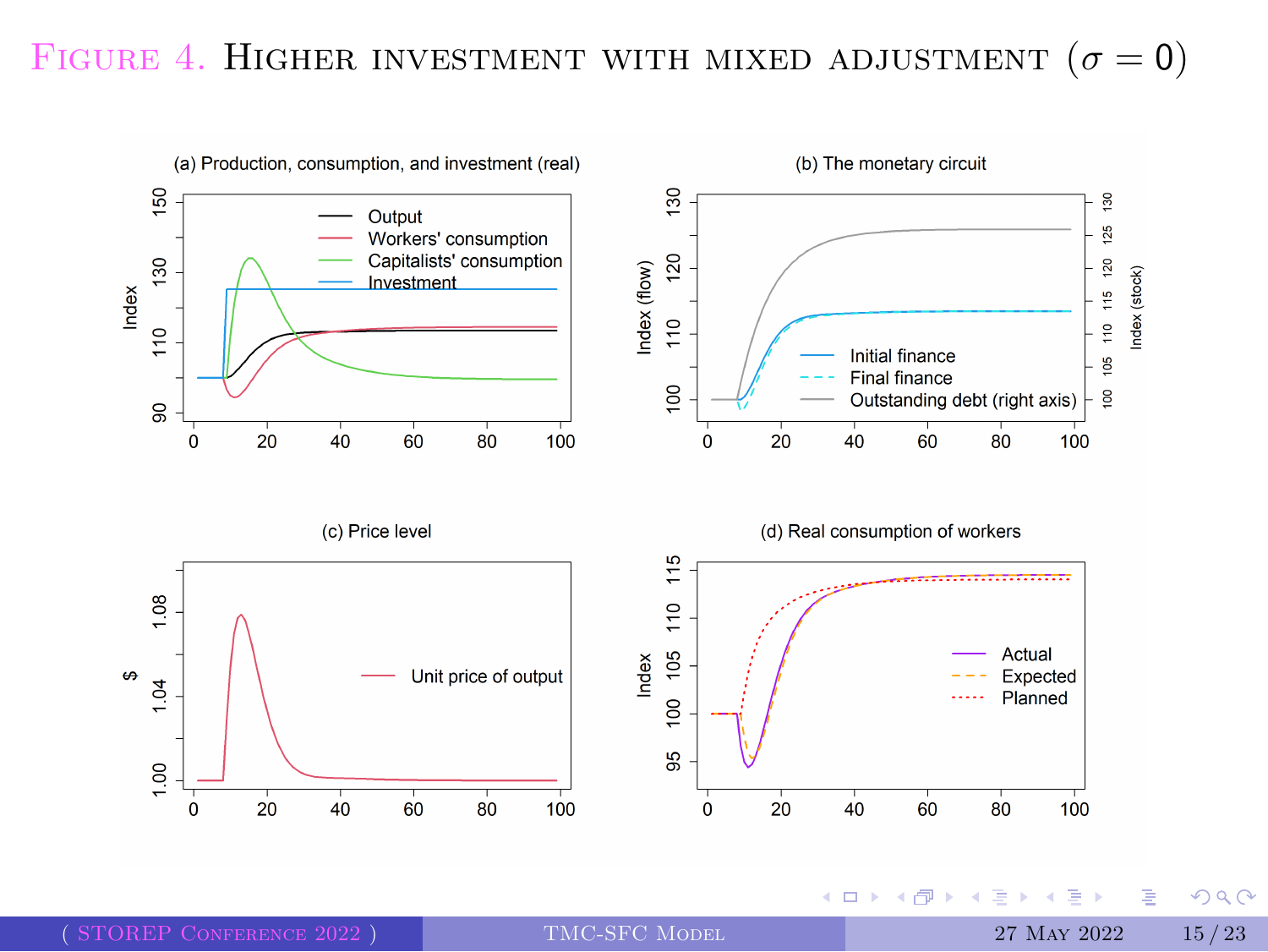

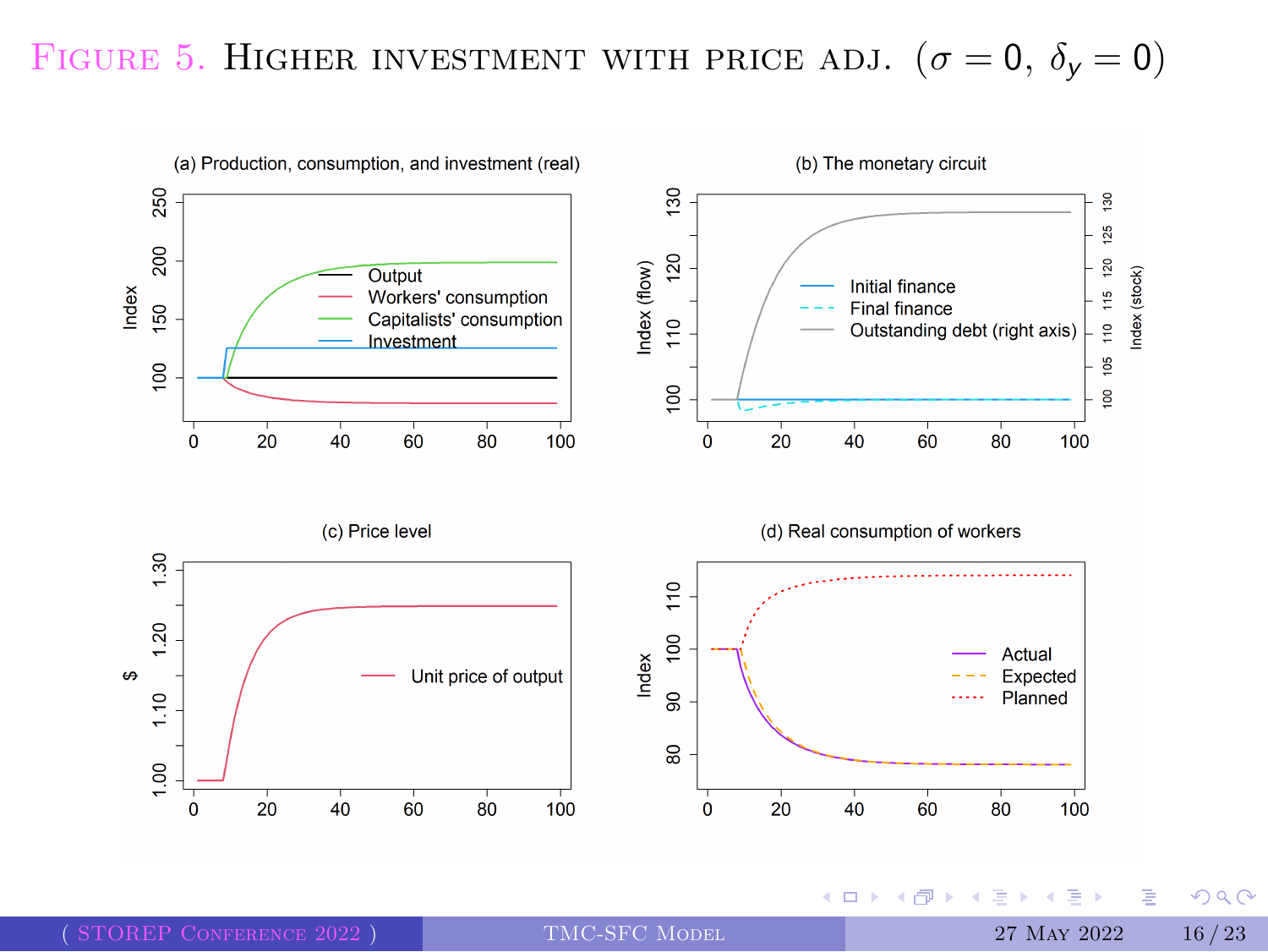- Recall initial finance:

 $FIN_i = WB + I$  (4)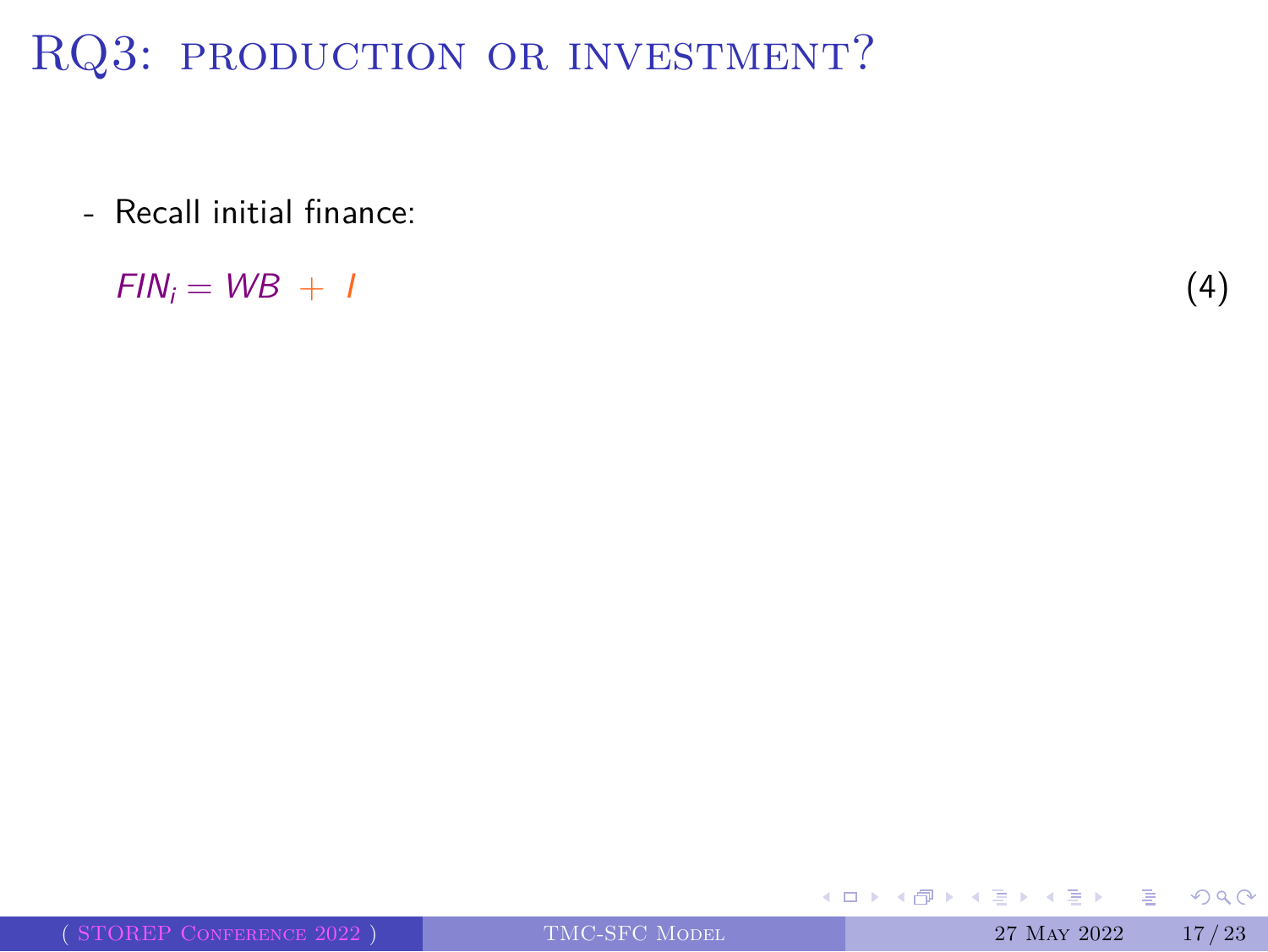- Recall initial finance:

$$
FIN_i = WB + I \tag{4}
$$

- Recall final finance:

$$
FIN_f = C + \Delta B_s - (PAYM_I + PAYM_w^b + PAYM_z^b + F_f) + I
$$
\n(5)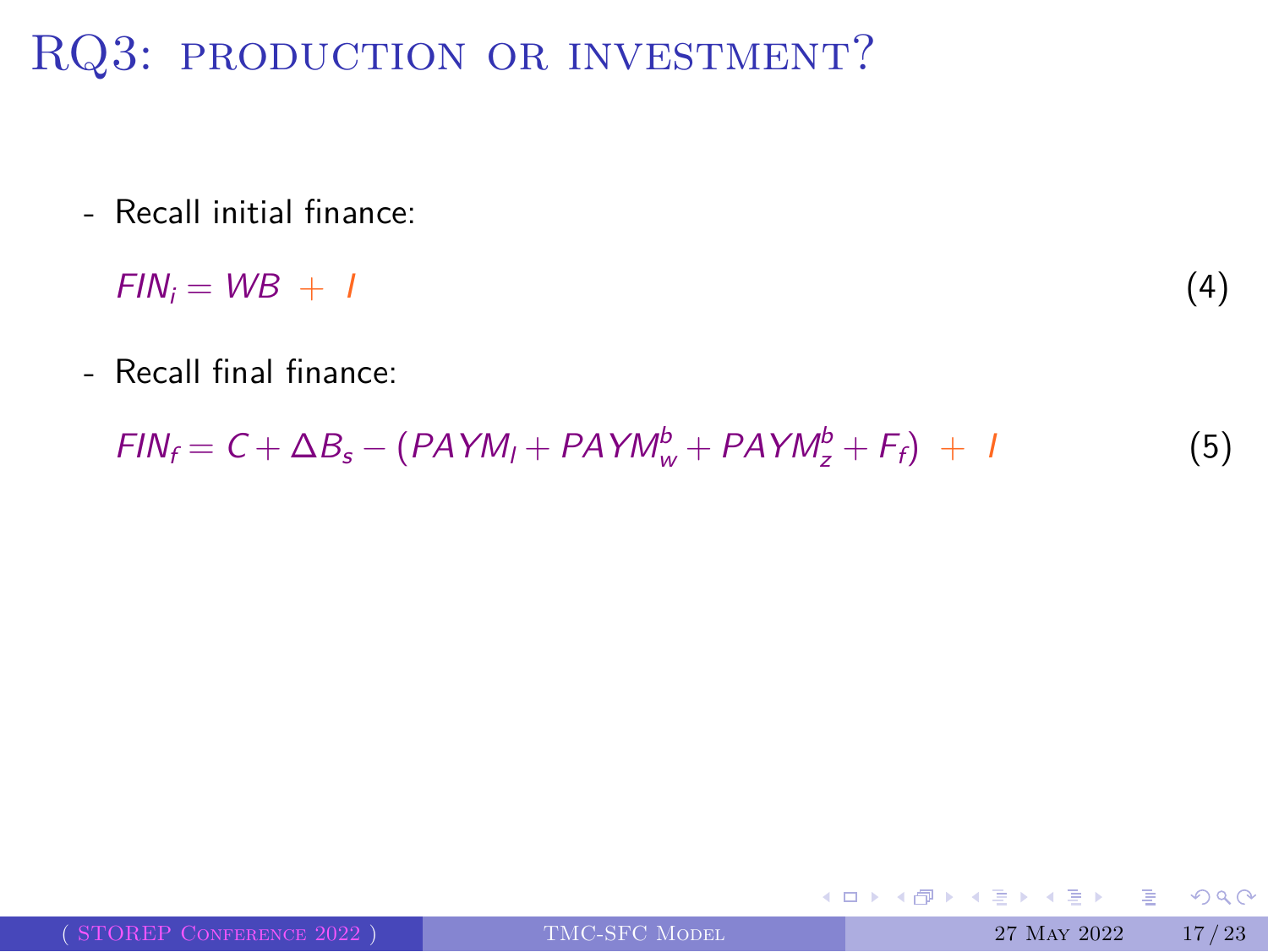- Recall initial finance:

$$
FIN_i = WB + I \tag{4}
$$

- Recall final finance:

$$
FIN_f = C + \Delta B_s - (PAYM_I + PAYM_w^b + PAYM_z^b + F_f) + I
$$
\n(5)

- The change in loans (stock) at the end of the period is:

 $L_d = L_{d,-1} + WB - [C + \Delta B_s - (PAYM_l + PAYM_w^b + PAYM_z^b + F_f)]$ 

|                          |               | - K □ ▶ K @ ▶ K ミ ▶ K ミ ▶ - ' 곧' - ^O Q @ - ' |             |       |
|--------------------------|---------------|-----------------------------------------------|-------------|-------|
| (STOREP CONFERENCE 2022) | TMC-SFC MODEL |                                               | 27 MAY 2022 | 17/23 |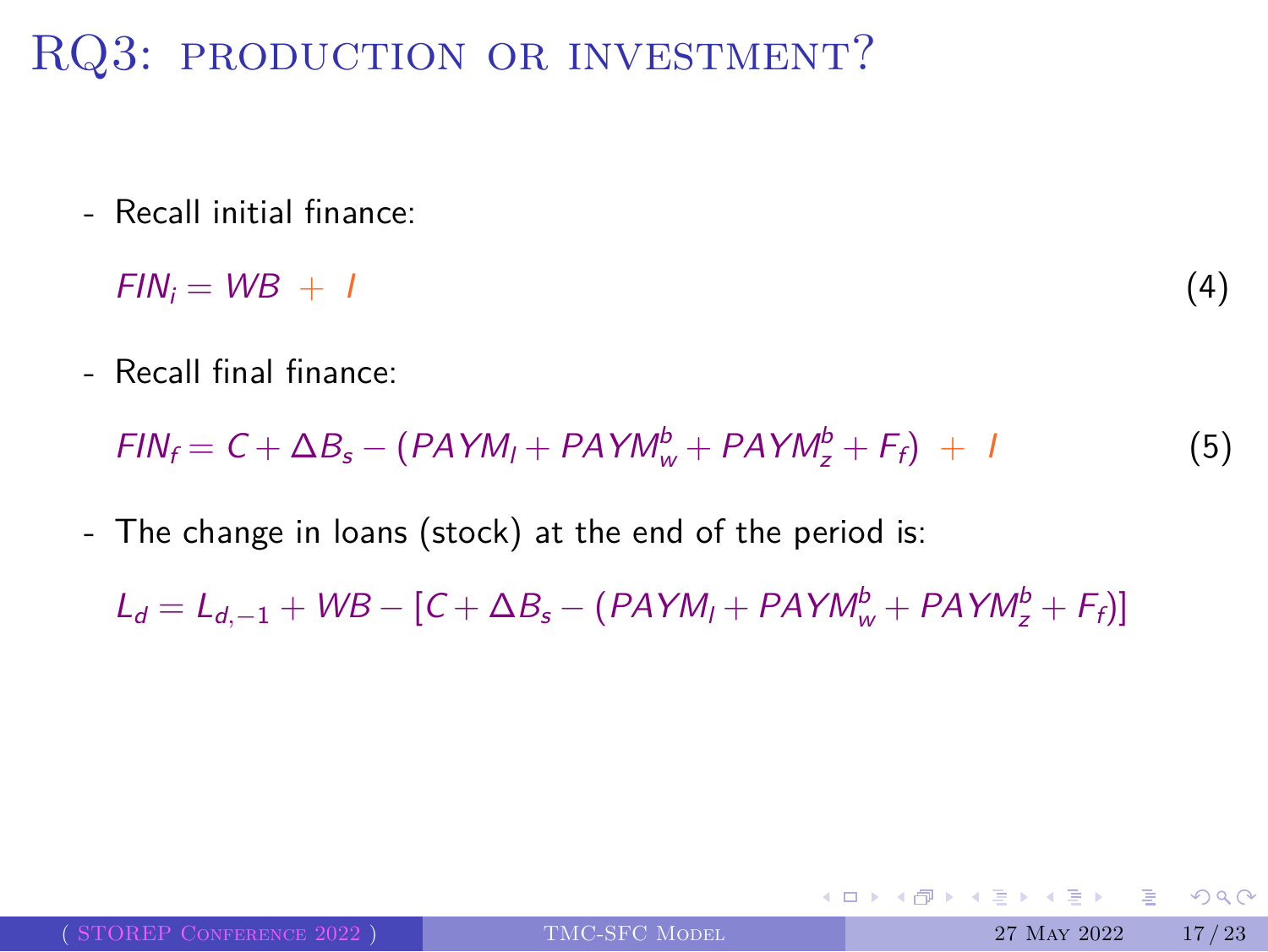- Recall initial finance:

$$
FIN_i = WB + I \tag{4}
$$

- Recall final finance:

$$
FIN_f = C + \Delta B_s - (PAYM_I + PAYM_w^b + PAYM_z^b + F_f) + I
$$
\n(5)

- The change in loans (stock) at the end of the period is:

 $L_d = L_{d,-1} + WB - [C + \Delta B_s - (PAYM_l + PAYM_w^b + PAYM_z^b + F_f)]$ 

- Using *Y* = *C* + *I* and *F<sup>f</sup>* = *Y −* ∑ *<sup>i</sup> PAYM<sup>i</sup> − AF − WB*, we obtain:
- $L_d = L_{d,-1} + I \Delta B_s AF$  (6)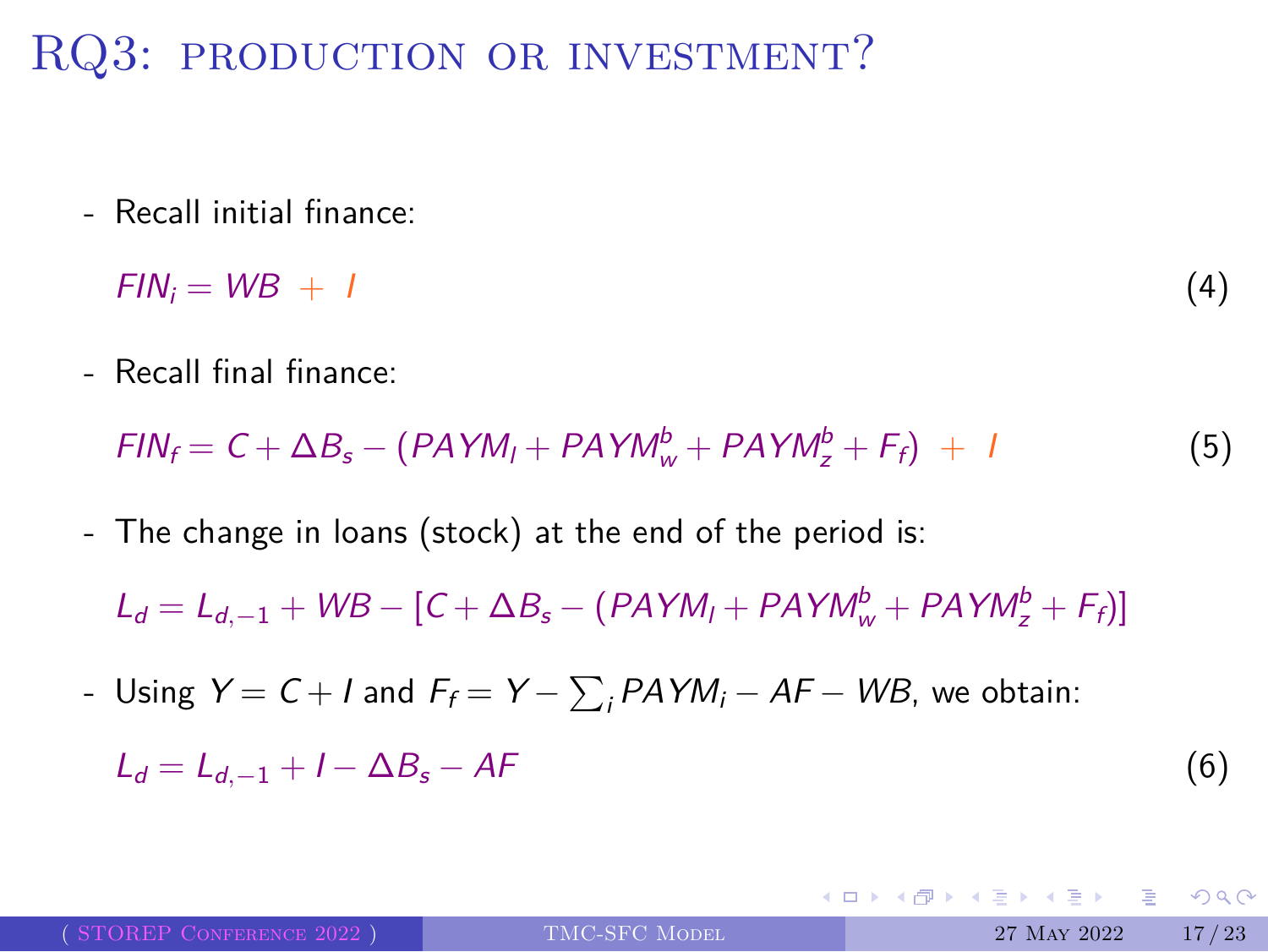- Recall initial finance:

$$
FIN_i = WB + I \tag{4}
$$

- Recall final finance:

$$
FIN_f = C + \Delta B_s - (PAYM_I + PAYM_w^b + PAYM_z^b + F_f) + I
$$
\n(5)

- The change in loans (stock) at the end of the period is:

 $L_d = L_{d,-1} + WB - [C + \Delta B_s - (PAYM_l + PAYM_w^b + PAYM_z^b + F_f)]$ 

- Using *Y* = *C* + *I* and *F<sup>f</sup>* = *Y −* ∑ *<sup>i</sup> PAYM<sup>i</sup> − AF − WB*, we obtain:
	- $L_d = L_{d,-1} + I \Delta B_s AF$  (6)

which matches the fourth column of Table 2:  $\mathsf{FIN}_i^{ex\, \mathsf{ante}} \to \Delta L_d(I) \stackrel{\mathsf{ex\, post}}{\longrightarrow}$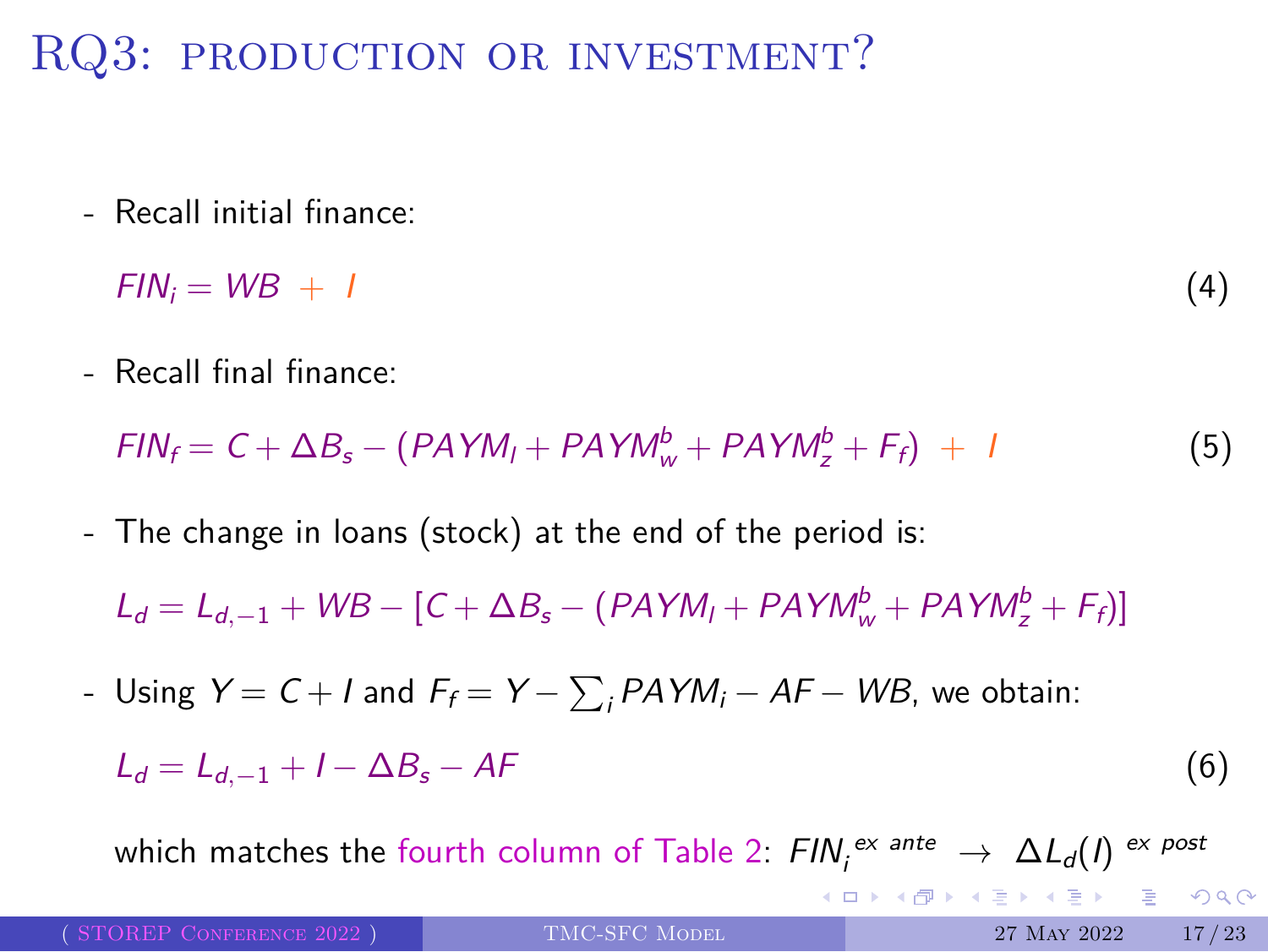- Initial does not merely mean new, nor does it refer to a mere historical-time sequence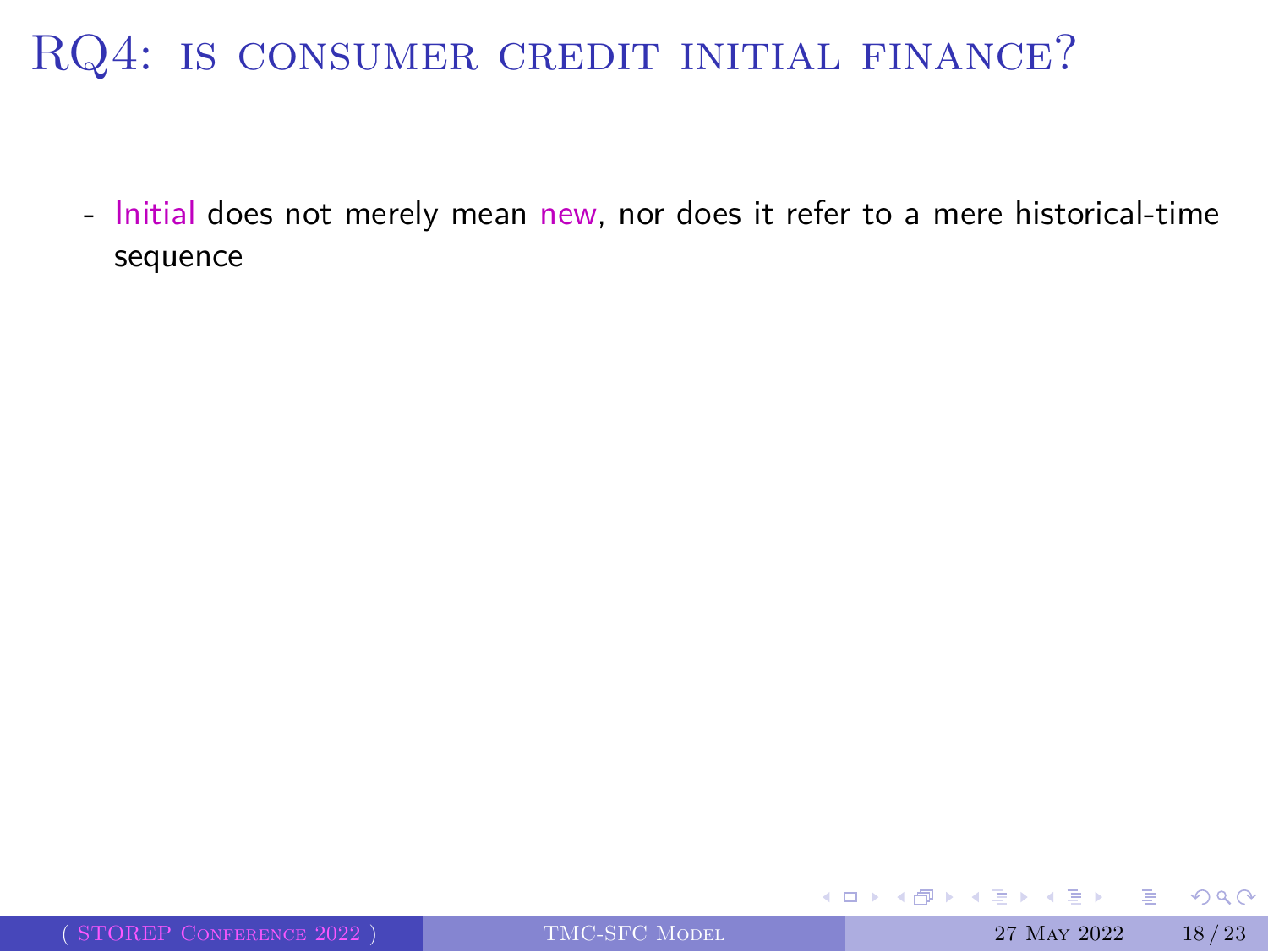- Initial does not merely mean new, nor does it refer to a mere historical-time sequence
- Rather, logical priority reflecting existing class relations under capitalism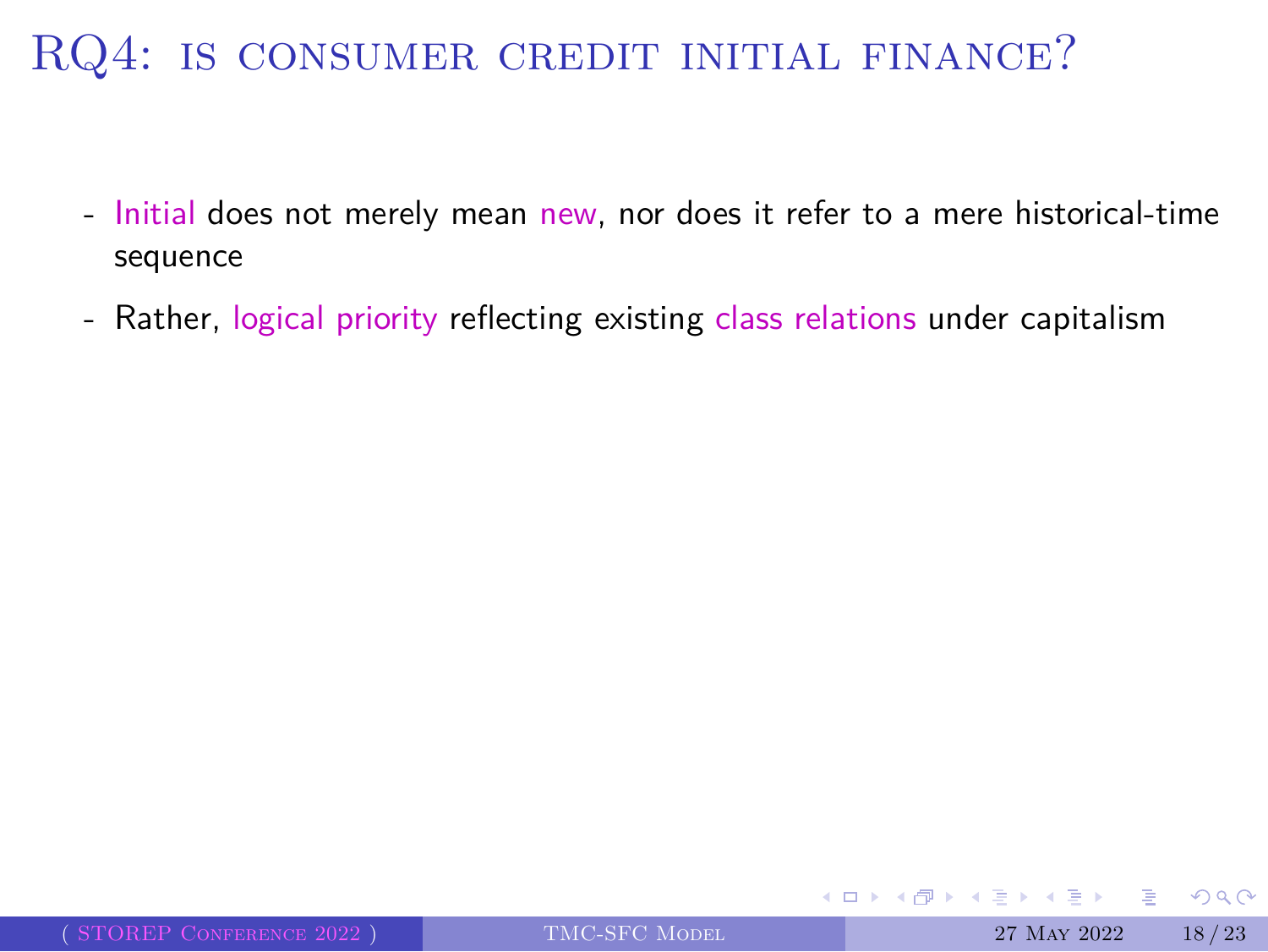- Initial does not merely mean new, nor does it refer to a mere historical-time sequence
- Rather, logical priority reflecting existing class relations under capitalism
- Bank loans that firms obtain to purchase labour force are of different (class) nature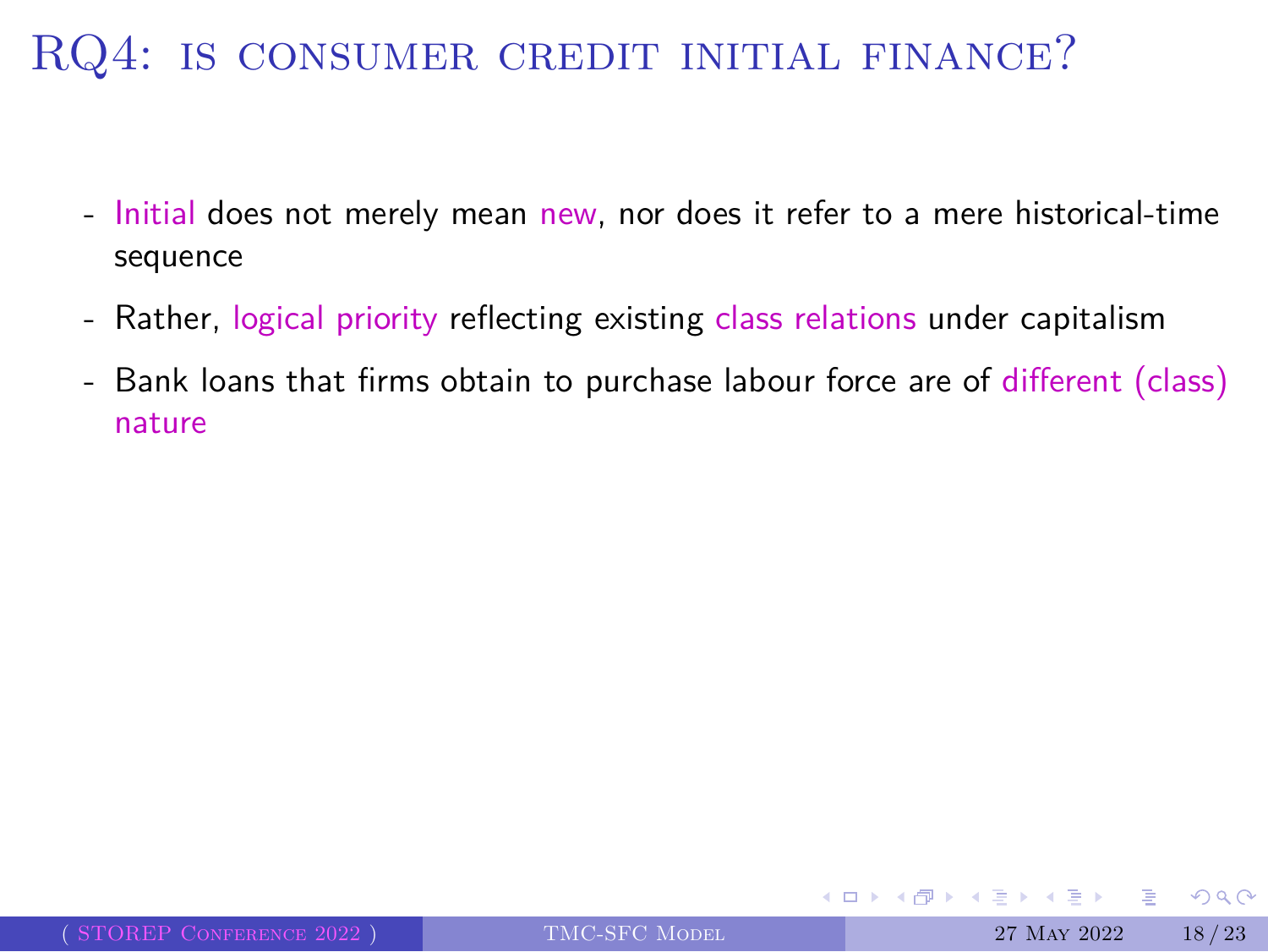- Initial does not merely mean new, nor does it refer to a mere historical-time sequence
- Rather, logical priority reflecting existing class relations under capitalism
- Bank loans that firms obtain to purchase labour force are of different (class) nature
- It is only money used to hire workers that acts as capital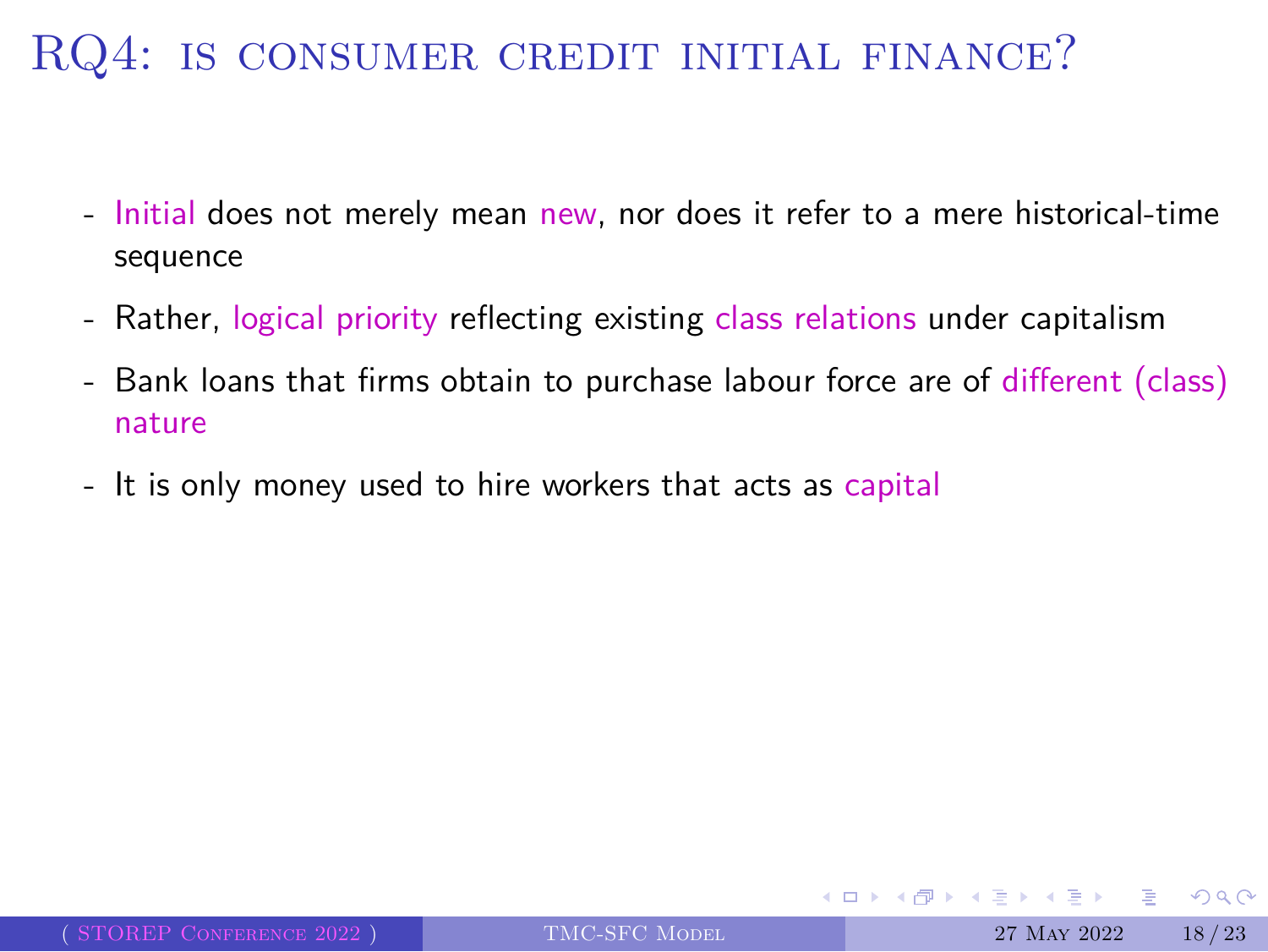- Initial does not merely mean new, nor does it refer to a mere historical-time sequence
- Rather, logical priority reflecting existing class relations under capitalism
- Bank loans that firms obtain to purchase labour force are of different (class) nature
- It is only money used to hire workers that acts as capital
- Consumer credit is final finance (indirect subsidy to private firms)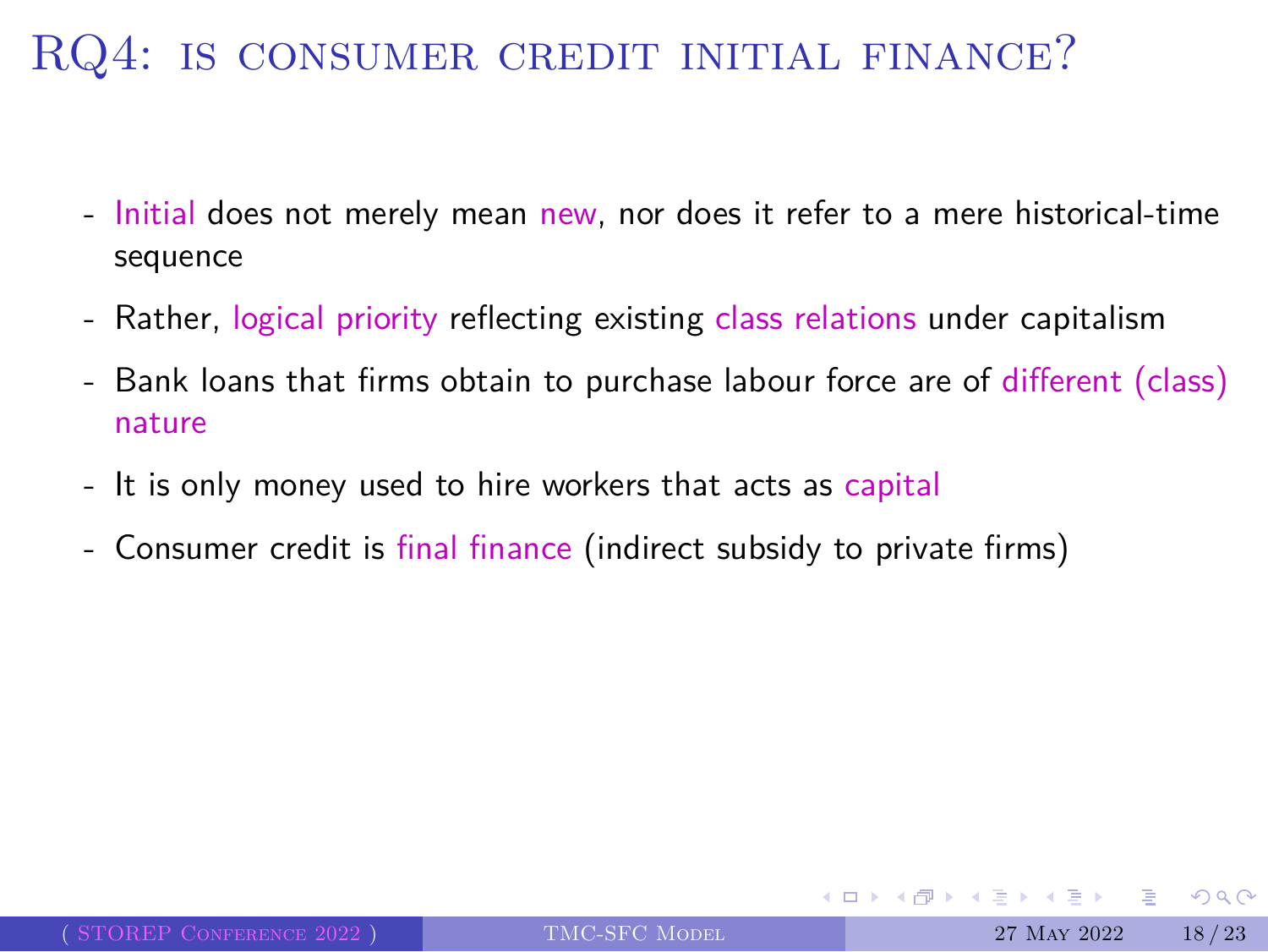- Initial does not merely mean new, nor does it refer to a mere historical-time sequence
- Rather, logical priority reflecting existing class relations under capitalism
- Bank loans that firms obtain to purchase labour force are of different (class) nature
- It is only money used to hire workers that acts as capital
- Consumer credit is final finance (indirect subsidy to private firms)
- TMC = abstract representation of the necessary dominant social relations under capitalism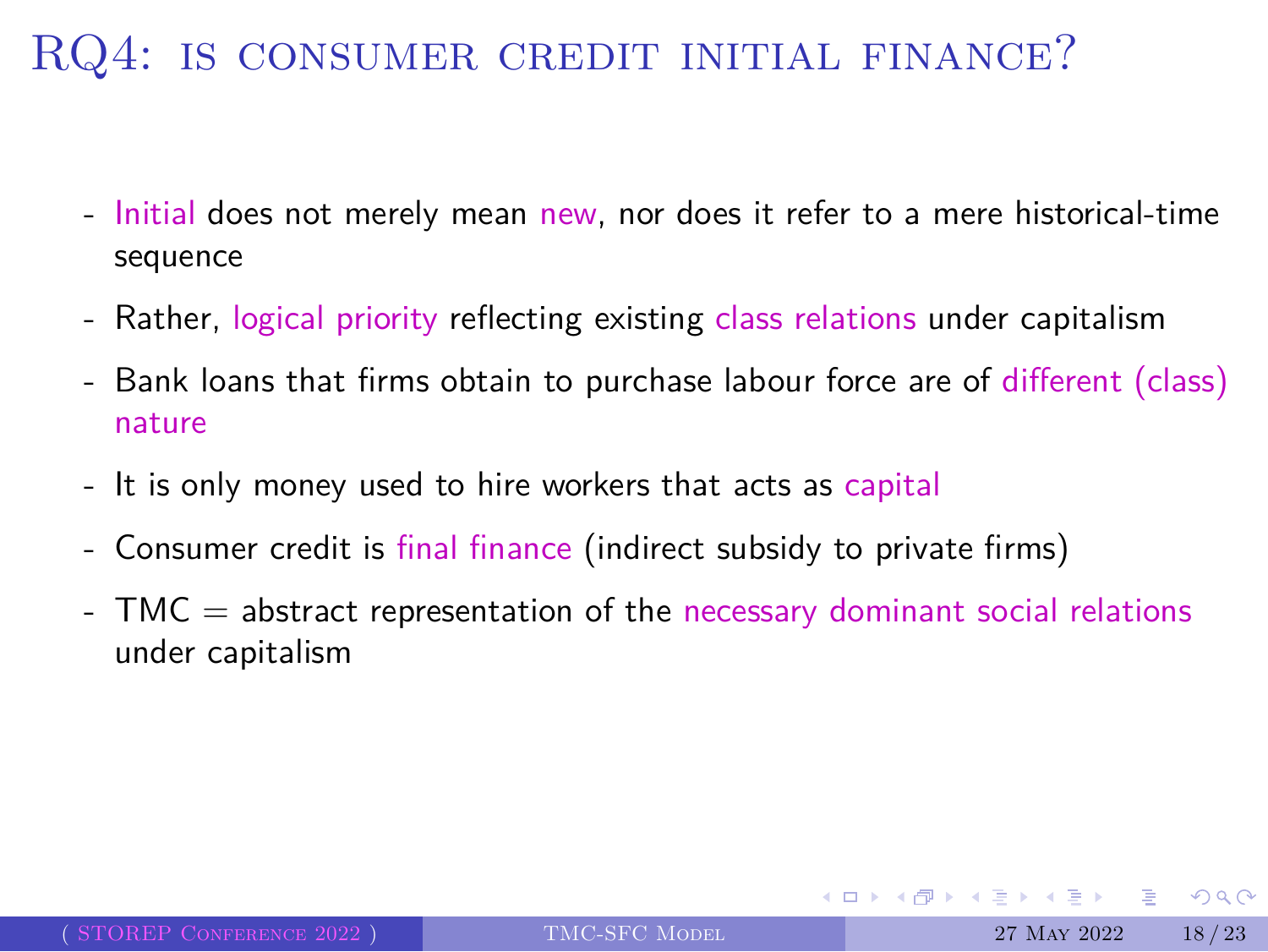# RQ5: KEYNES OR MARX?

1) Graziani's seminal works on the TMC is entitled *Moneta senza crisi*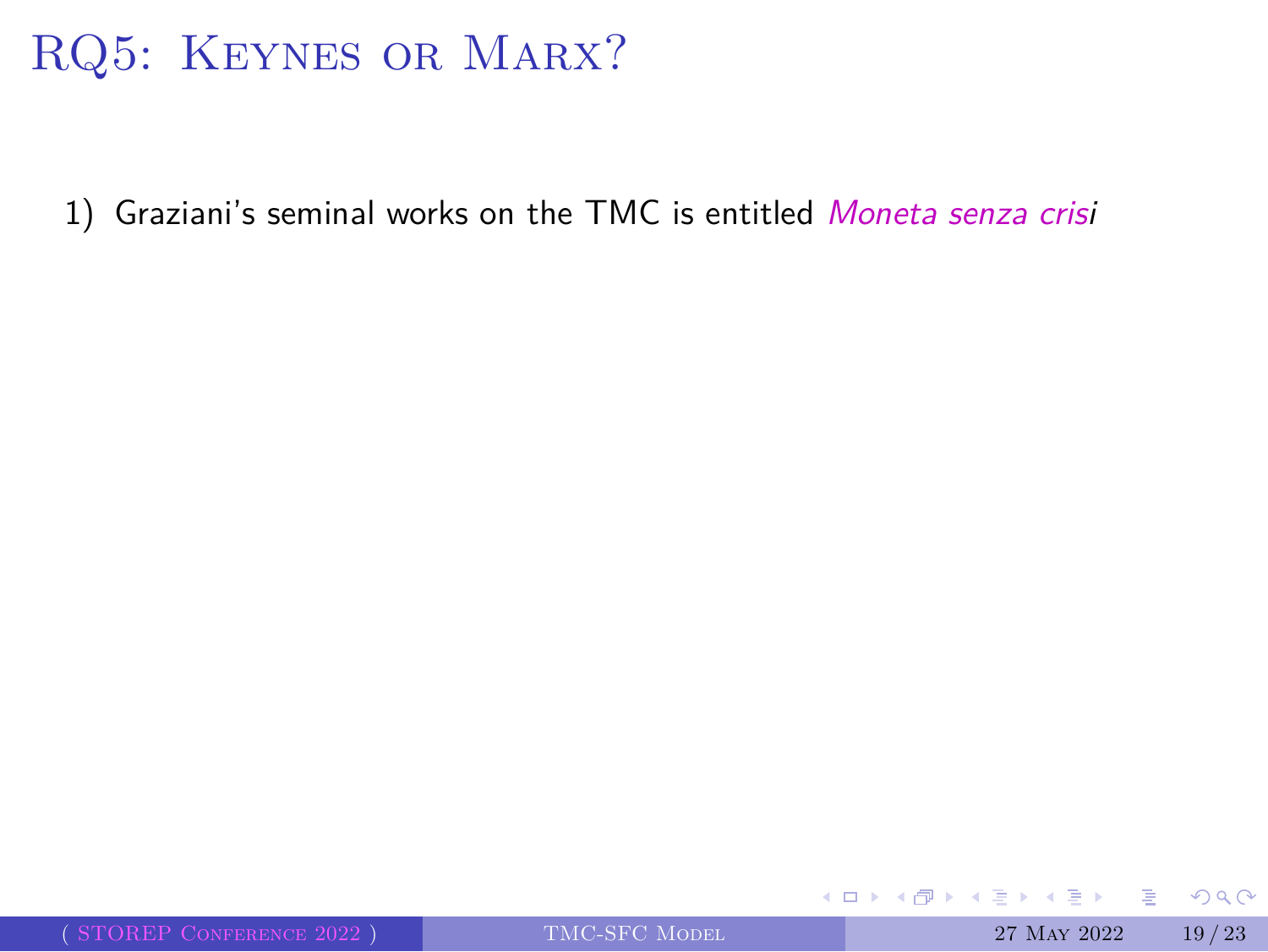- 1) Graziani's seminal works on the TMC is entitled *Moneta senza crisi*
	- Explains how money is created and destroyed, abstracting from LP

 $2QQ$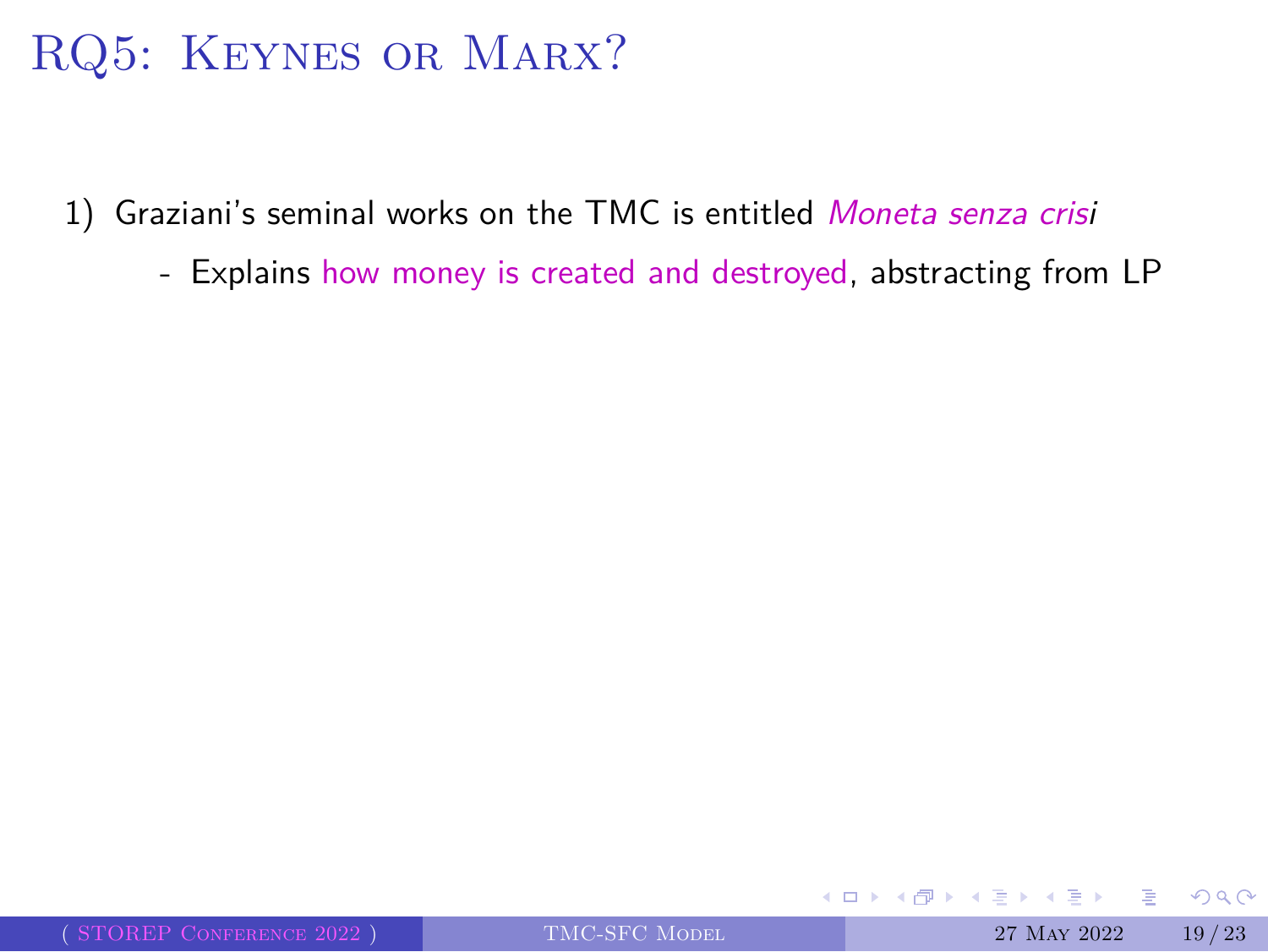- 1) Graziani's seminal works on the TMC is entitled *Moneta senza crisi*
	- Explains how money is created and destroyed, abstracting from LP
	- When money is used as a store of value, it does not act as capital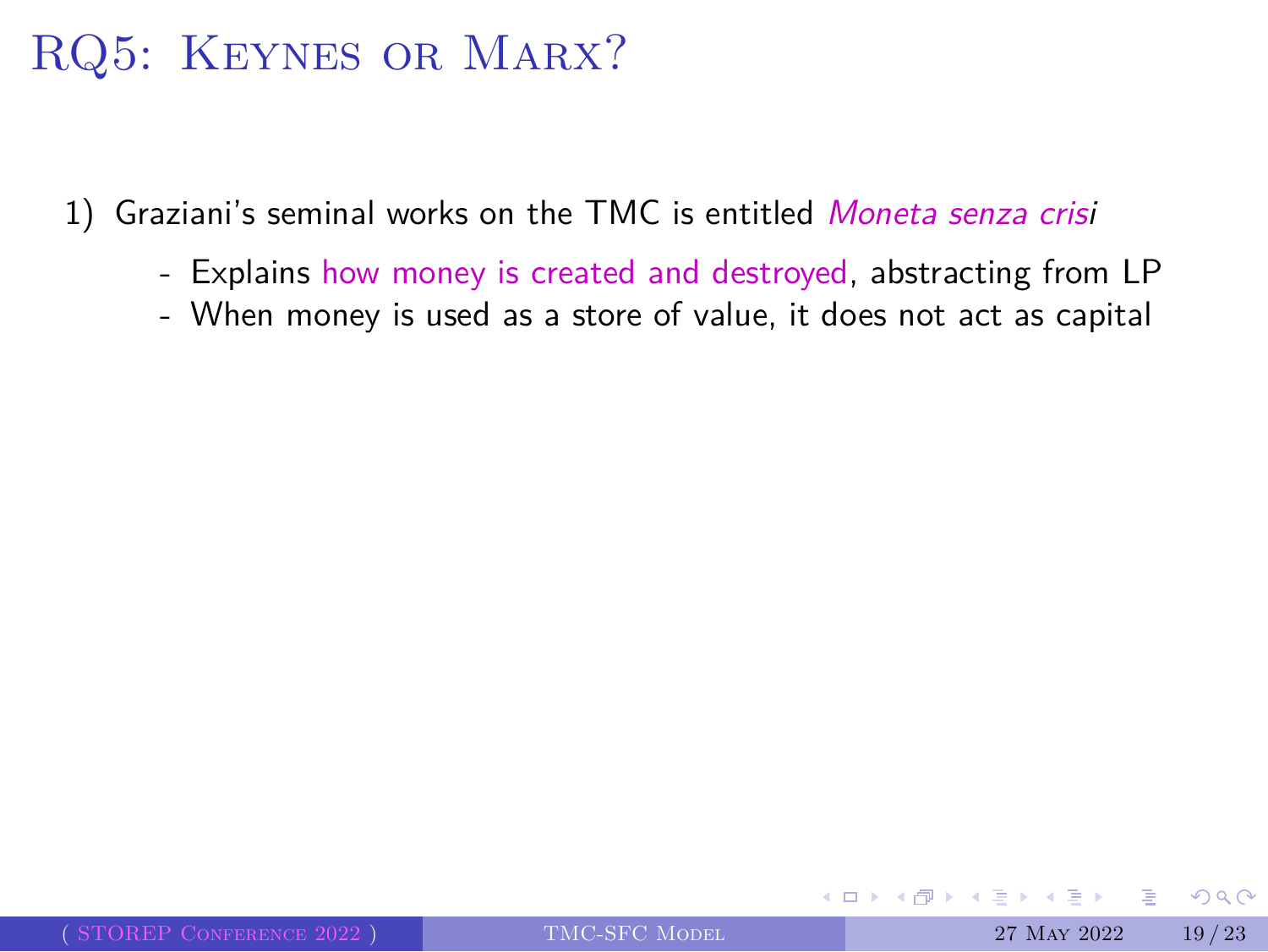- 1) Graziani's seminal works on the TMC is entitled *Moneta senza crisi*
	- Explains how money is created and destroyed, abstracting from LP
	- When money is used as a store of value, it does not act as capital
	- Money acts as capital when it is used to buy labour force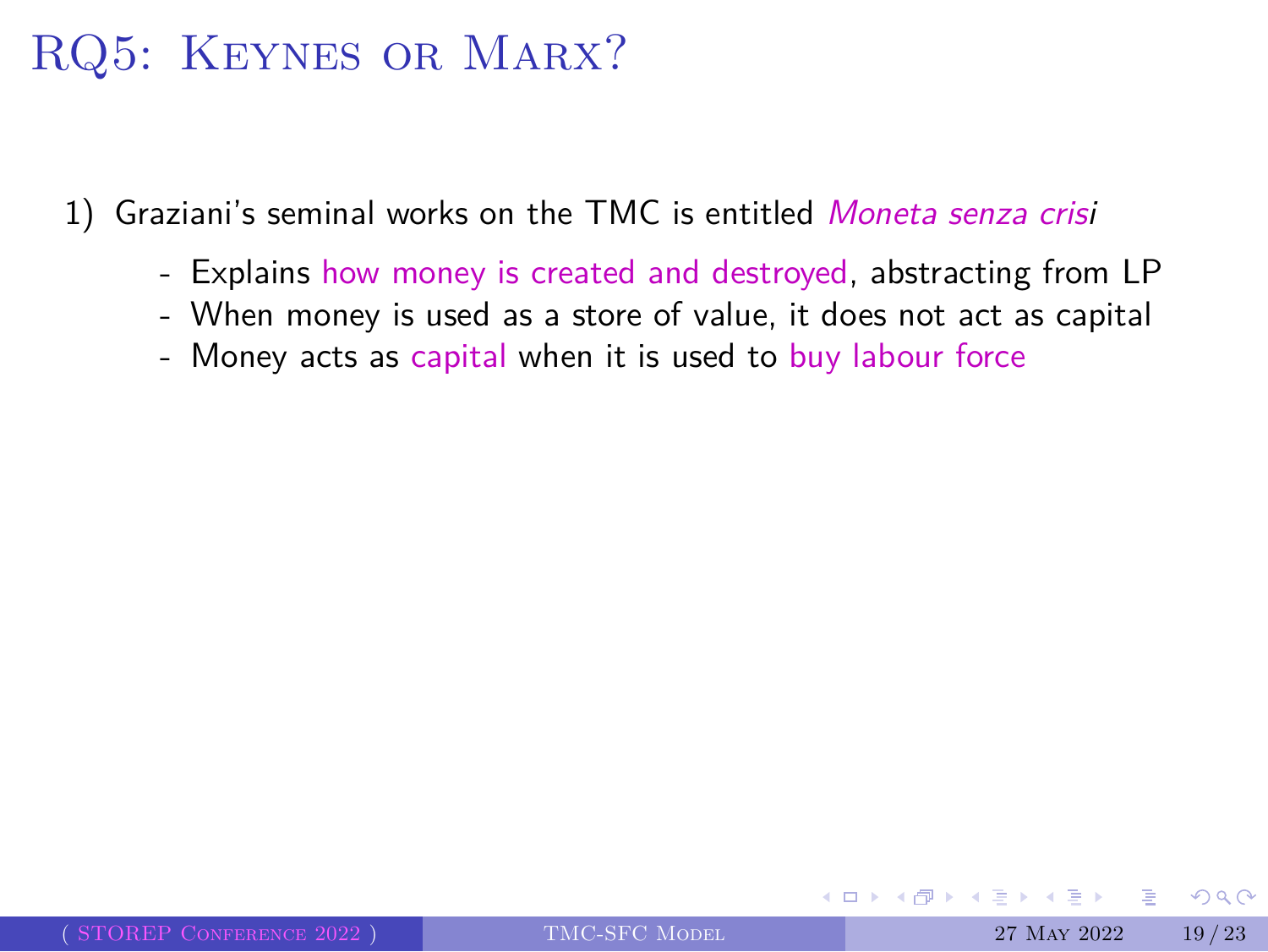- 1) Graziani's seminal works on the TMC is entitled *Moneta senza crisi*
	- Explains how money is created and destroyed, abstracting from LP
	- When money is used as a store of value, it does not act as capital
	- Money acts as capital when it is used to buy labour force
- 2) Graziani advocates a macro-monetary interpretation of Marx's LTV: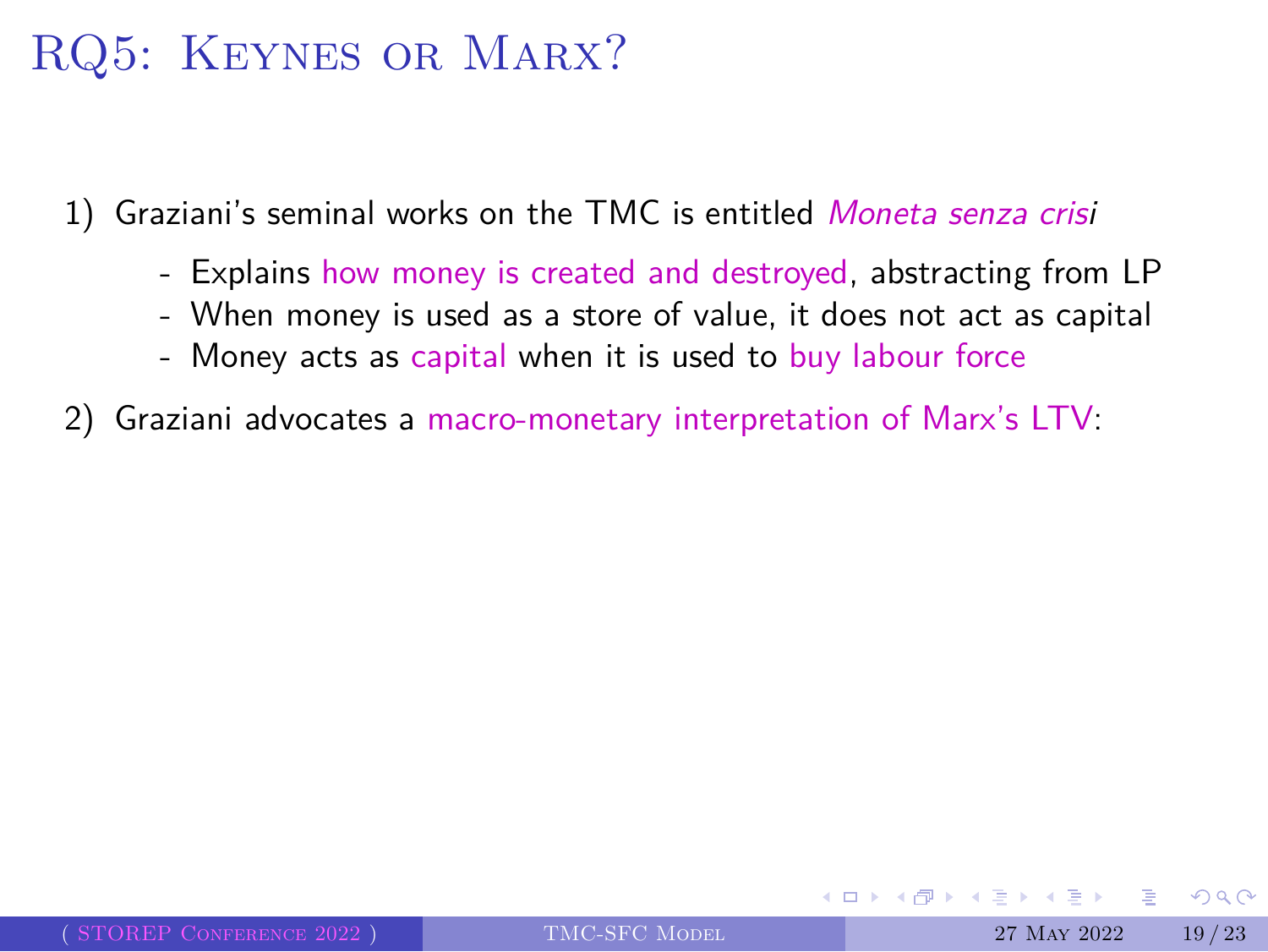- 1) Graziani's seminal works on the TMC is entitled *Moneta senza crisi*
	- Explains how money is created and destroyed, abstracting from LP
	- When money is used as a store of value, it does not act as capital
	- Money acts as capital when it is used to buy labour force
- 2) Graziani advocates a macro-monetary interpretation of Marx's LTV:
	- Capital valorization can only arise from exchanges that firms make *outside* their sector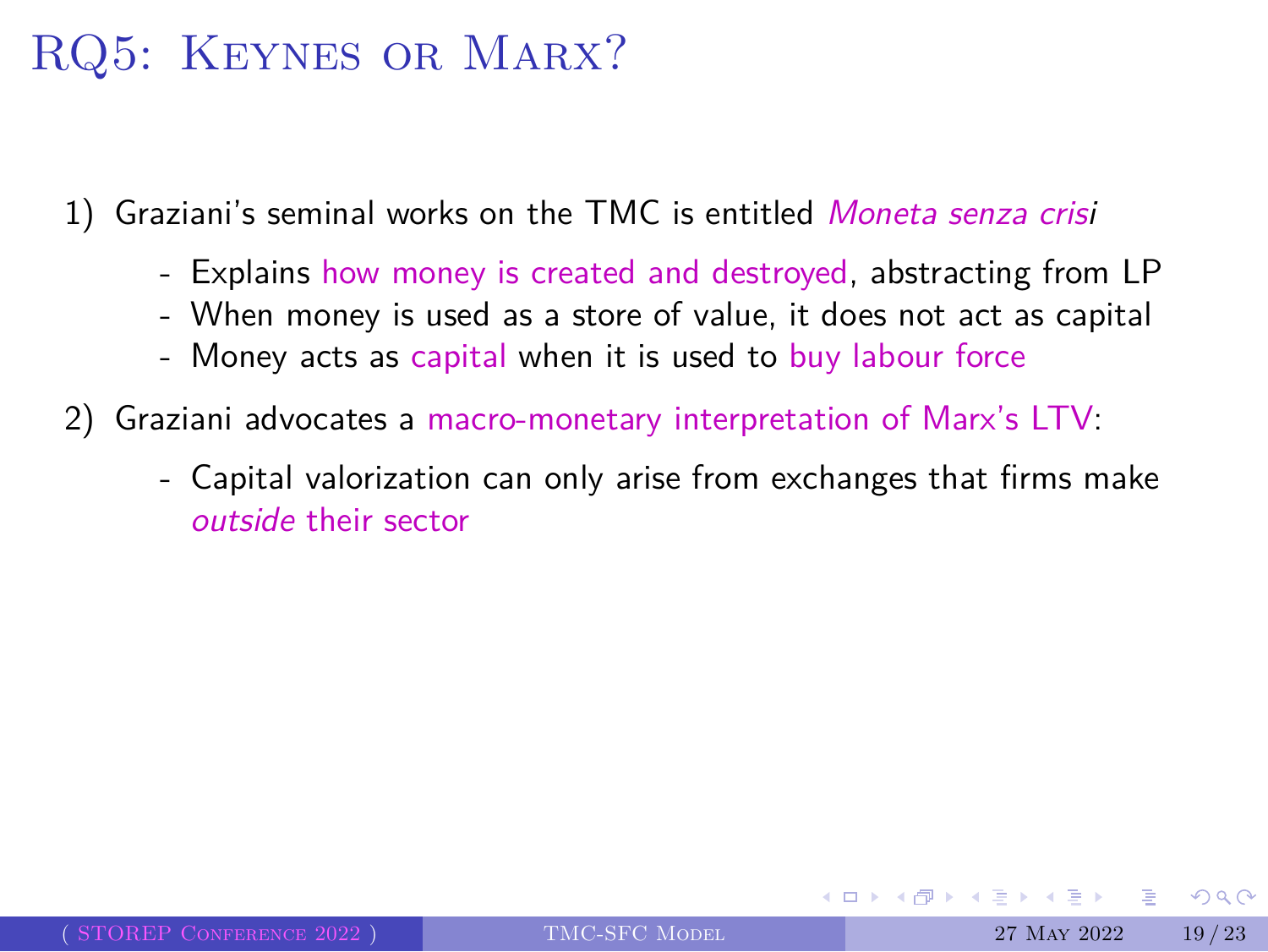- 1) Graziani's seminal works on the TMC is entitled *Moneta senza crisi*
	- Explains how money is created and destroyed, abstracting from LP
	- When money is used as a store of value, it does not act as capital
	- Money acts as capital when it is used to buy labour force
- 2) Graziani advocates a macro-monetary interpretation of Marx's LTV:
	- Capital valorization can only arise from exchanges that firms make *outside* their sector
	- The only possible "external exchange" is the purchase of labour power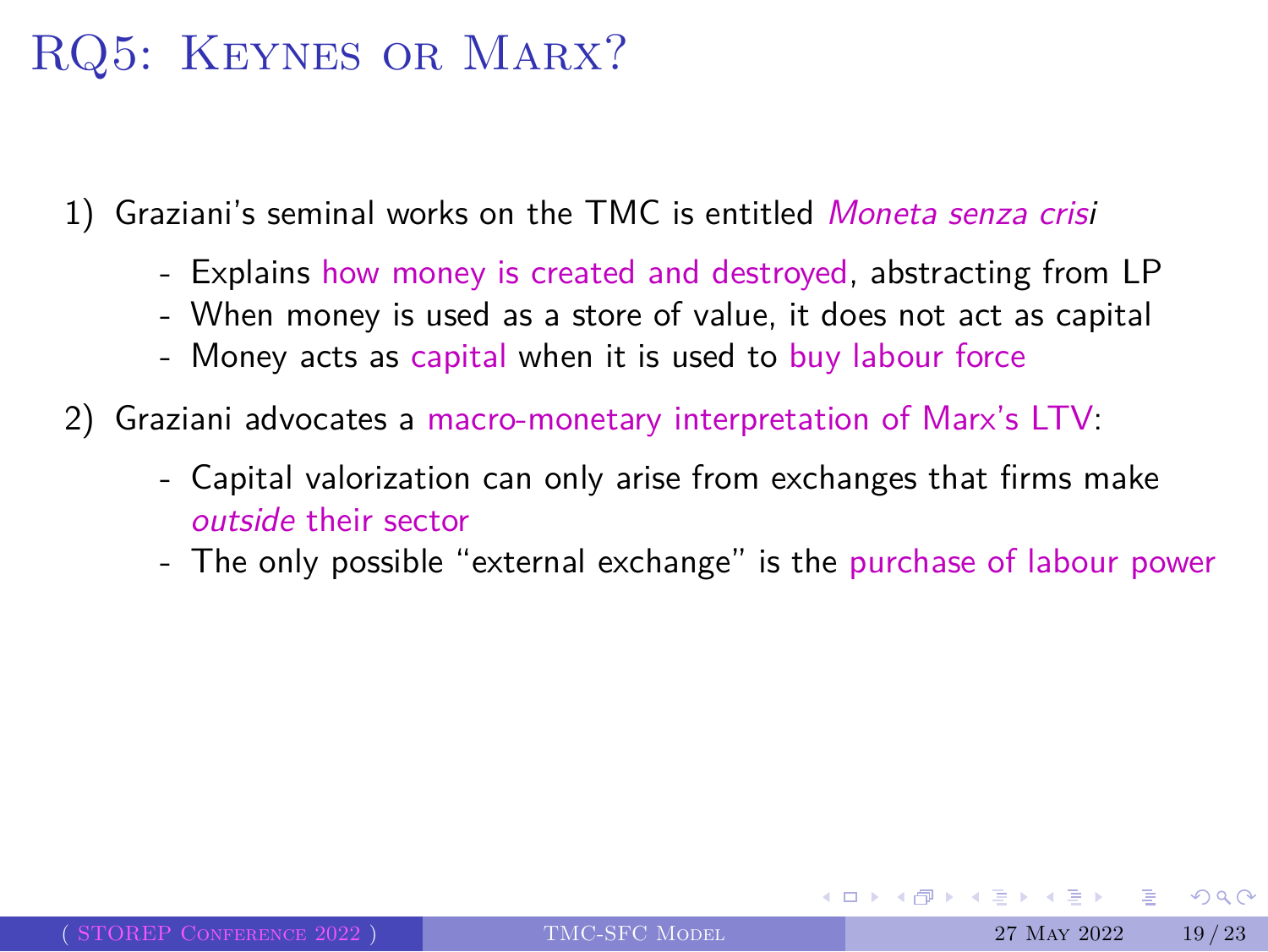- 1) Graziani's seminal works on the TMC is entitled *Moneta senza crisi*
	- Explains how money is created and destroyed, abstracting from LP
	- When money is used as a store of value, it does not act as capital
	- Money acts as capital when it is used to buy labour force
- 2) Graziani advocates a macro-monetary interpretation of Marx's LTV:
	- Capital valorization can only arise from exchanges that firms make *outside* their sector
	- The only possible "external exchange" is the purchase of labour power
	- Firms can only make a profit if *L* exceeds the *NLT* that the workers *recover* by spending their income *→* "Price of Net Product-Unallocated Purchasing Power" interpretation (Duménil/Foley 2016)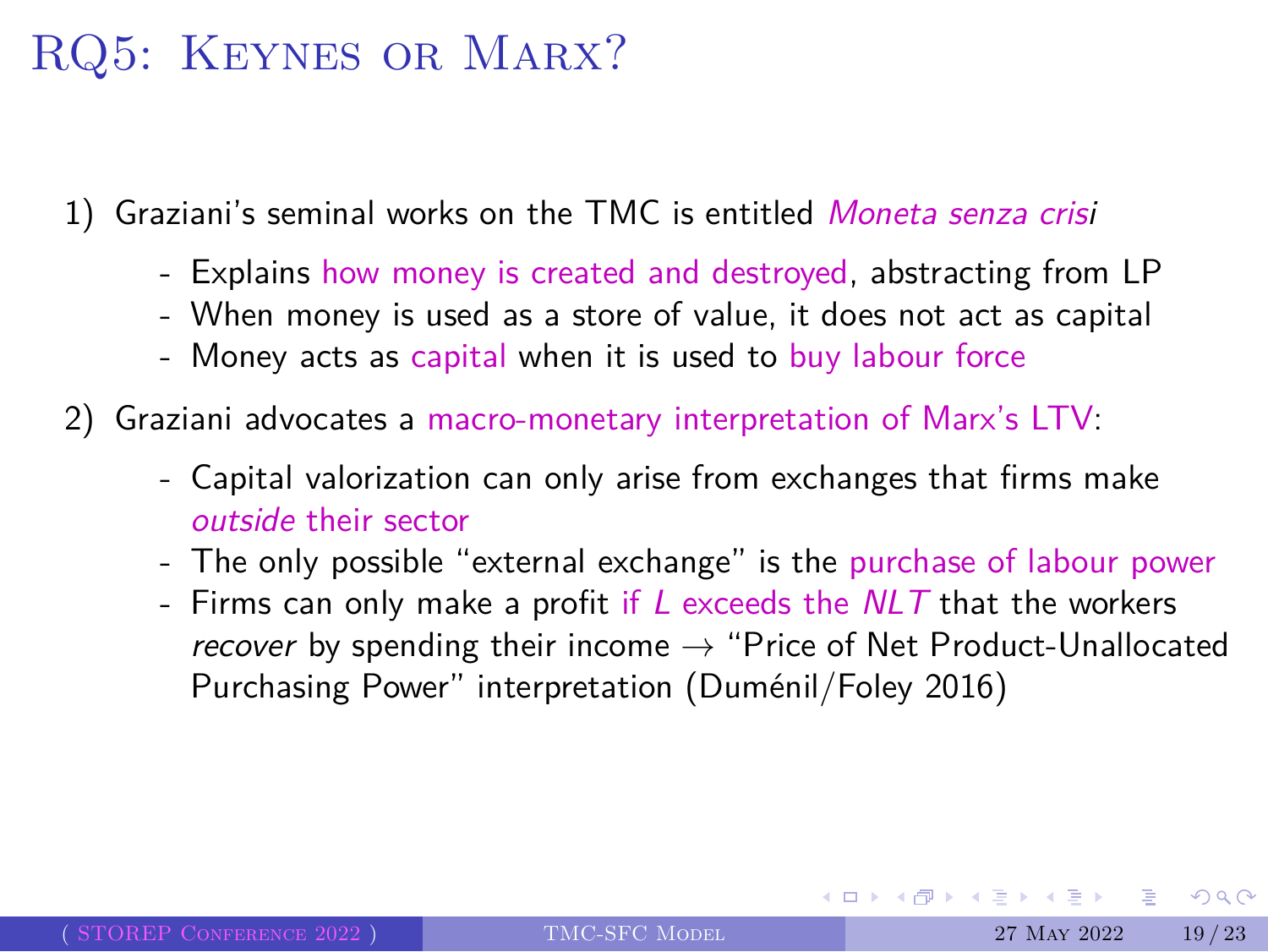- 1) Graziani's seminal works on the TMC is entitled *Moneta senza crisi*
	- Explains how money is created and destroyed, abstracting from LP
	- When money is used as a store of value, it does not act as capital
	- Money acts as capital when it is used to buy labour force
- 2) Graziani advocates a macro-monetary interpretation of Marx's LTV:
	- Capital valorization can only arise from exchanges that firms make *outside* their sector
	- The only possible "external exchange" is the purchase of labour power
	- Firms can only make a profit if *L* exceeds the *NLT* that the workers *recover* by spending their income *→* "Price of Net Product-Unallocated Purchasing Power" interpretation (Duménil/Foley 2016)
	- The increase in the exploitation rate is only temporary if production eventually adjusts to demand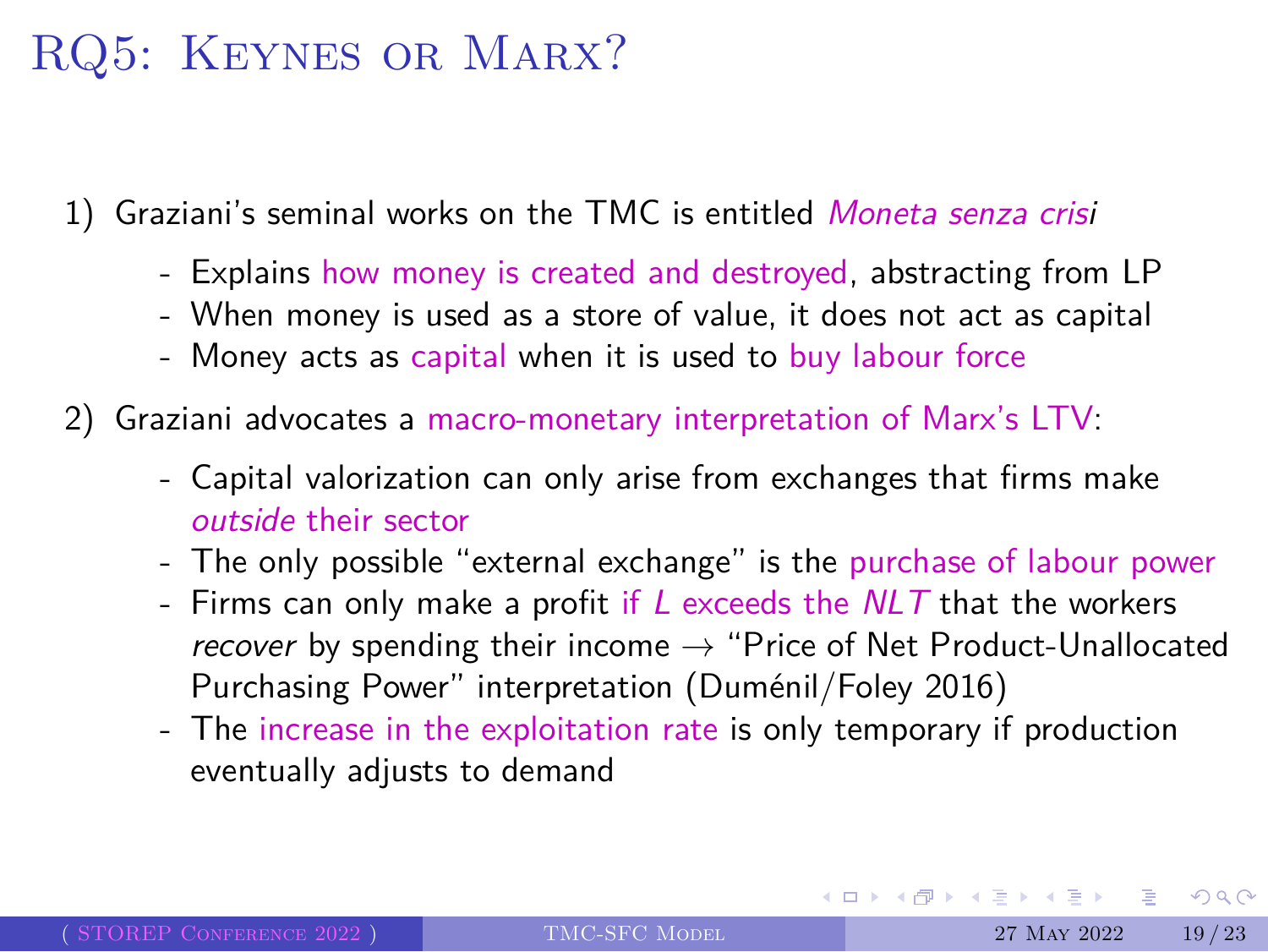- 1) Graziani's seminal works on the TMC is entitled *Moneta senza crisi*
	- Explains how money is created and destroyed, abstracting from LP
	- When money is used as a store of value, it does not act as capital
	- Money acts as capital when it is used to buy labour force
- 2) Graziani advocates a macro-monetary interpretation of Marx's LTV:
	- Capital valorization can only arise from exchanges that firms make *outside* their sector
	- The only possible "external exchange" is the purchase of labour power
	- Firms can only make a profit if *L* exceeds the *NLT* that the workers *recover* by spending their income *→* "Price of Net Product-Unallocated Purchasing Power" interpretation (Duménil/Foley 2016)
	- The increase in the exploitation rate is only temporary if production eventually adjusts to demand
	- No consumer sovereignty *←* exploitation in the production sphere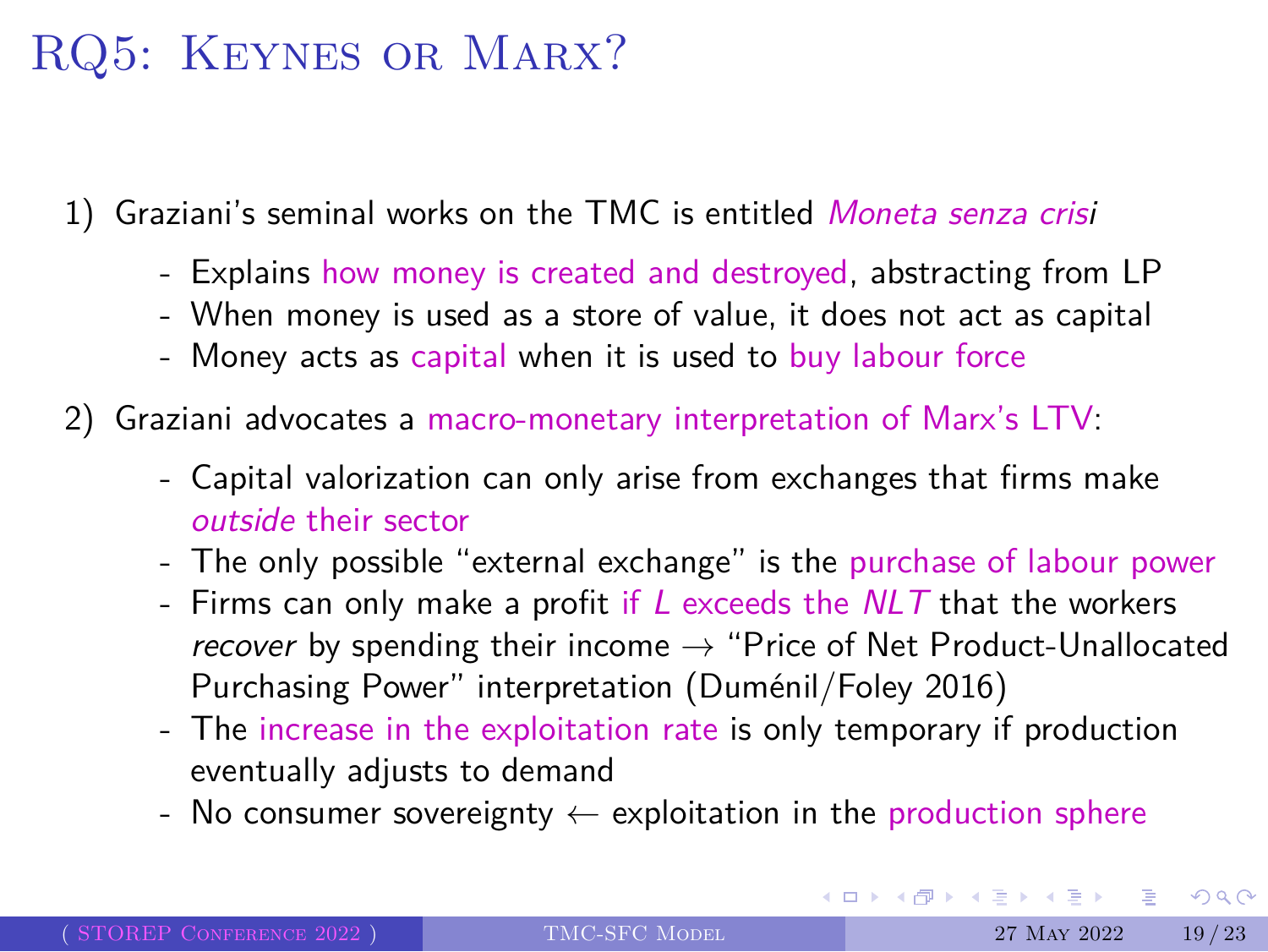#### Figure 7. Surplus labour under alternative scenarios



Notes: Scenario 2 = higher autonomous consumption; Scenario 3 = higher investment with quantity adjustment; Scenario 4 =<br>higher investment with mixed adjustment; Scenario 5 = higher investment with price adjustment

|                             |               | - ◆ ロ ▶ → 何 ▶ → ヨ ▶ → ヨ ▶ │ ヨ │ のQ企 │ |       |
|-----------------------------|---------------|---------------------------------------|-------|
| $($ STOREP CONFERENCE 2022) | TMC-SFC MODEL | 27 MAY 2022                           | 20/23 |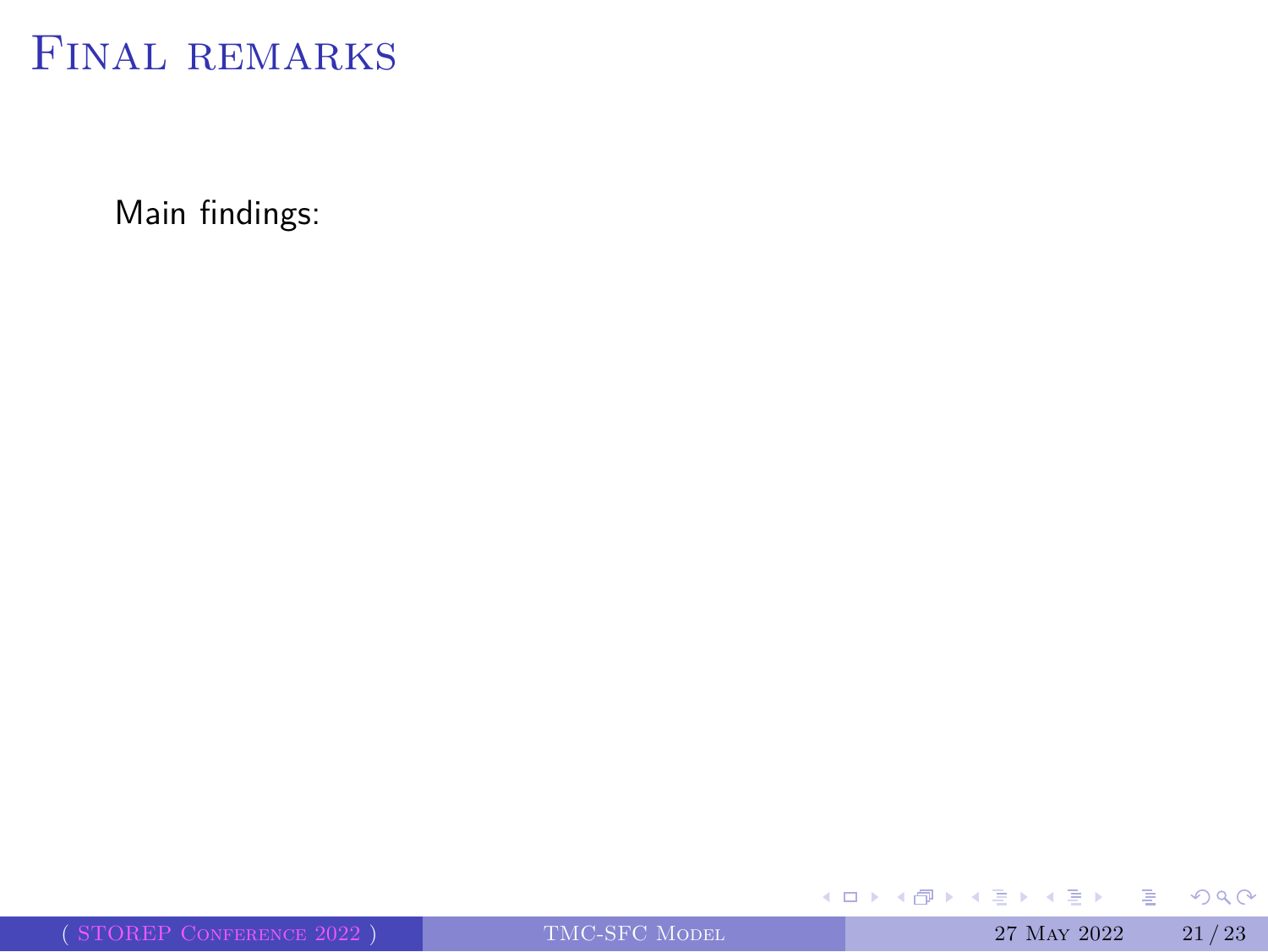#### Main findings:

1) The TMC can be easily framed within a bank-money SFCM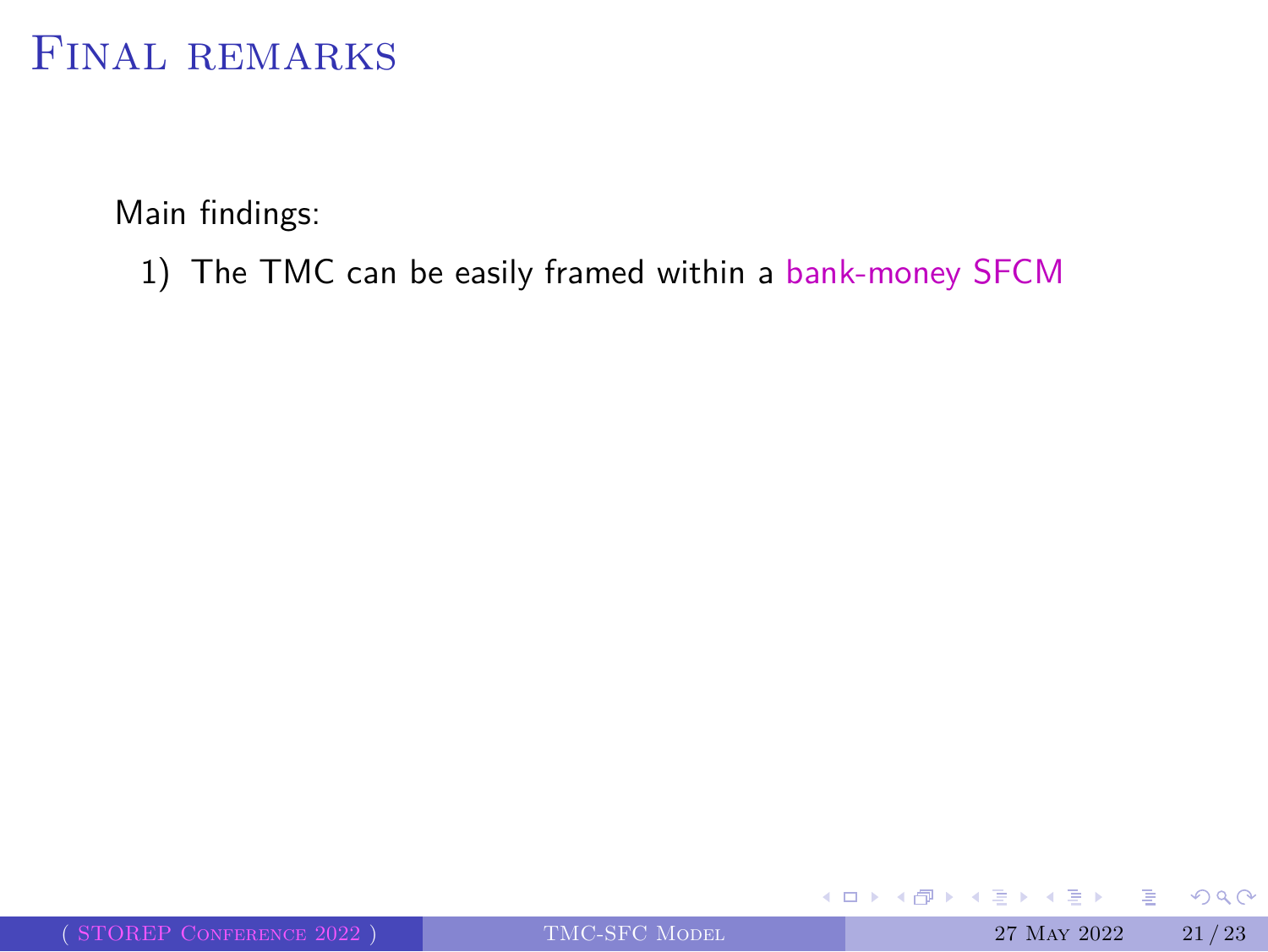- 1) The TMC can be easily framed within a bank-money SFCM
- 2) Real supply *→* no neoclassical influence, rather single period, money creation and class relations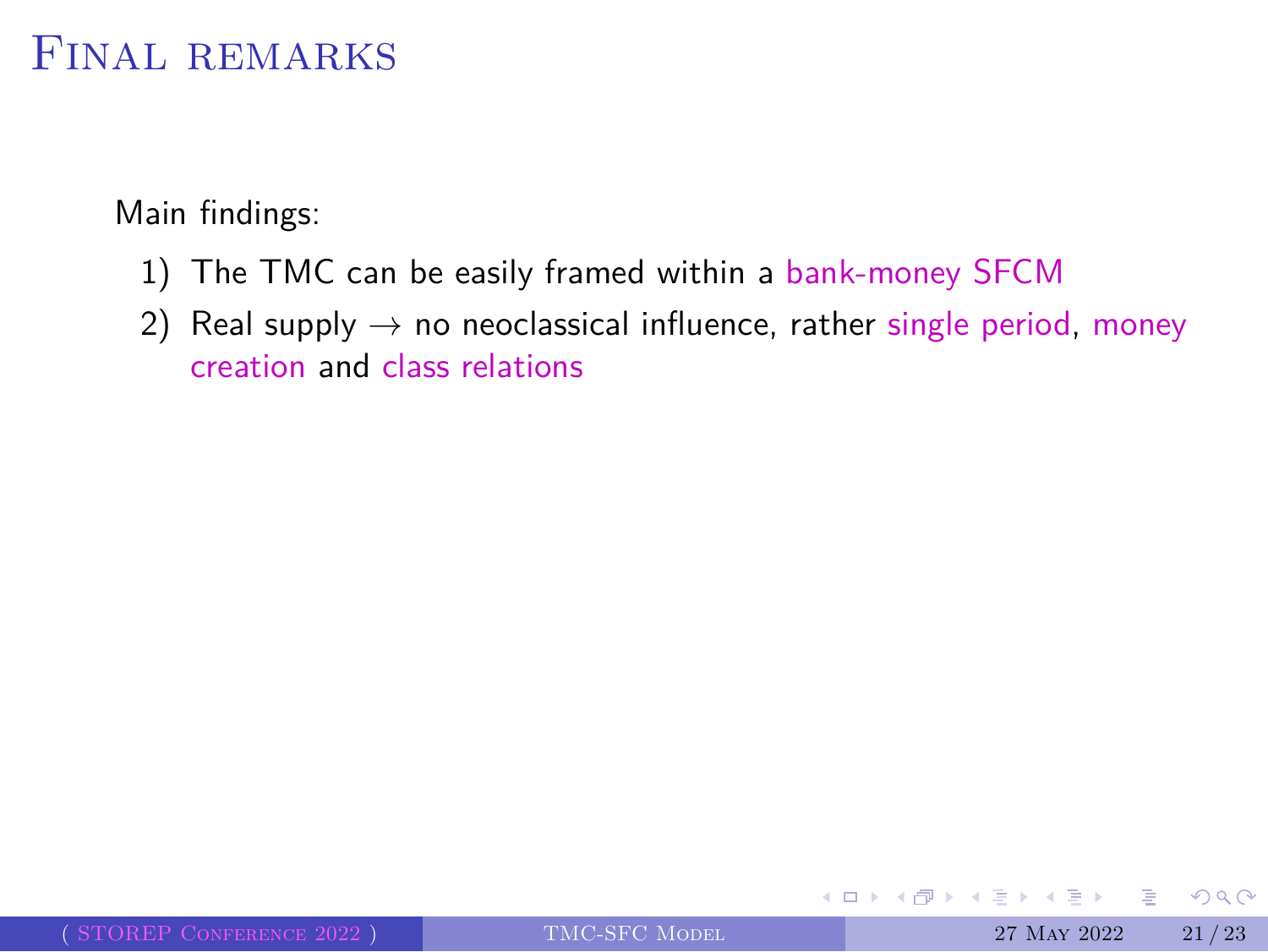- 1) The TMC can be easily framed within a bank-money SFCM
- 2) Real supply *→* no neoclassical influence, rather single period, money creation and class relations
- 3) Production is *ex-ante* financed, investment is *ex-post* funded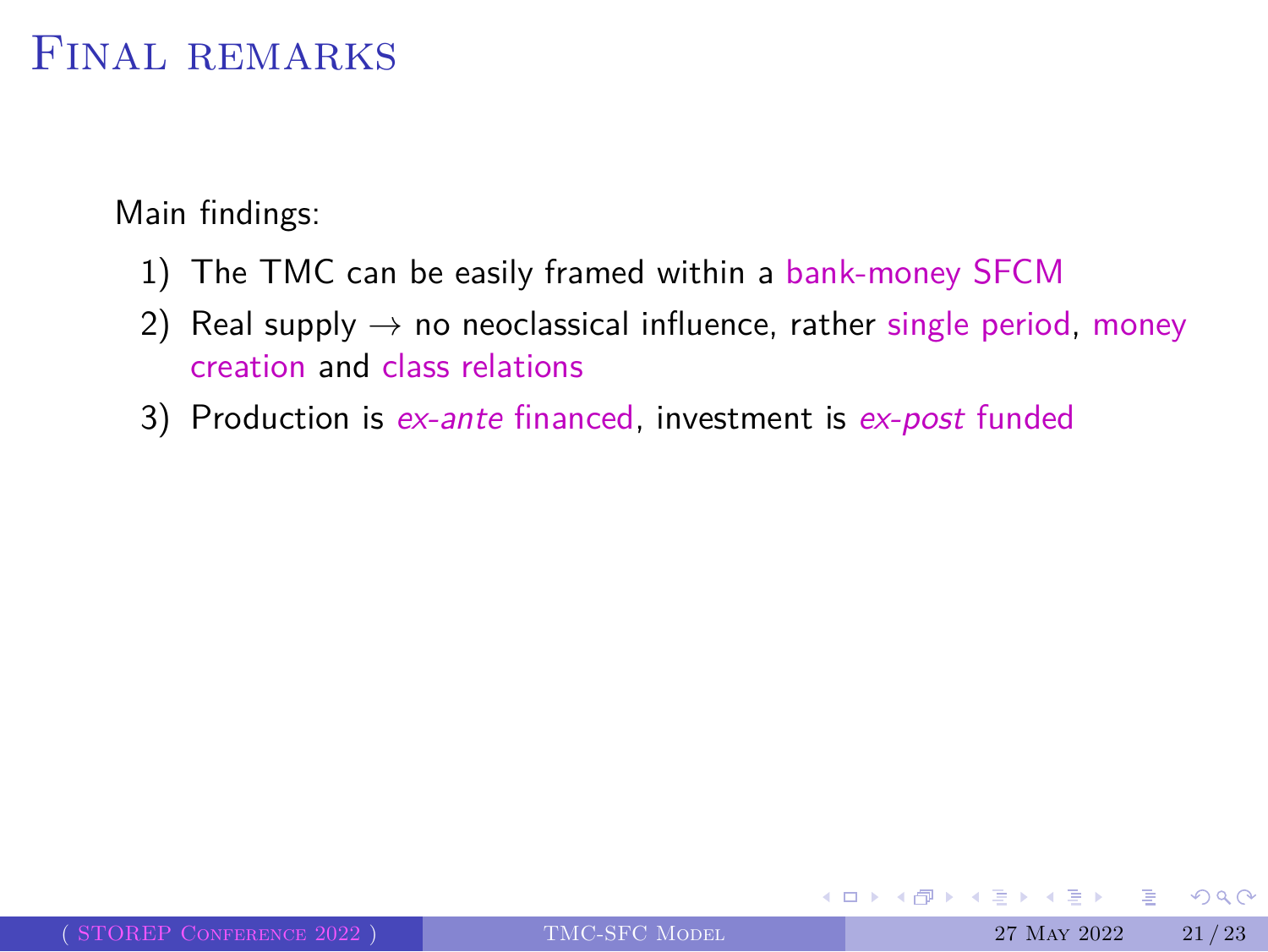- 1) The TMC can be easily framed within a bank-money SFCM
- 2) Real supply *→* no neoclassical influence, rather single period, money creation and class relations
- 3) Production is *ex-ante* financed, investment is *ex-post* funded
- 4) Consumer credit is final finance, not initial finance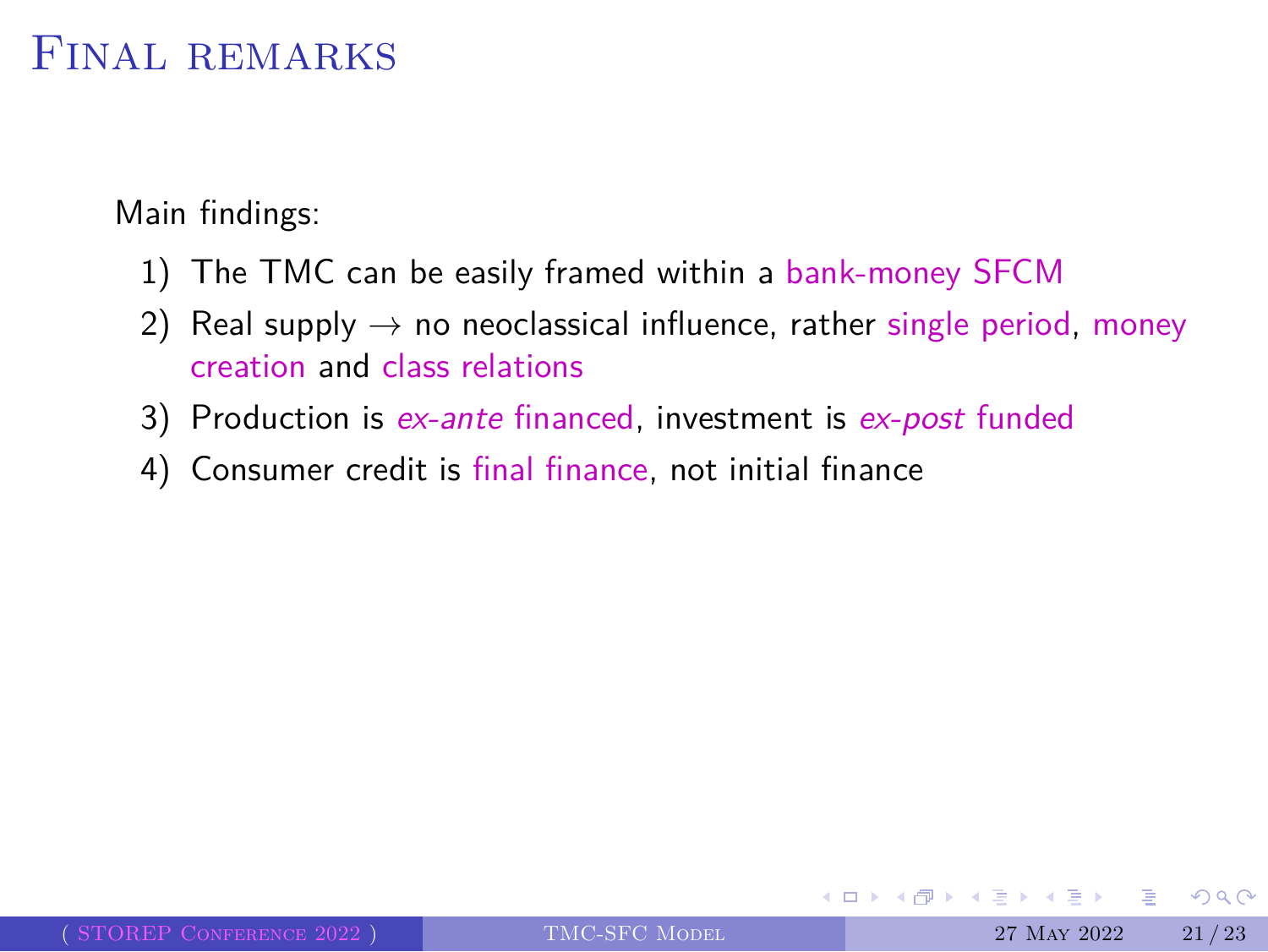- 1) The TMC can be easily framed within a bank-money SFCM
- 2) Real supply *→* no neoclassical influence, rather single period, money creation and class relations
- 3) Production is *ex-ante* financed, investment is *ex-post* funded
- 4) Consumer credit is final finance, not initial finance
- 5) TMC = Marxian rendition of Keynes's method of aggregates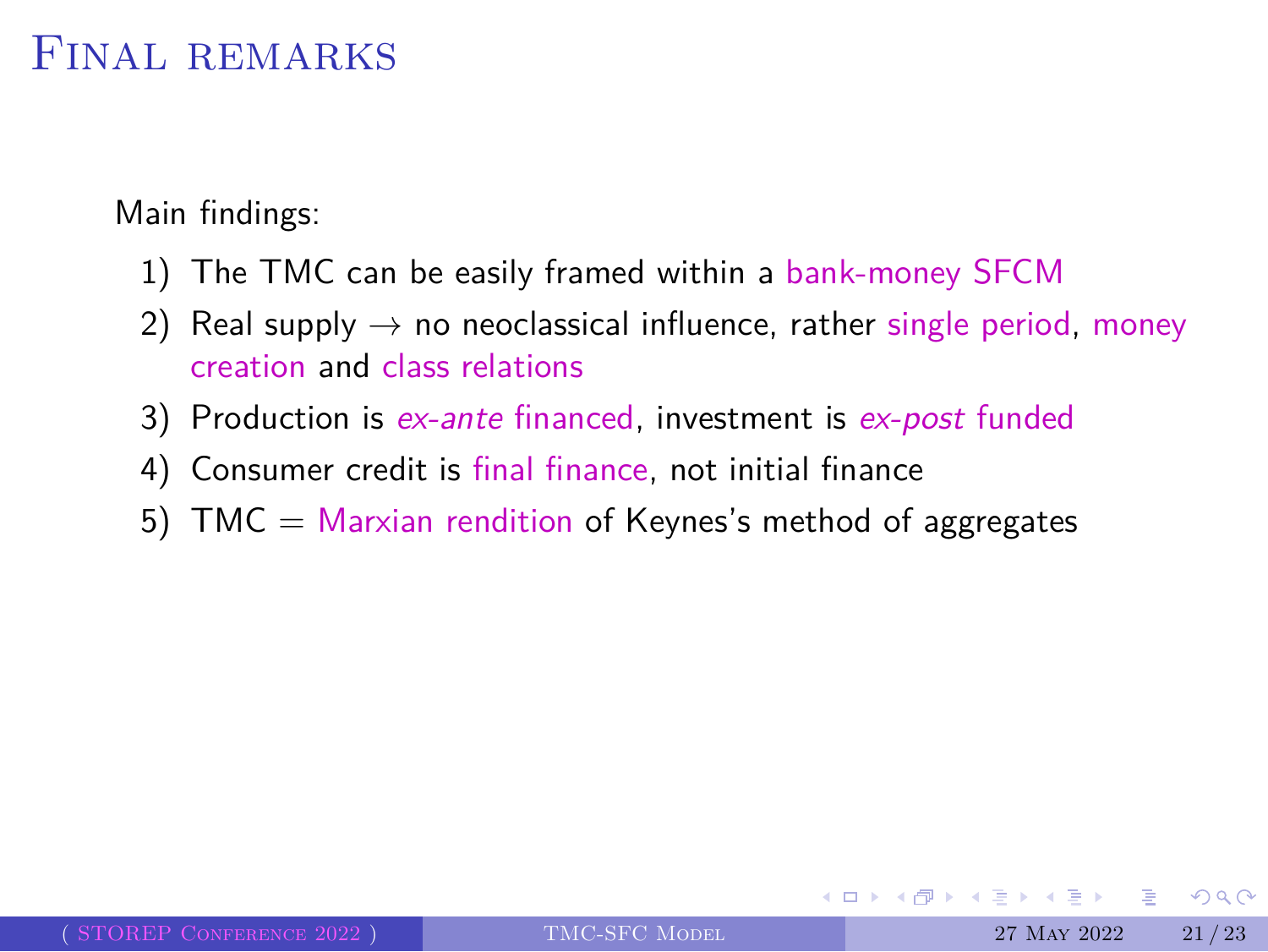Main findings:

- 1) The TMC can be easily framed within a bank-money SFCM
- 2) Real supply *→* no neoclassical influence, rather single period, money creation and class relations
- 3) Production is *ex-ante* financed, investment is *ex-post* funded
- 4) Consumer credit is final finance, not initial finance
- 5) TMC = Marxian rendition of Keynes's method of aggregates

A radical view: workers are not sovereign in the goods market because they lack control in the production sphere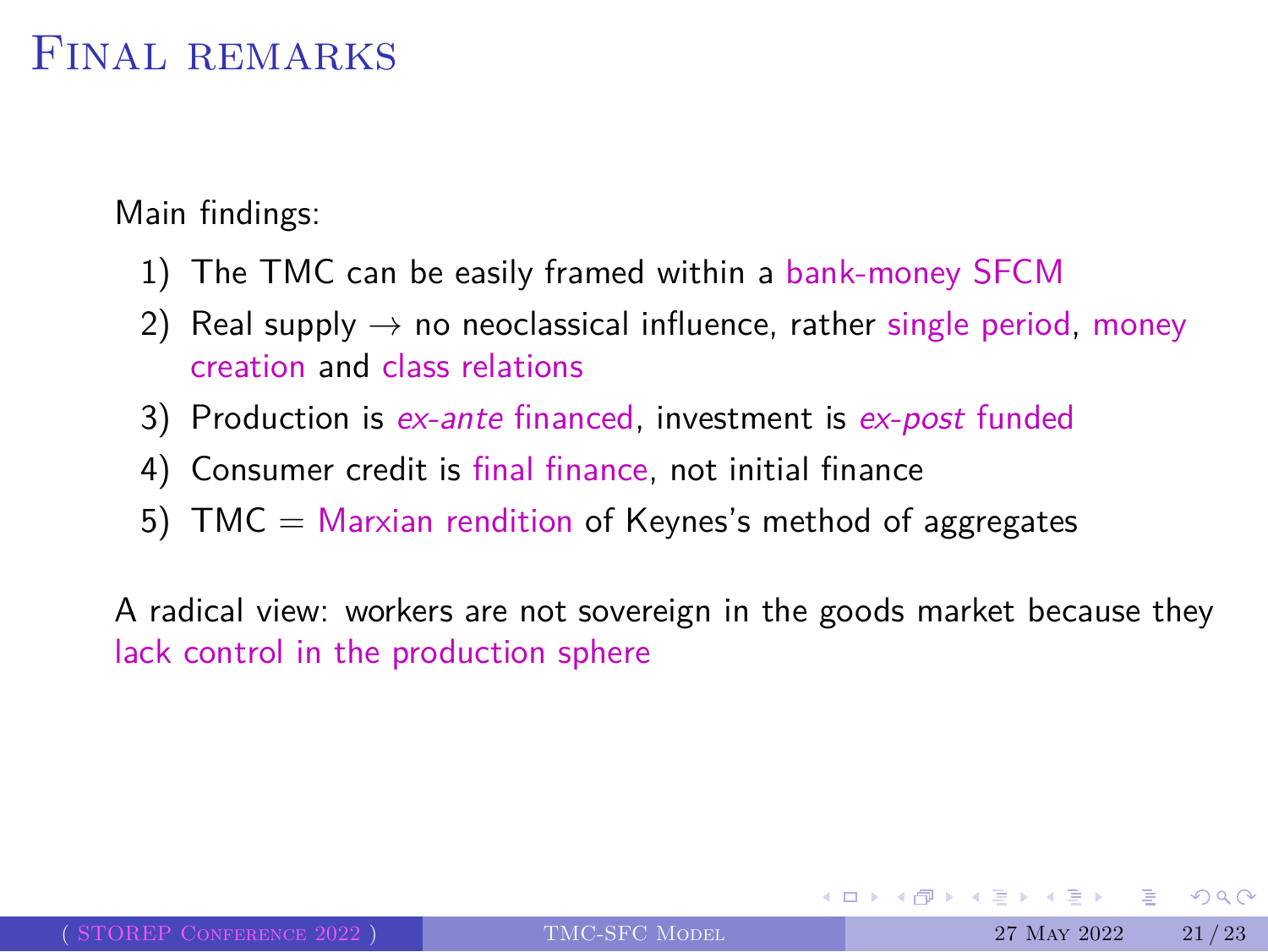#### Final remarks

Main findings:

- 1) The TMC can be easily framed within a bank-money SFCM
- 2) Real supply *→* no neoclassical influence, rather single period, money creation and class relations
- 3) Production is *ex-ante* financed, investment is *ex-post* funded
- 4) Consumer credit is final finance, not initial finance
- 5) TMC = Marxian rendition of Keynes's method of aggregates

A radical view: workers are not sovereign in the goods market because they lack control in the production sphere

Money (as initial finance  $=$  capital) is an instrument of class domination